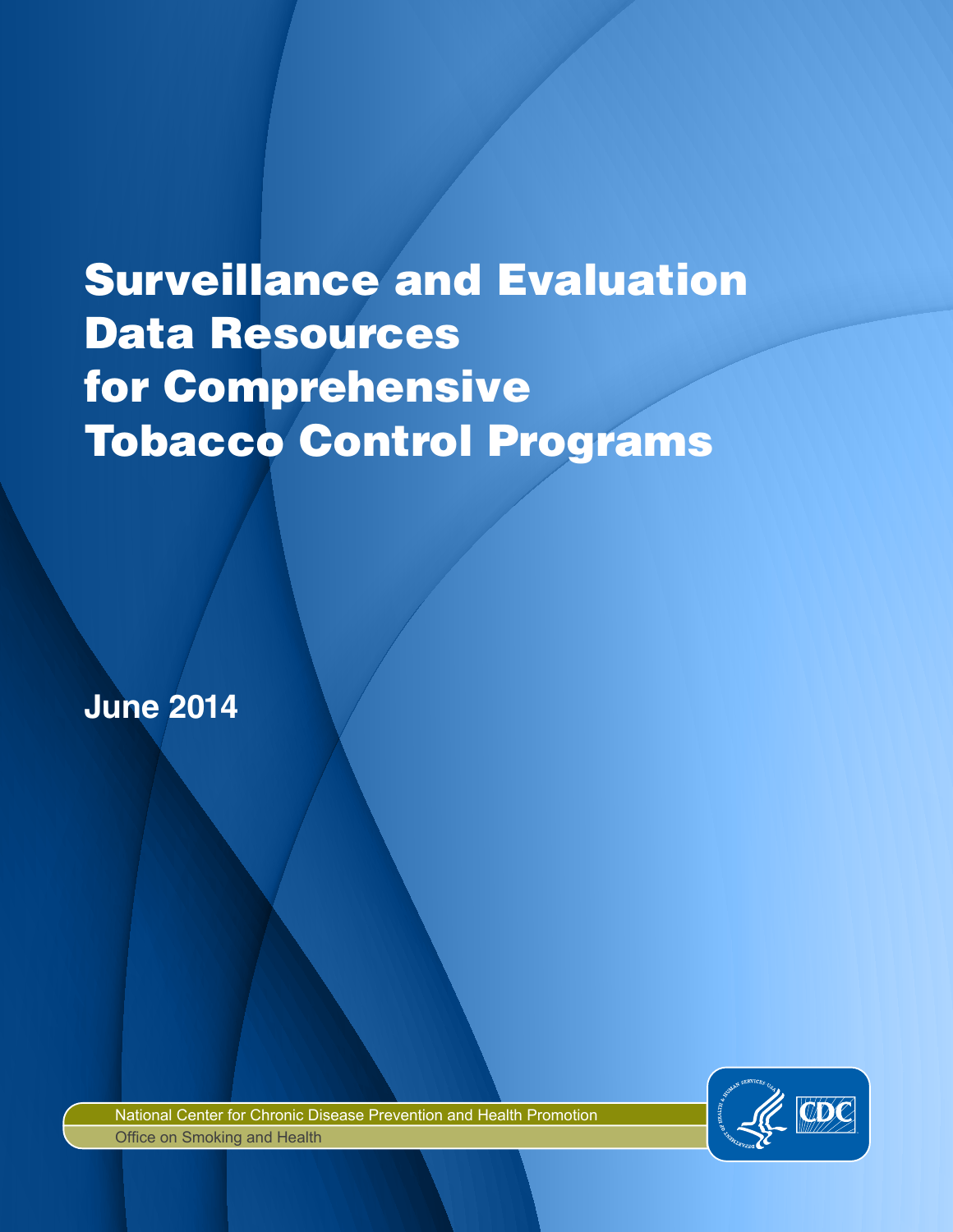Web site addresses of nonfederal organizations are provided solely as a service to readers. Provision of an address does not constitute an endorsement of this organization by CDC or the federal government, and none should be inferred. CDC is not responsible for the content of other organizations' Web pages.

Suggested citation: Centers for Disease Control and Prevention. *Surveillance and Evaluation Data Resources for Comprehensive Tobacco Control Programs*. Atlanta, GA: Centers for Disease Control and Prevention, National Center for Chronic Disease Prevention and Health Promotion, Office on Smoking and Health; 2014.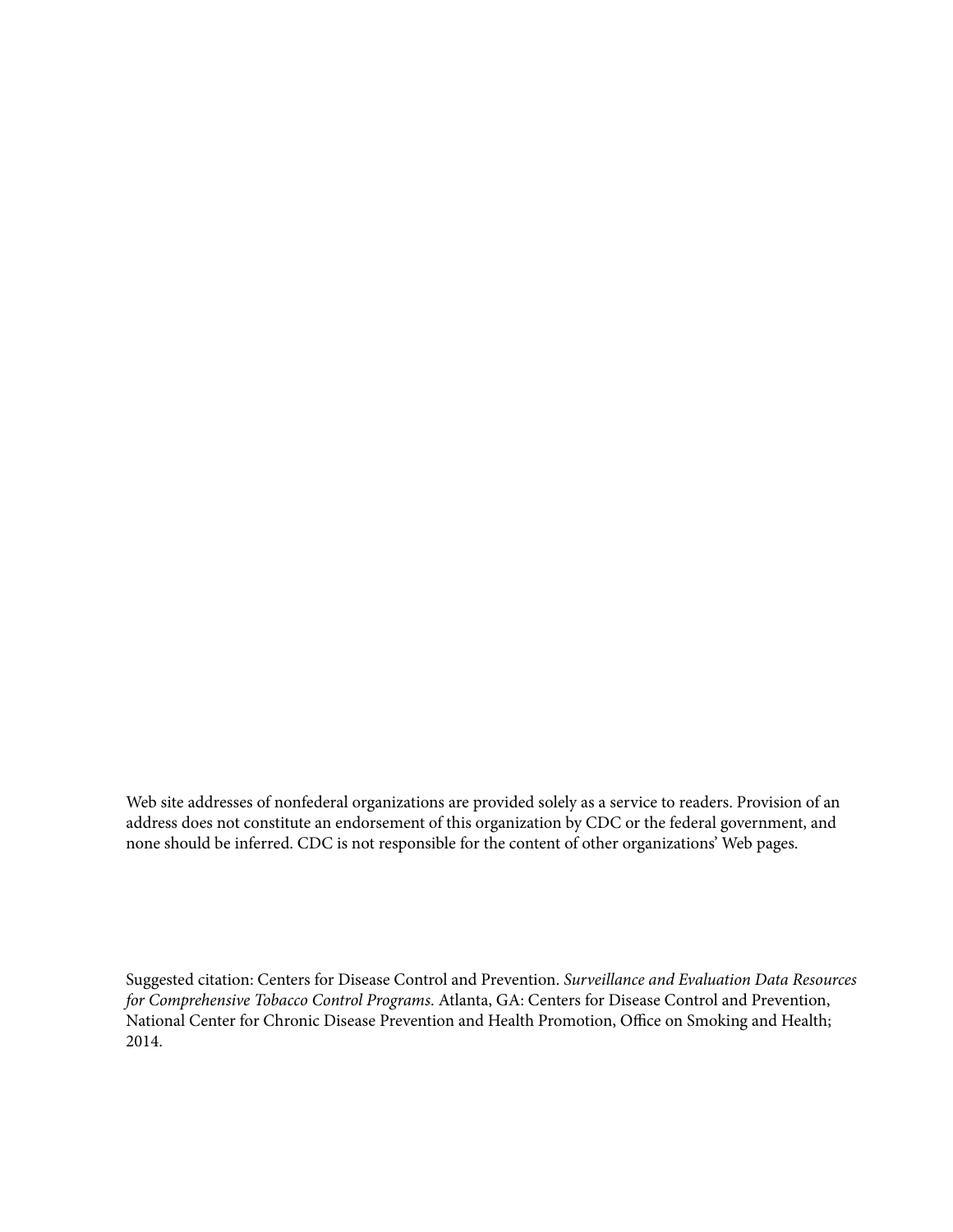### Table of Contents

| Adult Tobacco Survey                                          |  |
|---------------------------------------------------------------|--|
| Alaska Native Adult Tobacco Survey                            |  |
| American Indian Adult Tobacco Survey                          |  |
| Behavioral Risk Factor Surveillance System                    |  |
| Hispanic/Latino Adult Tobacco Survey Guide                    |  |
| Monitoring the Future                                         |  |
| National Adult Tobacco Survey                                 |  |
| National Health and Nutrition Examination Survey              |  |
| National Health Interview Survey                              |  |
| National Survey on Drug Use and Health                        |  |
| National Youth Tobacco Survey                                 |  |
| Pregnancy Risk Assessment Monitoring System                   |  |
| School Health Policies and Practices Study                    |  |
| School Health Profiles                                        |  |
| Smoking-Attributable Morbidity, Mortality, and Economic Costs |  |
| State Tobacco Activities Tracking and Evaluation System       |  |
| Tobacco Use Supplement to the Current Population Survey       |  |
| Youth Risk Behavior Surveillance System                       |  |
| Youth Tobacco Survey                                          |  |
|                                                               |  |
| National Program of Cancer Registries                         |  |
| National Vital Statistics System                              |  |
|                                                               |  |
| Healthcare Effectiveness Data and Information Set             |  |
| Hospital Discharge Data                                       |  |
| National Ambulatory Medical Care Survey                       |  |
| National Hospital Ambulatory Medical Care Survey              |  |
| National Mental Health Services Survey                        |  |
| National Quitline Data Warehouse                              |  |
| National Survey of Substance Abuse Treatment Services         |  |
|                                                               |  |
| Food and Drug Administration Compliance Checks                |  |
| Information Resources, Inc.                                   |  |
| Scanner Data                                                  |  |
| Substance Abuse and Mental Health Services Administration     |  |
| Tax Revenue Data                                              |  |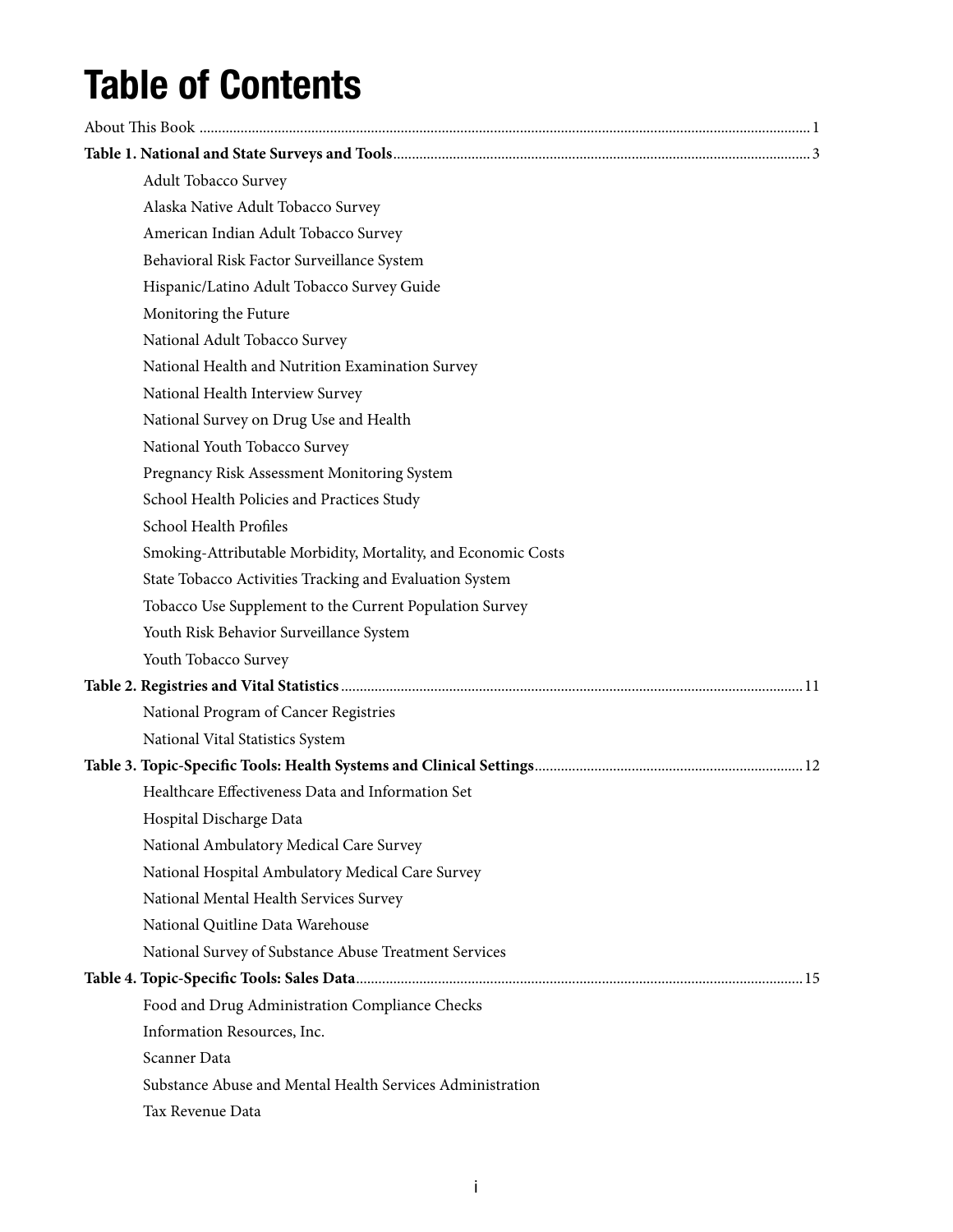| ACTIVE Life Tobacco Free Worksite Survey                                                   |  |
|--------------------------------------------------------------------------------------------|--|
| American College Health Association College Campus Tobacco Cessation and Prevention Survey |  |
| American Lung Association's State Legislated Actions on Tobacco Issues                     |  |
| American Nonsmokers' Rights Foundation: US Tobacco Control Laws Database                   |  |
| California Student Tobacco Survey                                                          |  |
| California Tobacco Use Prevention Education Evaluation: Teacher Survey                     |  |
| CDC School Health Profiles                                                                 |  |
| Worksite and Restaurant Smoking Policy Questionnaires and Guide                            |  |
|                                                                                            |  |
| Adobe SiteCatalyst                                                                         |  |
| Arbitron                                                                                   |  |
| Cision                                                                                     |  |
| Clicktracks Optimizer                                                                      |  |
| DataSift                                                                                   |  |
| Facebook Insights                                                                          |  |
| Gnip                                                                                       |  |
| Google Analytics                                                                           |  |
| HootSuite                                                                                  |  |
| Legacy Media Tracking Survey and Legacy Media Tracking Online                              |  |
| LexisNexis                                                                                 |  |
| Nielsen                                                                                    |  |
| Pinterest                                                                                  |  |
| Radian6                                                                                    |  |
| Sysomos                                                                                    |  |
| <b>Topsy</b>                                                                               |  |
| Webalyzer                                                                                  |  |
| YouTube Analytics                                                                          |  |
|                                                                                            |  |
| Network of the National Cancer Institute                                                   |  |
| New Product Watch, funded by Tobacco Surveillance, Epidemiology, and Evaluation            |  |
| Project SMART Money of California State Department of Public Health                        |  |
| Retail Advertising Tobacco Survey                                                          |  |
| University of California at San Francisco Tobacco Control Archives                         |  |
|                                                                                            |  |
| Global Adult Tobacco Survey                                                                |  |
| Global Health Professions Student Survey                                                   |  |
| Global School Personnel Survey                                                             |  |
| Global School-Based Student Health Survey                                                  |  |
| Global Youth Tobacco Survey                                                                |  |
|                                                                                            |  |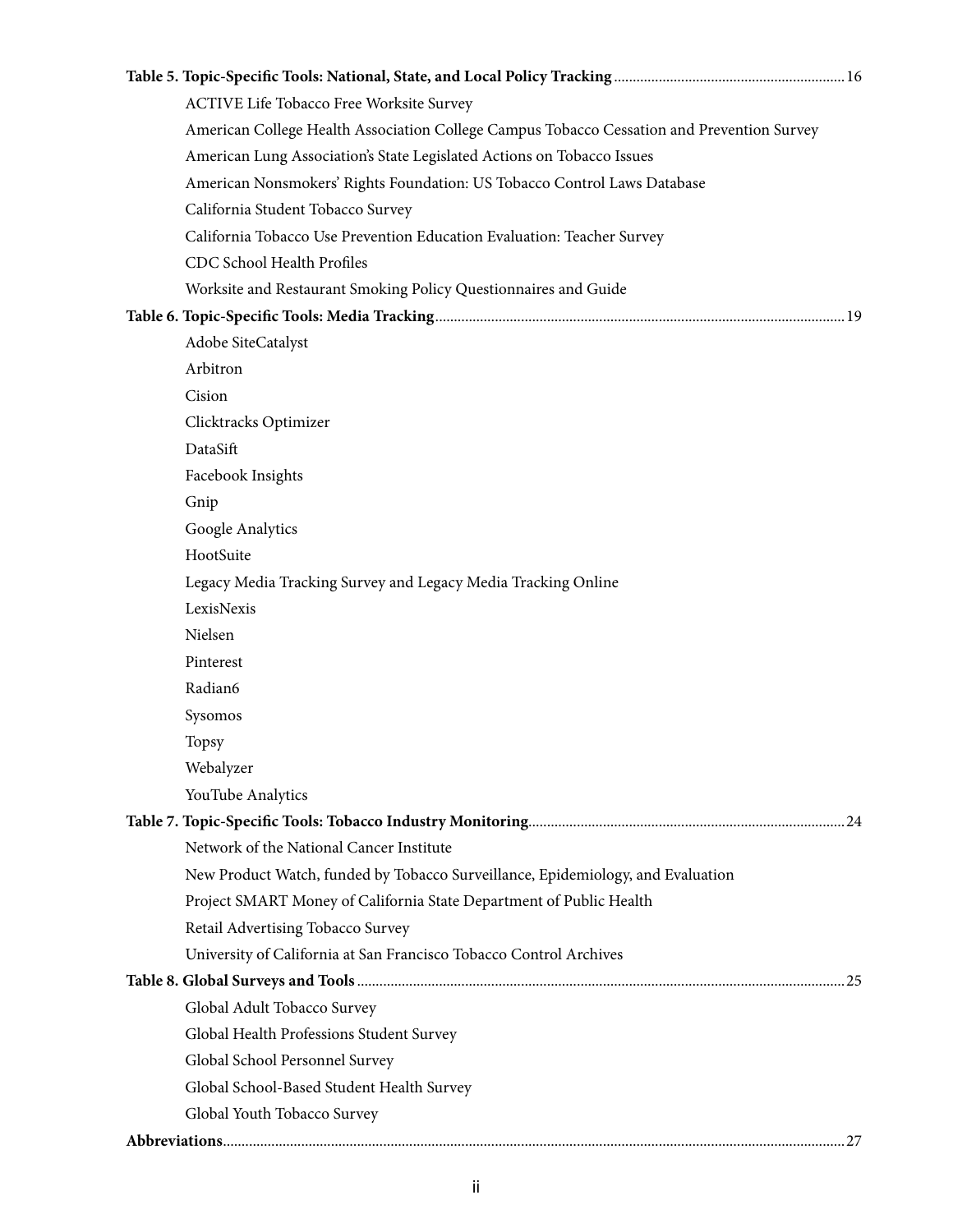## <span id="page-4-0"></span>About This Book

*Surveillance and Evaluation Data Resources* is an at-a-glance compilation of surveillance and evaluation resources for comprehensive tobacco control programs. This booklet is meant to be used by program managers and evaluators in planning and evaluating tobacco control programs. Its primary objective is to provide basic information on each data source to assist state tobacco control programs to identify sources that can help with planning, monitoring, and evaluation. A discussion of when and how to use these resources is addressed in other evaluation workbooks and manuals such as *Key Outcome Indicators for Evaluating Comprehensive Tobacco Control Programs* and *Introduction to Process Evaluation in Tobacco Use Prevention and Control*, and during technical assistance events. These and other resources are available at [http://www.cdc.gov/tobacco/tobacco\\_control\\_programs/surveillance\\_evaluation/index.htm](http://www.cdc.gov/tobacco/tobacco_control_programs/surveillance_evaluation/index.htm).

Users of this booklet are encouraged to review and assess the appropriateness of these resources in meeting their program's needs. The data sources listed here provide a wide variety of tobacco-related information. For example, restaurant and worksite surveys address environmental policies and indicators; the Youth Tobacco Survey, Adult Tobacco Survey, and media evaluation surveys address individual knowledge, attitudes, and behaviors; and the cancer registries and hospital discharge records address health outcomes. Given that the field of tobacco control continues to evolve over time, it is not possible to provide an exhaustive summary of currently available data sources. Therefore, this booklet outlines only the most relevant and comprehensive resources available for achieving state tobacco control program objectives.

Sources that are used frequently and are compatible across states are often employed to help states develop tobacco program objectives. Data from these sources can be used to compare program impact and outcomes with those of other states and the nation as a whole. Data from some of the listed resources are restricted and require purchase.

The data sources are organized by major categories: National and state surveys and tools, registries and vital statistics, topic-specific tools, and global surveys and tools. The columns in each table provide the following information:

#### **Column 1: Purpose**

■ Purpose(s) of the data source or tool.

#### **Column 2: Topics Addressed**

■ Topics on which information is collected or available for the data source or tool, such as secondhand smoke, tobacco use, knowledge and attitudes, tobacco-related policies, or quit attempts.

#### **Column 3: Sampling Frame and Data Collection**

- **•** Population from which the sample is taken, such as high schools, all visitors to a Web site, or US adults.
- Lead organization or agency for collecting and disseminating the data.

#### **Column 4: Methodology**

- Subject selection: How the sample population was selected (for example, random sampling or census) and the unit of analysis (for example, household, individual, or school).
- **Survey delivery:** How the survey or tool was administered (for example, self-administered survey or inperson interview).
- Number of core questions.

#### **Column 5: Timing and Frequency**

- Year the survey or data source was first used.
- § How often the data source was used for data collection (for example, annually or periodically).
- Notes on population characteristics, optional questions, and specifics of methods used.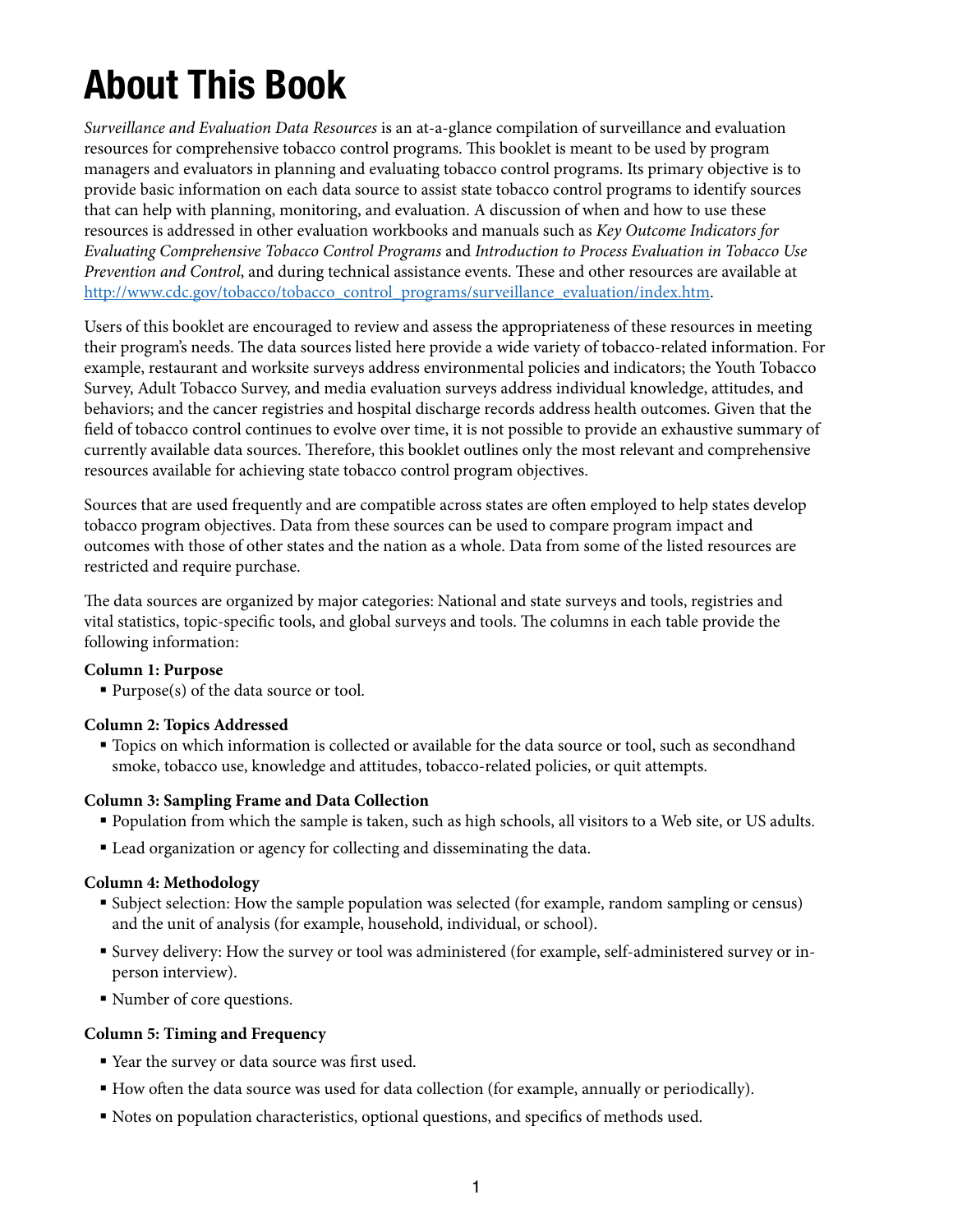Not all of the data sources or tools are available in every state. Consequently, some states may want to consider investing funds to develop systems to address gaps in data. CDC guidelines state

All federally funded tobacco prevention and con¬trol programs are expected to engage in strategic surveillance and program evaluation activities. To accomplish this, best practices dictate that 10% of total annual tobacco control program funds be allocated for surveillance and evaluation.

It is important that tobacco control programs develop and maintain the appropriate infrastructure to enhance their surveillance and evaluation resources as needed. For example, conducting a detailed evaluation of a specific intervention, such as a cohort study to assess the effectiveness of a media campaign, can be resource intensive. Similarly, additional resources beyond the standard 10% of tobacco control program funds may also be required for developing increased technical capacity of local programs to perform process and outcome evaluation."<sup>1</sup>

New data-collection systems should be relevant to specific state programmatic goals, objectives, and activities. However, prior to choosing data sources or investing program resources to develop new data systems, programs should consider some of the following issues: feasibility, timeliness, frequency, comparability, credibility, and available resources.

For more information on these considerations, states are encouraged to contact their Office on Smoking and Health (OSH) Project Officer or access OSH's surveillance and evaluation resources on the Centers for Disease Control and Prevention's Web site at [http://www.cdc.gov/tobacco/tobacco\\_control\\_programs/](http://www.cdc.gov/tobacco/tobacco_control_programs/surveillance_evaluation/index.htm) [surveillance\\_evaluation/index.htm.](http://www.cdc.gov/tobacco/tobacco_control_programs/surveillance_evaluation/index.htm)

<sup>1</sup> *Best Practices for Comprehensive Tobacco Control Programs—2014*. Atlanta, GA: US Department of Health and Human Services; 2014: 61. Available at: [http://www.cdc.gov/tobacco/stateandcommunity/best\\_practices/index.htm](http://www.cdc.gov/tobacco/stateandcommunity/best_practices/index.htm).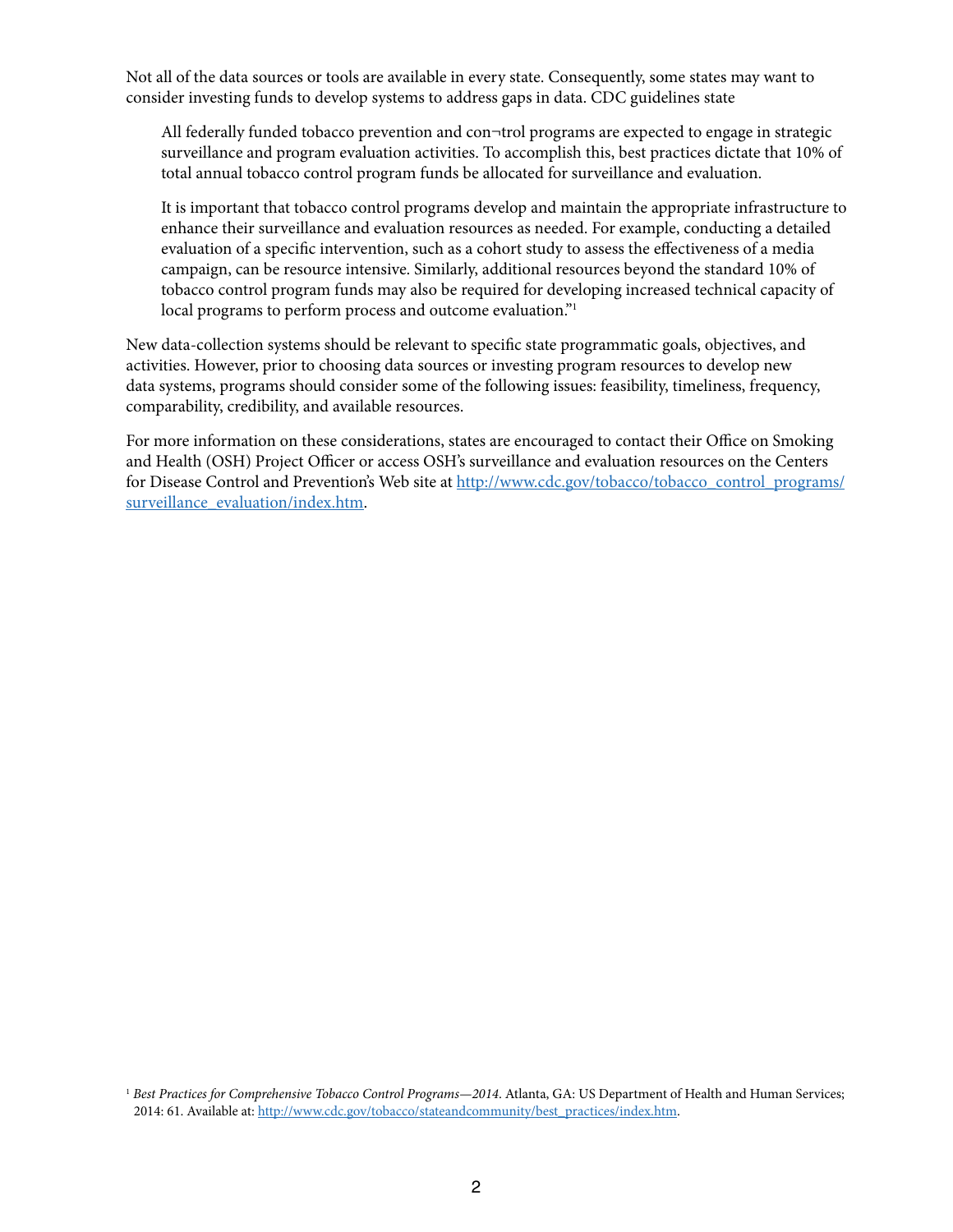<span id="page-6-0"></span>

| <b>Topics Addressed</b>                                                                                                                                                                                                                                                                                                | <b>Sampling Frame and</b><br><b>Data Collection</b>                                                                                      | <b>Methodology</b>                                                                                                                                                                                                                                                                                      | <b>Timing and</b><br><b>Frequency</b>                                                           |  |  |  |
|------------------------------------------------------------------------------------------------------------------------------------------------------------------------------------------------------------------------------------------------------------------------------------------------------------------------|------------------------------------------------------------------------------------------------------------------------------------------|---------------------------------------------------------------------------------------------------------------------------------------------------------------------------------------------------------------------------------------------------------------------------------------------------------|-------------------------------------------------------------------------------------------------|--|--|--|
| <b>Adult Tobacco Survey (ATS)</b><br>http://www.cdc.gov/mmwr/PDF/ss/ss5903.pdf                                                                                                                                                                                                                                         |                                                                                                                                          |                                                                                                                                                                                                                                                                                                         |                                                                                                 |  |  |  |
| • Cigarette, cigar, pipe, kretek,<br>and smokeless tobacco use,<br>secondhand smoke exposure,<br>and policies.<br>• Cessation behaviors/quit<br>attempts.<br>• Health care advice.<br>• Parental involvement.<br>• Media exposure.<br>• Risk perception and social<br>influences.<br>• Emerging product use.           | • State level.<br>• Adults aged 18 years or<br>older.<br>• Data collection: States,<br>territories, districts.                           | • Random-digit-dialed<br>landline and cellular<br>telephone survey.<br>• Questionnaire<br>template has 49<br>questions for current<br>smokers, 38 for<br>former smokers, and<br>34 for never smokers.<br>• State-added<br>questions optional.                                                           | • Initiated in 1986.<br>• Frequency:<br>Annually,<br>dependent on<br>funding.                   |  |  |  |
| Alaska Native Adult Tobacco Survey (AN ATS)                                                                                                                                                                                                                                                                            |                                                                                                                                          |                                                                                                                                                                                                                                                                                                         |                                                                                                 |  |  |  |
| • Cigarette use and cessation.<br>• Use of other tobacco products<br>(i.e., iqmik, chewing [spit], or<br>snuff [dip] tobacco).<br>• Secondhand smoke exposure.<br>• Methods used in quit efforts.<br>• Workplace smoke-free policies.<br>• Knowledge and risk perceptions<br>of tobacco use.                           | • Village and community<br>level.<br>• Alaska Native adults<br>aged 18 years or older.<br>• Data collection: Villages<br>or communities. | • Census type,<br>area-based sample<br>or representative,<br>random, population-<br>based sample,<br>depending on village<br>or community size.<br>• Culturally sensitive<br>face-to-face<br>interviewing.<br>• 143 core questions.<br>• Village or<br>community<br>supplemental<br>questions optional. | • Initiated in 2007.<br>• Frequency:<br>Dependent on<br>Alaska Native<br>community<br>interest. |  |  |  |
| American Indian Adult Tobacco Survey (AI ATS)                                                                                                                                                                                                                                                                          |                                                                                                                                          |                                                                                                                                                                                                                                                                                                         |                                                                                                 |  |  |  |
| • Commercial cigarette use.<br>• Use of other tobacco products<br>(i.e., pipe, chewing [spit], or<br>snuff [dip] tobacco).<br>• Quit efforts.<br>• Methods used in quit efforts.<br>• Workplace policies on smoking.<br>• Secondhand smoke exposure.<br>• Knowledge and risk perceptions<br>of commercial tobacco use. | • Tribal level.<br>• American Indian adults<br>aged 18 years or older.<br>• Data collection: Tribes.                                     | • Census type, area<br>based sample or<br>representative,<br>random, population-<br>based sample,<br>depending on tribe<br>size.<br>• Culturally sensitive<br>face-to-face<br>interviewing.<br>• Tribal supplemental<br>questions optional.<br>• 160 core questions.                                    | • Initiated in 2005.<br>• Frequency:<br>Dependent on<br>tribal interest.                        |  |  |  |
|                                                                                                                                                                                                                                                                                                                        |                                                                                                                                          | http://www.cdc.gov/tobacco/data_statistics/surveys/alaska_native/index.htm<br>http://www.cdc.gov/tobacco/data_statistics/surveys/american_indian/index.htm                                                                                                                                              | <b>Table 1. National and State Surveys and Tools</b>                                            |  |  |  |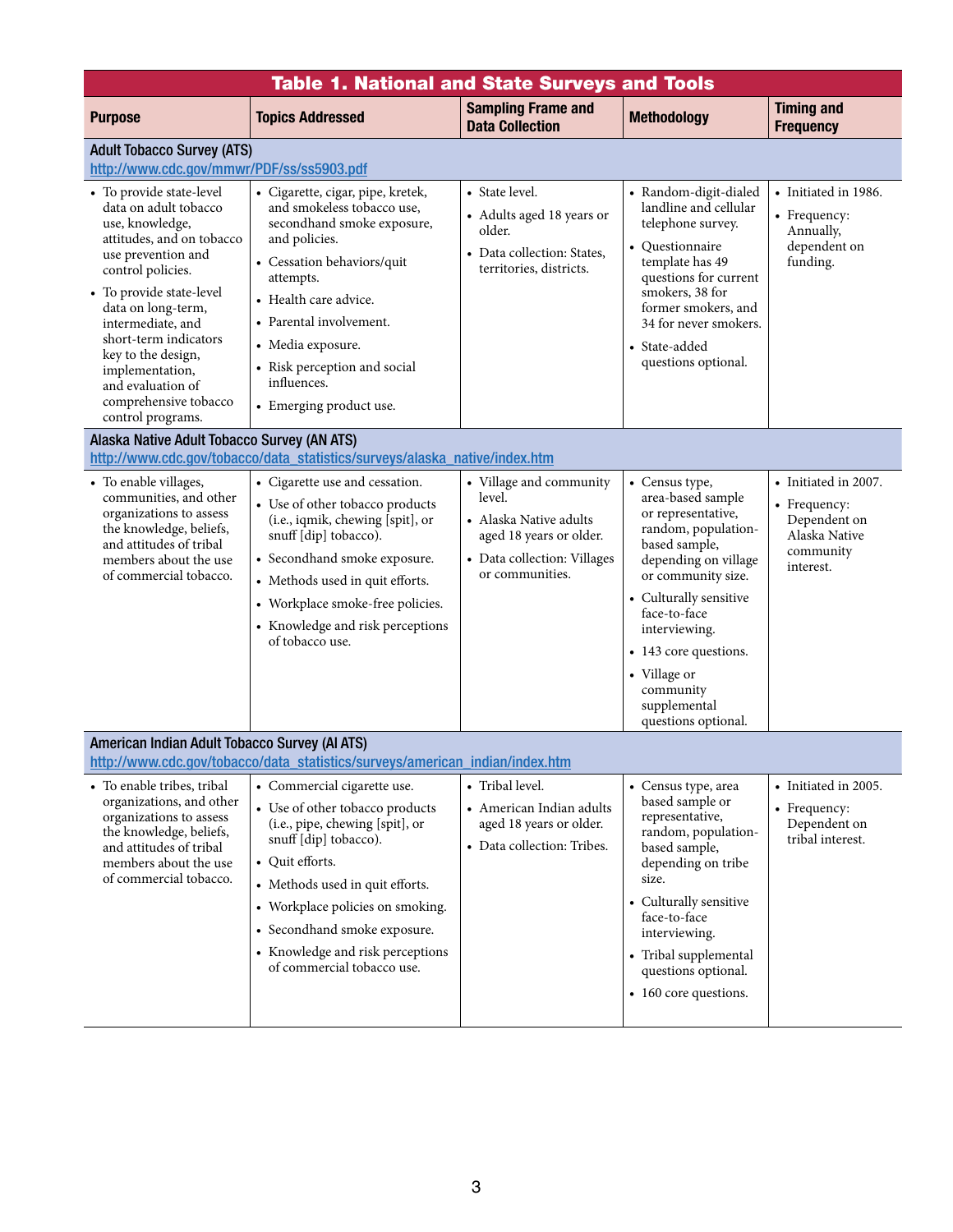|                                                                                                                                                         | <b>Table 1. National and State Surveys and Tools</b>                                                                                                                                                 |                                                                                     |                                                                                                                                                                                                                  |                                                   |
|---------------------------------------------------------------------------------------------------------------------------------------------------------|------------------------------------------------------------------------------------------------------------------------------------------------------------------------------------------------------|-------------------------------------------------------------------------------------|------------------------------------------------------------------------------------------------------------------------------------------------------------------------------------------------------------------|---------------------------------------------------|
| <b>Purpose</b>                                                                                                                                          | <b>Topics Addressed</b>                                                                                                                                                                              | <b>Sampling Frame and</b><br><b>Data Collection</b>                                 | <b>Methodology</b>                                                                                                                                                                                               | <b>Timing and</b><br><b>Frequency</b>             |
| Behavioral Risk Factor Surveillance System (BRFSS)<br>http://www.cdc.gov/brfss                                                                          |                                                                                                                                                                                                      |                                                                                     |                                                                                                                                                                                                                  |                                                   |
| • To provide descriptive<br>data about health-related<br>risk behaviors and<br>events, chronic health<br>conditions, and use of<br>preventive services. | • The tobacco topics may vary by<br>year and can include<br>» Cigarette and smokeless<br>tobacco use.<br>» Age of initiation.<br>» Cessation behaviors.<br>» Secondhand smoke policies<br>and rules. | • State level.<br>• Adults aged 18 years or<br>older.<br>• Data collection: CDC.    | • Random-digit-dialed<br>landline and cellular<br>telephone survey.<br>• Core survey has five<br>questions related to<br>tobacco use.<br>• Optional modules for<br>smoking cessation<br>and secondhand<br>smoke. | • Initiated in 1984.<br>• Frequency:<br>Annually. |
|                                                                                                                                                         | Hispanic/Latino Adult Tobacco Survey Guide (H/L ATS)                                                                                                                                                 |                                                                                     |                                                                                                                                                                                                                  |                                                   |
| • To measure the tobacco-<br>related behaviors,                                                                                                         | http://www.cdc.gov/tobacco/data_statistics/surveys/hispanic_latino_ats_guide/index.htm<br>• General health.                                                                                          | • All levels.                                                                       | • Standard list-assisted,<br>random-digit-dial                                                                                                                                                                   | • Initiated in 2002.                              |
| knowledge, attitudes,<br>and opinions of Hispanic<br>and Latino persons.                                                                                | • Tobacco use.<br>• Cessation.<br>• Secondhand smoke exposure.                                                                                                                                       | • Hispanic/Latino adults<br>aged 18 years or older.<br>• Data collection: Institute | or area sampling,<br>depending on<br>community size.                                                                                                                                                             | • Frequency:<br>Dependent on<br>interest.         |
|                                                                                                                                                         | • Risk perceptions, social<br>influences, and demographics<br>among Hispanic and Latino                                                                                                              | that commissions the<br>survey.                                                     | • Telephone interview<br>or in-person<br>interview in English<br>or Spanish.                                                                                                                                     |                                                   |
|                                                                                                                                                         | adults.                                                                                                                                                                                              |                                                                                     | • 56 core questions.                                                                                                                                                                                             |                                                   |
|                                                                                                                                                         |                                                                                                                                                                                                      |                                                                                     | • Questions reflect<br>experience and<br>language of<br>Hispanic/Latino<br>persons.                                                                                                                              |                                                   |
|                                                                                                                                                         |                                                                                                                                                                                                      |                                                                                     | • Spanish translation<br>was carefully<br>developed to be<br>understood by<br>Spanish-speakers<br>from various<br>countries of origin.                                                                           |                                                   |
|                                                                                                                                                         |                                                                                                                                                                                                      |                                                                                     | • Cognitively tested<br>in Chicago, IL; Los<br>Angeles, CA; Miami,<br>FL; New York, NY;<br>San Antonio, TX;<br>El Paso, TX; and<br>Washington, DC<br>during 2004-2005.                                           |                                                   |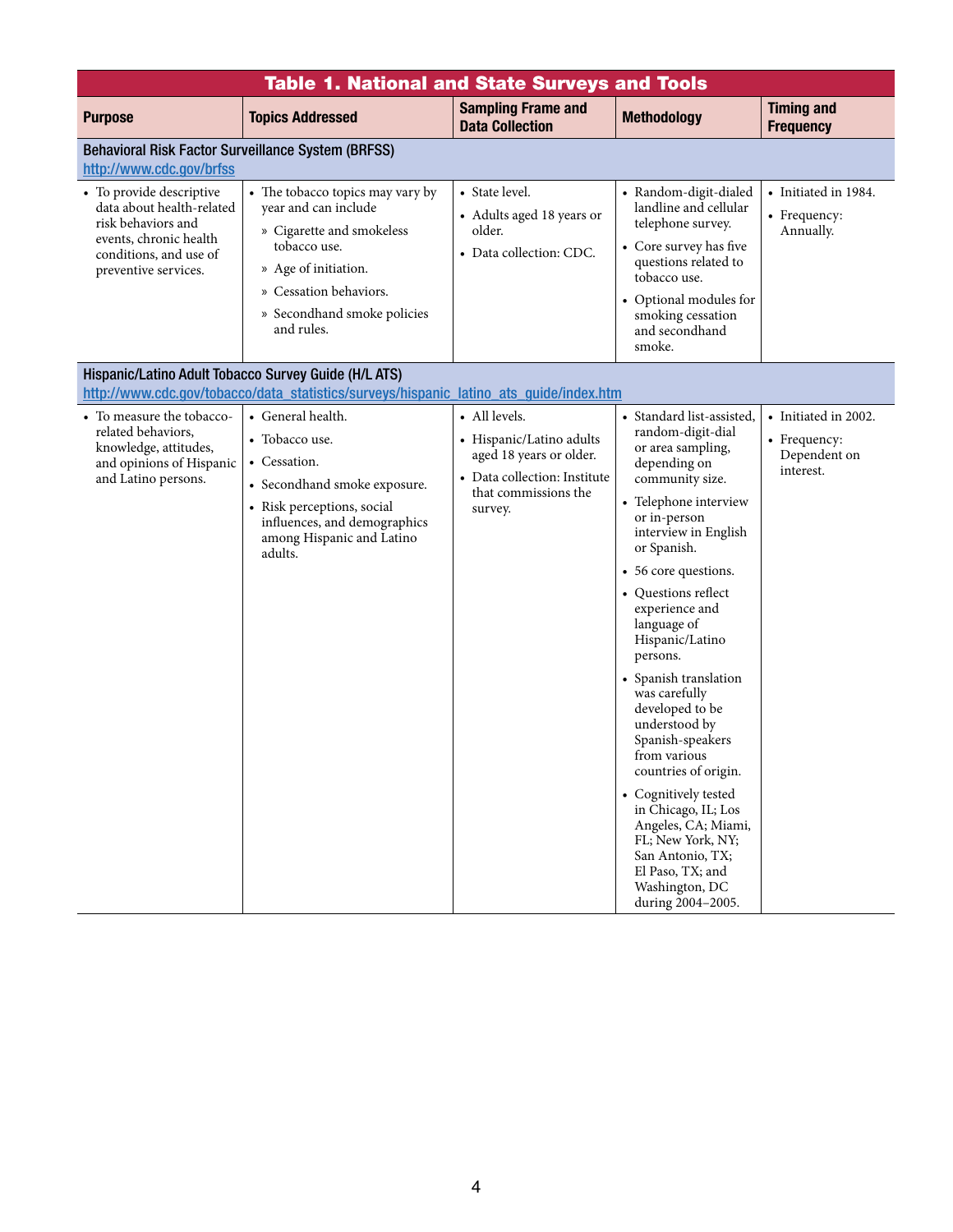| <b>Table 1. National and State Surveys and Tools</b>                                                                                                                                                                                                                                                                                                                              |                                                                                                                                                                                                                                                                                                                                                                                                                                                                          |                                                                                                                                                |                                                                                                                                                                                                             |                                                                              |  |  |  |
|-----------------------------------------------------------------------------------------------------------------------------------------------------------------------------------------------------------------------------------------------------------------------------------------------------------------------------------------------------------------------------------|--------------------------------------------------------------------------------------------------------------------------------------------------------------------------------------------------------------------------------------------------------------------------------------------------------------------------------------------------------------------------------------------------------------------------------------------------------------------------|------------------------------------------------------------------------------------------------------------------------------------------------|-------------------------------------------------------------------------------------------------------------------------------------------------------------------------------------------------------------|------------------------------------------------------------------------------|--|--|--|
| <b>Purpose</b>                                                                                                                                                                                                                                                                                                                                                                    | <b>Topics Addressed</b>                                                                                                                                                                                                                                                                                                                                                                                                                                                  | <b>Sampling Frame and</b><br><b>Data Collection</b>                                                                                            | <b>Methodology</b>                                                                                                                                                                                          | <b>Timing and</b><br><b>Frequency</b>                                        |  |  |  |
|                                                                                                                                                                                                                                                                                                                                                                                   | <b>Monitoring the Future (MTF)</b><br>http://monitoringthefuture.org                                                                                                                                                                                                                                                                                                                                                                                                     |                                                                                                                                                |                                                                                                                                                                                                             |                                                                              |  |  |  |
| • To provide annual<br>data on behaviors.<br>knowledge, attitudes,<br>and values related to<br>the use of an array of<br>psychoactive substances,<br>both illicit and licit,<br>among American<br>secondary school<br>students, college<br>students, and young<br>adults.                                                                                                         | • Cigarette use.<br>• Age of initiation.<br>• Cessation behavior.<br>- Brand preference.<br>• Youth access.<br>• Enforcement.<br>• Media awareness.                                                                                                                                                                                                                                                                                                                      | • National level.<br>• Students in grades 8,<br>10, and 12, and young<br>adults.<br>• Data collection:<br>National Institute on<br>Drug Abuse. | • Random design,<br>self-administered,<br>school-based survey<br>with follow-up<br>survey mailed to<br>cohort population.<br>• Number of questions:<br>3 to 64.                                             | • Initiated in 1975.<br>• Frequency:<br>Annually.                            |  |  |  |
| <b>National Adult Tobacco Survey (NATS)</b>                                                                                                                                                                                                                                                                                                                                       | http://www.cdc.gov/tobacco/data statistics/surveys/nats                                                                                                                                                                                                                                                                                                                                                                                                                  |                                                                                                                                                |                                                                                                                                                                                                             |                                                                              |  |  |  |
| • To provide data on adult<br>tobacco use, knowledge,<br>attitudes, purchasing<br>behaviors, and on<br>tobacco use prevention<br>and control policies.<br>• To provide national<br>data on long-term,<br>intermediate, and<br>short-term indicators<br>key to the design,<br>implementation,<br>and evaluation of<br>comprehensive tobacco<br>prevention and control<br>programs. | • Cigarette, cigar, pipe, hookah,<br>kretek, e-cigarette, chewing<br>tobacco, and smokeless tobacco<br>use.<br>• Susceptibility to cigarette<br>smoking initiation.<br>• Secondhand smoke exposure<br>and smoke-free policies.<br>• Cessation behaviors/quit<br>attempts.<br>• Health care advice.<br>• Parental involvement.<br>• Media exposure.<br>• Risk perception and social<br>influences.<br>• New products used.<br>• Knowledge, attitudes, and<br>perceptions. | • National level.<br>• Noninstitutionalized<br>adults aged 18 years or<br>older.<br>• Data collection: CDC.                                    | • Stratified, random-<br>digit-dialed landline<br>and cellular<br>telephone survey of<br>adults.<br>• Interviews conducted<br>in English and<br>Spanish.<br>$\cdot$ 130-150 maximum<br>path core questions. | • Initiated in 2009.<br>• Frequency:<br>2009-2010, 2012-<br>2013, 2013-2014. |  |  |  |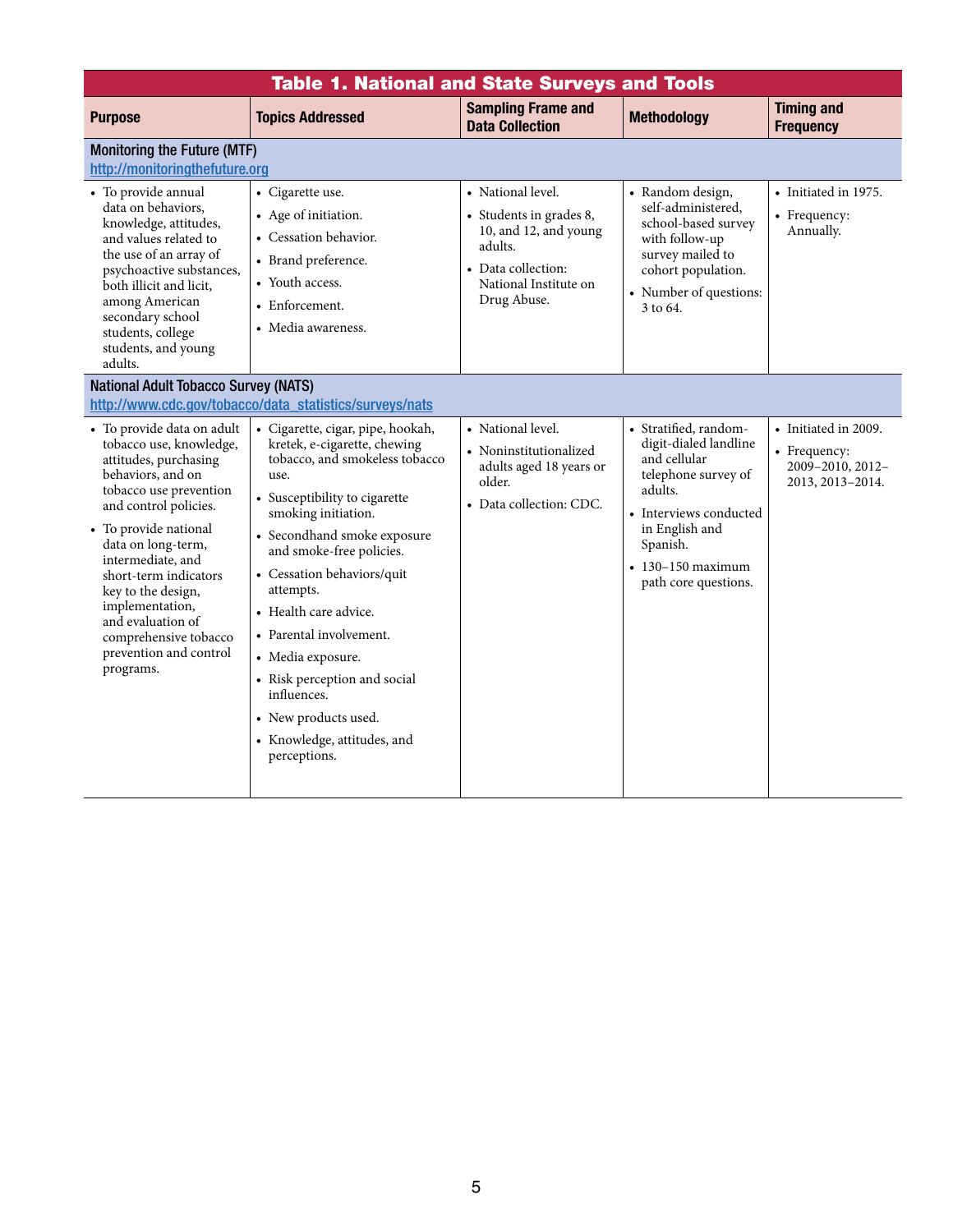|                                                                                                                                                                                                                                                                                                                                                                                                                                                                                                                                                                                              | <b>Table 1. National and State Surveys and Tools</b>                                                                                                                                                                                                                                                                                                                                                                                                                                                                                                                            |                                                                                                                                                                                      |                                                                                                                                                                                                                                                                                                                                                                                                                                                                                                                  |                                                                                                                                                                                                                                                                                      |
|----------------------------------------------------------------------------------------------------------------------------------------------------------------------------------------------------------------------------------------------------------------------------------------------------------------------------------------------------------------------------------------------------------------------------------------------------------------------------------------------------------------------------------------------------------------------------------------------|---------------------------------------------------------------------------------------------------------------------------------------------------------------------------------------------------------------------------------------------------------------------------------------------------------------------------------------------------------------------------------------------------------------------------------------------------------------------------------------------------------------------------------------------------------------------------------|--------------------------------------------------------------------------------------------------------------------------------------------------------------------------------------|------------------------------------------------------------------------------------------------------------------------------------------------------------------------------------------------------------------------------------------------------------------------------------------------------------------------------------------------------------------------------------------------------------------------------------------------------------------------------------------------------------------|--------------------------------------------------------------------------------------------------------------------------------------------------------------------------------------------------------------------------------------------------------------------------------------|
| <b>Purpose</b>                                                                                                                                                                                                                                                                                                                                                                                                                                                                                                                                                                               | <b>Topics Addressed</b>                                                                                                                                                                                                                                                                                                                                                                                                                                                                                                                                                         | <b>Sampling Frame and</b><br><b>Data Collection</b>                                                                                                                                  | <b>Methodology</b>                                                                                                                                                                                                                                                                                                                                                                                                                                                                                               | <b>Timing and</b><br><b>Frequency</b>                                                                                                                                                                                                                                                |
| http://www.cdc.gov/nchs/nhanes/about nhanes.htm                                                                                                                                                                                                                                                                                                                                                                                                                                                                                                                                              | <b>National Health and Nutrition Examination Survey (NHANES)</b>                                                                                                                                                                                                                                                                                                                                                                                                                                                                                                                |                                                                                                                                                                                      |                                                                                                                                                                                                                                                                                                                                                                                                                                                                                                                  |                                                                                                                                                                                                                                                                                      |
| • To estimate the<br>proportion of persons in<br>the US population and<br>in designated subgroups<br>with selected conditions,<br>diseases, and risk factors.<br>• To monitor trends in the<br>prevalence, treatment,<br>and control of selected<br>diseases.<br>• To explore relationships<br>between diet, nutrition,<br>and health.<br>• To explore emerging<br>public health issues.<br>• To provide baseline<br>health characteristics to<br>link with mortality data<br>from the National Death<br>Index (http://www.cdc.<br>gov/nchs/ndi.htm) and<br>other administrative<br>records. | • Cigarette use (current and<br>former).<br>• Age of initiation.<br>• Brand preference.<br>• Current smokeless tobacco and<br>e-cigarettes use.<br>• Secondhand smoke exposure<br>shown by serum cotinine and<br>urinary NNAL biomarkers, and<br>by self-report.                                                                                                                                                                                                                                                                                                                | • National level.<br>• Noninstitutionalized<br>civilian US population;<br>individuals, all ages.<br>• Data collection:<br>National Center for<br><b>Health Statistics</b><br>(NCHS). | • Complex, multistage<br>cluster probability<br>sample.<br>• Annual samples<br>are nationally<br>representative.<br>• Because of disclosure<br>concerns and limited<br>sample sizes, data<br>are released in 2-year<br>cycles.<br>• For small population<br>groups and for less<br>common diseases,<br>conditions, and<br>risk factors, several<br>years of data may be<br>needed to produce<br>adequate estimates.<br>• Household interview<br>and physical<br>measurements in<br>mobile examination<br>center. | • Initiated in early<br>1960s.<br>• Frequency:<br>Continuous since<br>1999.                                                                                                                                                                                                          |
| <b>National Health Interview Survey (NHIS)</b><br>http://www.cdc.gov/nchs/nhis.htm                                                                                                                                                                                                                                                                                                                                                                                                                                                                                                           |                                                                                                                                                                                                                                                                                                                                                                                                                                                                                                                                                                                 |                                                                                                                                                                                      |                                                                                                                                                                                                                                                                                                                                                                                                                                                                                                                  |                                                                                                                                                                                                                                                                                      |
| • To monitor the health<br>of the US civilian,<br>noninstitutionalized<br>population including<br>For all ages:<br>» Health status.<br>» Activity limitations.<br>» Injuries.<br>» Health insurance<br>coverage.<br>» Access and use of<br>health care.<br>For adults $(18+)$ ,<br>additional information<br>on:<br>» Health conditions.<br>» Activity limitations.<br>» Health behaviors.<br>» Access to and use of<br>health care services.                                                                                                                                                | NHIS Adult Tobacco Use: http://www.cdc.gov/nchs/nhis/tobacco.htm<br>• Tobacco topics covered annually:<br>» Cigarette smoking status.<br>» Number of cigarettes smoked<br>per day.<br>» Age of initiation.<br>» Time since quit.<br>» Quit attempt in past year.<br>• Tobacco topics covered in<br>supplements (selected years):<br>» Non-cigarette smoked tobacco<br>(i.e., cigars, pipes, etc.).<br>» Smokeless tobacco use.<br>» Cessation methods.<br>» Secondhand smoke policies.<br>» Secondhand smoke exposure.<br>» Medical advice to quit.<br>» Pregnancy and smoking. | • National level.<br>• Full NHIS: All ages.<br>• Tobacco questions: Ages<br>$18+$ .<br>• Data collection: NCHS.                                                                      | • Multistage cluster<br>sample design with<br>oversampling of<br>black, Hispanic, and<br>Asian populations.<br>In-person household<br>interview with<br>telephone follow-up.<br>• Annual core and<br>periodic supplement<br>(special topic)<br>questionnaires.<br>• Number of core<br>questions: 8.                                                                                                                                                                                                              | • Initiated in 1957.<br>• Frequency:<br>Continuous<br>(annual data<br>release).<br>• Cigarette smoking<br>in selected years<br>1964-1965<br>(supplements)<br>and annually since<br>1997.<br>• Non-cigarette<br>tobacco products<br>in selected<br>years since 1965<br>(supplements). |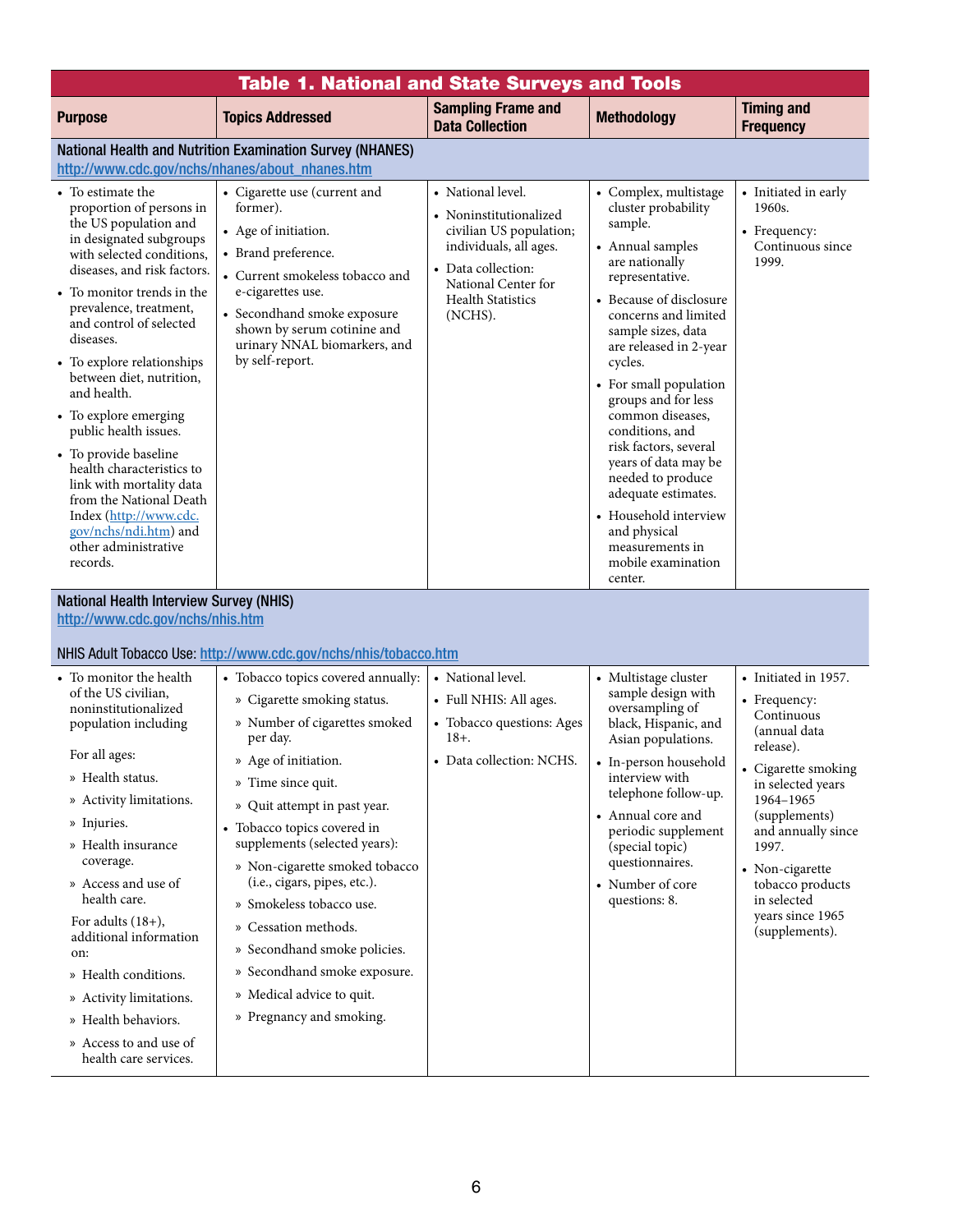|                                                                                                                                                                                                                                                                                                                                                                                                                       | <b>Table 1. National and State Surveys and Tools</b>                                                                                                                                                                                                                                                                                                                                                                                                                                                                                                                                                              |                                                                                                                                                  |                                                                                                                                                                                                                                                                                                                                                                                                                                                                                                                                                                            |                                                                                                                                                                                                                 |  |  |
|-----------------------------------------------------------------------------------------------------------------------------------------------------------------------------------------------------------------------------------------------------------------------------------------------------------------------------------------------------------------------------------------------------------------------|-------------------------------------------------------------------------------------------------------------------------------------------------------------------------------------------------------------------------------------------------------------------------------------------------------------------------------------------------------------------------------------------------------------------------------------------------------------------------------------------------------------------------------------------------------------------------------------------------------------------|--------------------------------------------------------------------------------------------------------------------------------------------------|----------------------------------------------------------------------------------------------------------------------------------------------------------------------------------------------------------------------------------------------------------------------------------------------------------------------------------------------------------------------------------------------------------------------------------------------------------------------------------------------------------------------------------------------------------------------------|-----------------------------------------------------------------------------------------------------------------------------------------------------------------------------------------------------------------|--|--|
| <b>Purpose</b>                                                                                                                                                                                                                                                                                                                                                                                                        | <b>Topics Addressed</b>                                                                                                                                                                                                                                                                                                                                                                                                                                                                                                                                                                                           | <b>Sampling Frame and</b><br><b>Data Collection</b>                                                                                              | <b>Methodology</b>                                                                                                                                                                                                                                                                                                                                                                                                                                                                                                                                                         | <b>Timing and</b><br><b>Frequency</b>                                                                                                                                                                           |  |  |
| National Survey on Drug Use and Health (NSDUH)<br>https://nsduhweb.rti.org                                                                                                                                                                                                                                                                                                                                            |                                                                                                                                                                                                                                                                                                                                                                                                                                                                                                                                                                                                                   |                                                                                                                                                  |                                                                                                                                                                                                                                                                                                                                                                                                                                                                                                                                                                            |                                                                                                                                                                                                                 |  |  |
| • To provide data on the<br>use of tobacco, alcohol,<br>illicit drugs (including<br>nonmedical use of<br>prescription drugs) and<br>mental health in the<br>United States.<br>• Previously known as<br>National Household<br>Survey on Drug Abuse<br>(NHSDA).                                                                                                                                                         | • Cigarette, cigar, pipe, and<br>smokeless tobacco use.<br>• Age of initiation.                                                                                                                                                                                                                                                                                                                                                                                                                                                                                                                                   | • National and state level.<br>• Data collection:<br>Substance Abuse<br>and Mental Health<br>Services Administration<br>(SAMHSA).                | • Multistage area<br>probability sampling<br>design.<br>• Household survey.<br>• People aged 12 or<br>older.<br>• Number of questions:<br>6 to 12.                                                                                                                                                                                                                                                                                                                                                                                                                         | • Initiated in 1972.<br>• Frequency:<br>Annually.<br>• Estimates<br>produced from the<br>1999, 2000, and<br>2001 surveys are<br>not comparable<br>to those produced<br>from the surveys in<br>1998 and earlier. |  |  |
| <b>National Youth Tobacco Survey (NYTS)</b>                                                                                                                                                                                                                                                                                                                                                                           | http://www.cdc.gov/tobacco/data_statistics/surveys/nyts/index.htm                                                                                                                                                                                                                                                                                                                                                                                                                                                                                                                                                 |                                                                                                                                                  |                                                                                                                                                                                                                                                                                                                                                                                                                                                                                                                                                                            |                                                                                                                                                                                                                 |  |  |
| • To provide national<br>data on long-term,<br>intermediate, and<br>short-term indicators<br>key to the design,<br>implementation, and<br>evaluation of the<br>National Tobacco<br>Control Program<br>(NTCP).<br>• To offer nationally<br>representative data<br>about middle and high<br>school youth's tobacco-<br>related beliefs, attitudes,<br>behaviors, and exposure<br>to pro- and antitobacco<br>influences. | • Health risk perception and<br>attitudes.<br>• Tobacco use behaviors (i.e.,<br>cigarette initiation, current use<br>of cigarette, cigar, smokeless<br>tobacco, and other tobacco<br>products, including e-cigarettes).<br>• Peer product usage.<br>• Quit attempts.<br>• Tobacco promotional items.<br>• Antitobacco ads.<br>• Health care advice.<br>• Tobacco in the media.<br>• Secondhand smoke.<br>• Minor access to tobacco.<br>• School curriculum.<br>• Smoking rules in home and<br>vehicle.<br>• Experience at home and<br>community.<br>• Use of tobacco products for<br>people who live with minors. | • National level.<br>• Youth in grades $6-12$ .<br>• Data collection: CDC.                                                                       | • Public and private<br>schools.<br>• Schools are selected<br>with a probability<br>proportional to<br>enrollment size.<br>• Classes randomly<br>selected from each<br>selected school that<br>chose to participate.<br>• Self-administered<br>paper and pencil<br>survey in classroom.<br>• 81 questions.<br>• Starting in 2011,<br>during odd-<br>numbered years,<br>the NYTS focused<br>more on the specific<br>priorities of CDC/<br>OSH. During even-<br>numbered years, it<br>focused more on the<br>specific priorities<br>of FDA's Center for<br>Tobacco Products. | • Initiated in 1999.<br>$\bullet$ Frequency: 1999,<br>2000, 2002, 2004,<br>2006, 2009, 2011,<br>2012, 2013.                                                                                                     |  |  |
| http://www.cdc.gov/prams/aboutprams.htm<br>• To provide ongoing<br>population-based                                                                                                                                                                                                                                                                                                                                   | <b>Pregnancy Risk Assessment Monitoring System (PRAMS)</b><br>• Cigarette use before and during<br>pregnancy and in the child's                                                                                                                                                                                                                                                                                                                                                                                                                                                                                   | • State level.                                                                                                                                   | • Random design,<br>mail survey with                                                                                                                                                                                                                                                                                                                                                                                                                                                                                                                                       | • Initiated in 1987.                                                                                                                                                                                            |  |  |
| surveillance of selected<br>maternal behaviors<br>around the time of<br>pregnancy, including<br>tobacco use.                                                                                                                                                                                                                                                                                                          | early infancy.<br>• Secondhand smoke exposure.<br>• Cessation counseling.                                                                                                                                                                                                                                                                                                                                                                                                                                                                                                                                         | • A sample of women<br>who have had a recent<br>live birth is drawn<br>from the state's birth<br>certificate file.<br>• Data collection: States. | telephone follow-up.<br>• Number of questions:<br>6 to 9.                                                                                                                                                                                                                                                                                                                                                                                                                                                                                                                  | • Frequency:<br>Annual.<br>• This is an ongoing<br>survey. Availability<br>of data depends on<br>when individual<br>states began<br>participating.                                                              |  |  |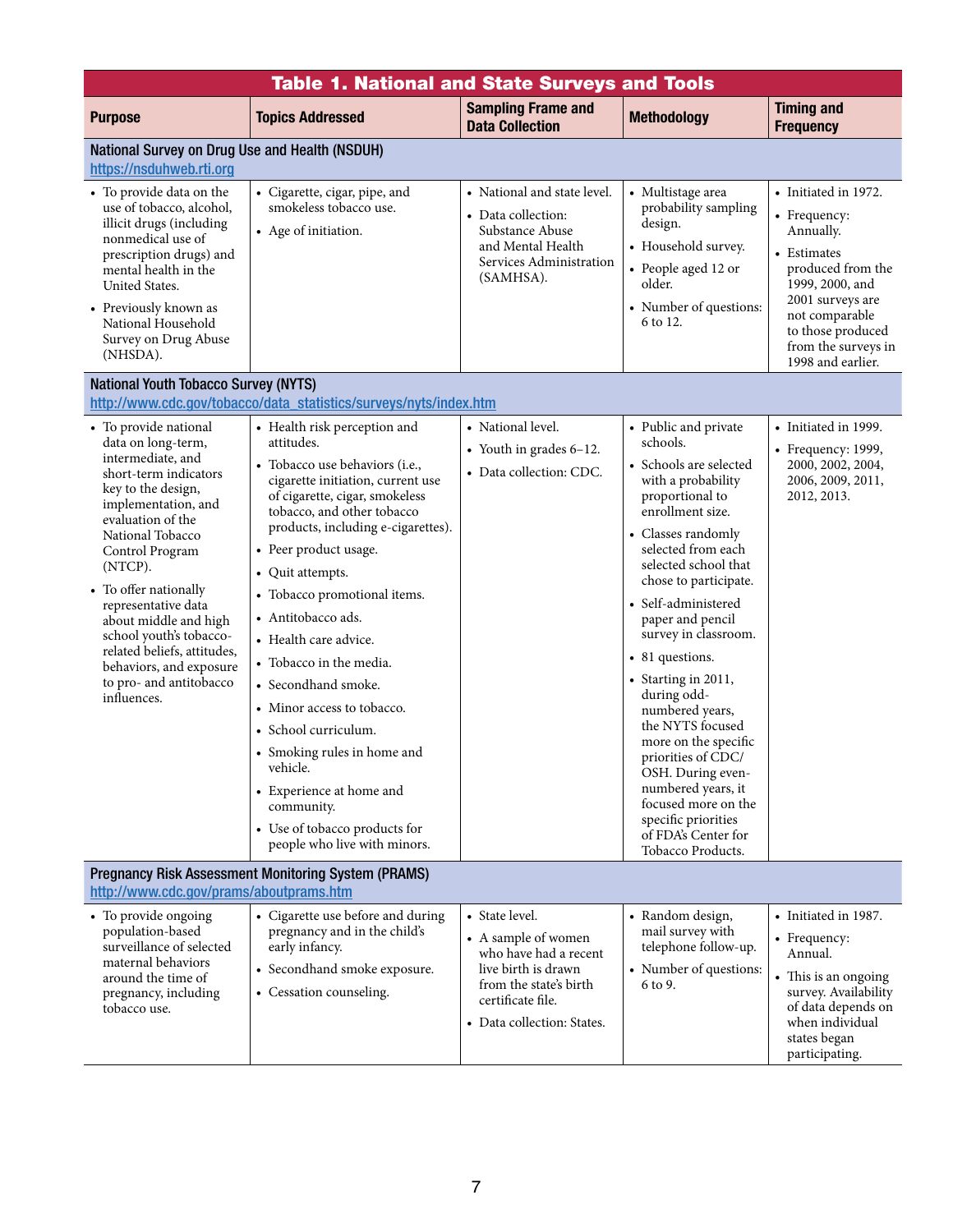| <b>Table 1. National and State Surveys and Tools</b>                                                                                                                                                                                  |                                                                                                                                                                                                                                                                                                                                         |                                                                                                                                                                              |                                                                                                                                                                                                                                                                                                                                                                                              |                                                             |  |  |
|---------------------------------------------------------------------------------------------------------------------------------------------------------------------------------------------------------------------------------------|-----------------------------------------------------------------------------------------------------------------------------------------------------------------------------------------------------------------------------------------------------------------------------------------------------------------------------------------|------------------------------------------------------------------------------------------------------------------------------------------------------------------------------|----------------------------------------------------------------------------------------------------------------------------------------------------------------------------------------------------------------------------------------------------------------------------------------------------------------------------------------------------------------------------------------------|-------------------------------------------------------------|--|--|
| <b>Purpose</b>                                                                                                                                                                                                                        | <b>Topics Addressed</b>                                                                                                                                                                                                                                                                                                                 | <b>Sampling Frame and</b><br><b>Data Collection</b>                                                                                                                          | <b>Methodology</b>                                                                                                                                                                                                                                                                                                                                                                           | <b>Timing and</b><br><b>Frequency</b>                       |  |  |
| <b>School Health Policies and Practices Study (SHPPS)</b><br>http://www.cdc.gov/shpps                                                                                                                                                 |                                                                                                                                                                                                                                                                                                                                         |                                                                                                                                                                              |                                                                                                                                                                                                                                                                                                                                                                                              |                                                             |  |  |
| • To assess school health<br>policies and practices at<br>the state, district, school,<br>and classroom levels.                                                                                                                       | • Health education.<br>• Physical education.<br>• Health services.<br>• Mental health and social<br>services.<br>• Nutrition services.<br>• Healthy and safe school<br>environment.<br>• Faculty and staff health<br>promotion.                                                                                                         | • All 50 state education<br>agencies, all school<br>districts, all public and<br>private schools, health<br>and physical education<br>classrooms.<br>• Data collection: CDC. | • Census of all 50<br>state education<br>agencies and a<br>national sample of<br>school districts that<br>complete Web-based<br>questionnaires.<br>• National sample<br>of schools and<br>classrooms that<br>respond to on-<br>site structured<br>interviews.                                                                                                                                | • Initiated in 1994.<br>• Frequency:<br>Periodic.           |  |  |
| <b>School Health Profiles (Profiles)</b><br>http://www.cdc.gov/healthyyouth/profiles                                                                                                                                                  |                                                                                                                                                                                                                                                                                                                                         |                                                                                                                                                                              |                                                                                                                                                                                                                                                                                                                                                                                              |                                                             |  |  |
| • Using a system of<br>surveys, to assess school<br>health policies and<br>practices in states, large<br>urban school districts,<br>and territories.                                                                                  | • Monitors the status of<br>» School health education<br>requirements and content.<br>» School health policies related<br>to HIV infection/AIDS,<br>tobacco-use prevention, and<br>nutrition.<br>» Asthma management<br>activities.<br>» Family and community<br>involvement in school health                                           | • All secondary schools in<br>each jurisdiction.<br>• Data collection: States,<br>large urban school<br>districts, and territories.                                          | • Representative<br>samples of secondary<br>schools that respond<br>to self-administered<br>questionnaires.                                                                                                                                                                                                                                                                                  | • Initiated in 1996.<br>• Frequency:<br>Biennially.         |  |  |
|                                                                                                                                                                                                                                       | programs.<br>Smoking-Attributable Morbidity, Mortality, and Economic Costs (SAMMEC)                                                                                                                                                                                                                                                     |                                                                                                                                                                              |                                                                                                                                                                                                                                                                                                                                                                                              |                                                             |  |  |
| https://apps.nccd.cdc.gov/sammec/index.asp<br>• Internet application used<br>to calculate the health<br>and economic burden<br>of smoking for adults<br>(Adult SAMMEC) and<br>infants (Maternal and<br>Child Health [MCH]<br>SAMMEC). | • Adult SAMMEC calculates<br>» Smoking-attributable<br>mortality (SAM).<br>» Years of potential life lost<br>(YPLL).<br>» Direct medical expenditures.<br>» Indirect productivity costs<br>associated with YPLL.<br>• The MCH SAMMEC calculates<br>» SAM.<br>» YPLL.<br>» Smoking-attributable infant<br>health care costs at delivery. | • National and state level<br>for Adult SAMMEC,<br>national level for MCH<br>SAMMEC.<br>• Data collection: Varies<br>by data source.                                         | • Adults aged 35<br>or older (Adult<br>SAMMEC) and<br>infants aged 1 year<br>or younger (MCH<br>SAMMEC).<br>• SAMMEC requires<br>a minimum<br>population of a few<br>hundred thousand to<br>compute statistically<br>valid estimates<br>or estimates<br>for population<br>subgroups.<br>• SAMMEC is not a<br>surveillance tool and<br>is not designed for<br>cost-effectiveness<br>analysis. | • Initiated by CDC<br>in 1990.<br>• Frequency:<br>Periodic. |  |  |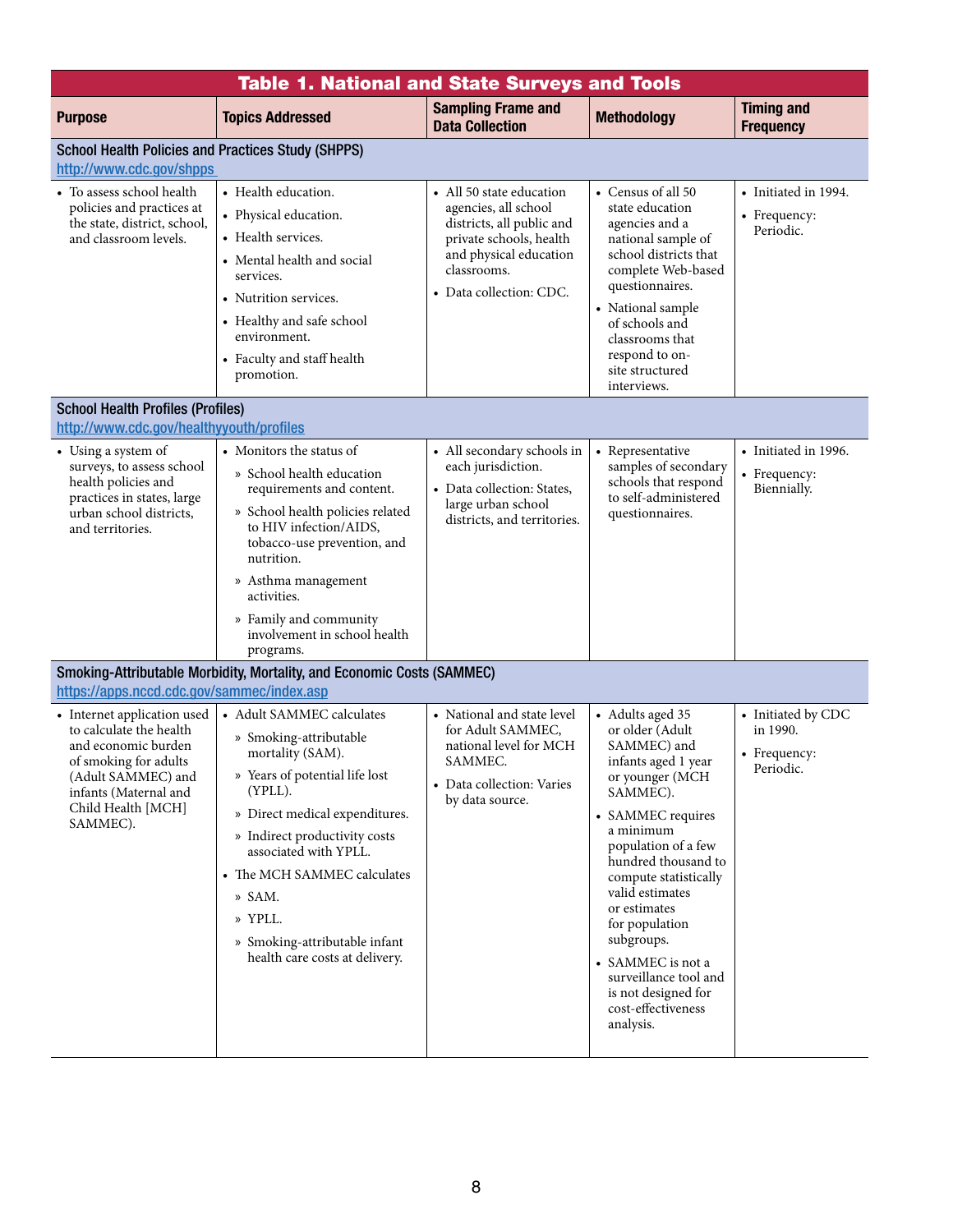| <b>Table 1. National and State Surveys and Tools</b>                                                                                                                                                                                                                                                                                    |                                                                                                                                                                                                                                                                                                                                                                                    |                                                                                                                                                                                                                                                                                                                                                                                                                |                                                                                                                                                                                                                                                                                                                                                                             |                                                                                                                                     |  |  |  |
|-----------------------------------------------------------------------------------------------------------------------------------------------------------------------------------------------------------------------------------------------------------------------------------------------------------------------------------------|------------------------------------------------------------------------------------------------------------------------------------------------------------------------------------------------------------------------------------------------------------------------------------------------------------------------------------------------------------------------------------|----------------------------------------------------------------------------------------------------------------------------------------------------------------------------------------------------------------------------------------------------------------------------------------------------------------------------------------------------------------------------------------------------------------|-----------------------------------------------------------------------------------------------------------------------------------------------------------------------------------------------------------------------------------------------------------------------------------------------------------------------------------------------------------------------------|-------------------------------------------------------------------------------------------------------------------------------------|--|--|--|
| <b>Purpose</b>                                                                                                                                                                                                                                                                                                                          | <b>Topics Addressed</b>                                                                                                                                                                                                                                                                                                                                                            | <b>Sampling Frame and</b><br><b>Data Collection</b>                                                                                                                                                                                                                                                                                                                                                            | <b>Methodology</b>                                                                                                                                                                                                                                                                                                                                                          | <b>Timing and</b><br><b>Frequency</b>                                                                                               |  |  |  |
|                                                                                                                                                                                                                                                                                                                                         | <b>State Tobacco Activities Tracking and Evaluation (STATE) System</b><br>http://apps.nccd.cdc.gov/statesystem/Default/Default.aspx                                                                                                                                                                                                                                                |                                                                                                                                                                                                                                                                                                                                                                                                                |                                                                                                                                                                                                                                                                                                                                                                             |                                                                                                                                     |  |  |  |
| • To maintain a data<br>warehouse that provides<br>comparable measures<br>on tobacco use<br>prevention and control<br>from many different<br>types of data sources,<br>including legislative<br>tracking, agricultural<br>and manufacturing, and<br>health consequences and<br>costs for all 50 states and<br>the District of Columbia. | • Adult and youth cigarette, cigar,<br>pipe, and smokeless tobacco use.<br>• Smoke-free laws and policies.<br>• Youth access laws.<br>• Tobacco excise taxes.<br>• Smoking-attributable costs.<br>• Advertising restriction laws.<br>• Cigarette sales.<br>• Cessation.<br>• Appropriation and expenditure<br>funding.<br>• Quitline state level.                                  | • Varies according to data<br>source.<br>• Data collection: Varies<br>by data source.                                                                                                                                                                                                                                                                                                                          | • Varies by data source.                                                                                                                                                                                                                                                                                                                                                    | • Varies by data<br>source.                                                                                                         |  |  |  |
| http://www.census.gov/cps                                                                                                                                                                                                                                                                                                               | Tobacco Use Supplement to the Current Population Survey (TUS-CPS)                                                                                                                                                                                                                                                                                                                  |                                                                                                                                                                                                                                                                                                                                                                                                                |                                                                                                                                                                                                                                                                                                                                                                             |                                                                                                                                     |  |  |  |
| • To provide a<br>comprehensive body of<br>data on the employment<br>and unemployment<br>experience of the US<br>population, classified by<br>age, sex, race, and other<br>characteristics.<br>• Periodic supplements<br>have included tobacco-<br>related measures.                                                                    | • Periodic measures have included<br>» Cigarette, pipe, cigar, and<br>smokeless tobacco use.<br>» Age of initiation.<br>» Secondhand smoke exposure.<br>» Cessation behavior.                                                                                                                                                                                                      | • National and state<br>levels.<br>• People aged 15 or older.<br>• Data collection: US<br>Census Bureau.                                                                                                                                                                                                                                                                                                       | • Random design,<br>household interview<br>with telephone<br>follow-up.                                                                                                                                                                                                                                                                                                     | $\cdot$ 1992-1993, 1995-<br>1996, 1998-1999,<br>2000, 2001-2002,<br>2003, 2006-2007,<br>and 2010-2011.<br>• Frequency:<br>Periodic. |  |  |  |
| Youth Risk Behavior Surveillance System (YRBSS)                                                                                                                                                                                                                                                                                         |                                                                                                                                                                                                                                                                                                                                                                                    |                                                                                                                                                                                                                                                                                                                                                                                                                |                                                                                                                                                                                                                                                                                                                                                                             |                                                                                                                                     |  |  |  |
| http://www.cdc.gov/yrbs<br>• To provide data on<br>health risk behaviors that<br>contribute to leading<br>causes of mortality,<br>morbidity, and social<br>problems among youth<br>and adults in the United<br>States.                                                                                                                  | • Cigarette, cigar, and smokeless<br>tobacco use.<br>• Age of initiation.<br>• Youth access.<br>• Cessation behavior.<br>• Alcohol and other drug use.<br>• Sexual behaviors that contribute<br>to unintended pregnancy and<br>sexually transmitted disease.<br>• Dietary behaviors.<br>• Physical activity.<br>• Behaviors that result in violence<br>and unintentional injuries. | • National YRBS-all<br>public and private school<br>students in grades 9-12<br>nationwide.<br>• State, territory, large<br>urban school district<br>YRBSS-public and<br>private school students<br>in grades $9-12$ in the<br>jurisdiction.<br>• Data collection:<br>» CDC owns the<br>national YRBS data.<br>» Each state, territory,<br>and large urban school<br>district owns its<br>respective YRBS data. | • Schools are selected<br>with a probability<br>proportional to<br>enrollment size.<br>• Classes randomly<br>selected from each<br>selected school that<br>chose to participate.<br>• Self-administered<br>paper and pencil<br>survey in classroom.<br>• State, territory, and<br>district surveys:<br>86-89 core questions.<br>• National survey:<br>89-92 core questions. | • Initiated in 1991.<br>• Frequency:<br>Biennially.                                                                                 |  |  |  |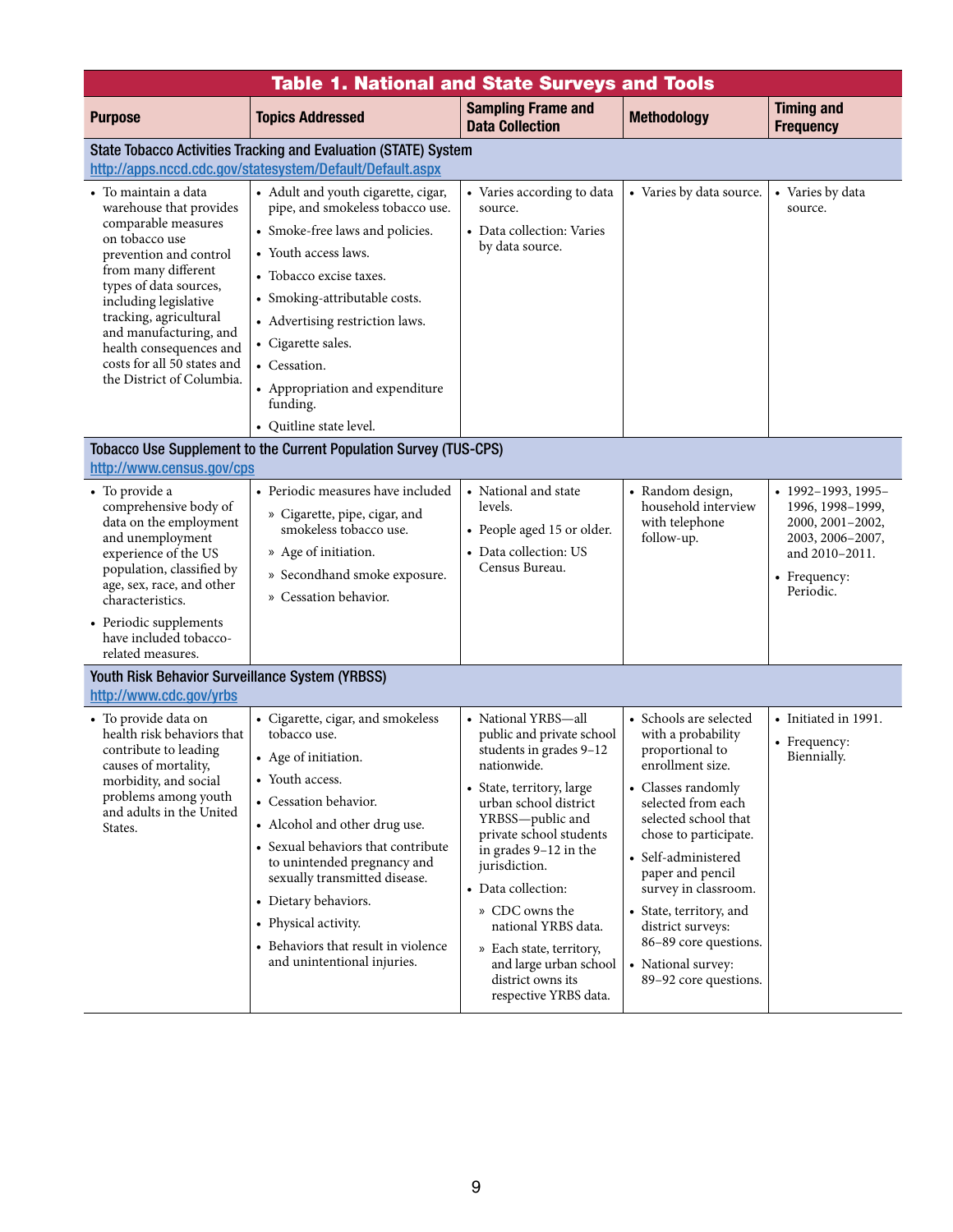| <b>Table 1. National and State Surveys and Tools</b>                                                                                                                                                                                                                                                                                                                                                    |                                                                                                                                                                                                                                                                                                                                                                                                                                                                                                                                              |                                                                                                                           |                                                                                                                                                                                                                                                                                                                                                                |                                                                         |
|---------------------------------------------------------------------------------------------------------------------------------------------------------------------------------------------------------------------------------------------------------------------------------------------------------------------------------------------------------------------------------------------------------|----------------------------------------------------------------------------------------------------------------------------------------------------------------------------------------------------------------------------------------------------------------------------------------------------------------------------------------------------------------------------------------------------------------------------------------------------------------------------------------------------------------------------------------------|---------------------------------------------------------------------------------------------------------------------------|----------------------------------------------------------------------------------------------------------------------------------------------------------------------------------------------------------------------------------------------------------------------------------------------------------------------------------------------------------------|-------------------------------------------------------------------------|
| <b>Purpose</b>                                                                                                                                                                                                                                                                                                                                                                                          | <b>Topics Addressed</b>                                                                                                                                                                                                                                                                                                                                                                                                                                                                                                                      | <b>Sampling Frame and</b><br><b>Data Collection</b>                                                                       | <b>Methodology</b>                                                                                                                                                                                                                                                                                                                                             | <b>Timing and</b><br><b>Frequency</b>                                   |
| <b>Youth Tobacco Survey (YTS)</b>                                                                                                                                                                                                                                                                                                                                                                       | http://www.cdc.gov/tobacco/data statistics/surveys/yts/index.htm                                                                                                                                                                                                                                                                                                                                                                                                                                                                             |                                                                                                                           |                                                                                                                                                                                                                                                                                                                                                                |                                                                         |
| • To provide state-level<br>data on long-term,<br>intermediate, and<br>short-term indicators<br>key to the design,<br>implementation, and<br>evaluation of the<br>National Tobacco<br>Control Program<br>(NTCP).<br>• To offer state-level data<br>about middle and high<br>school youth's tobacco-<br>related beliefs, attitudes,<br>behaviors, and exposure<br>to pro- and antitobacco<br>influences. | • Health risk perception and<br>attitudes.<br>• Tobacco use behaviors (cigarette<br>initiation, current cigarette/<br>cigar/smokeless tobacco/ and<br>other tobacco products use).<br>• Peer product usage.<br>• Quit attempts.<br>• Tobacco promotional items.<br>• Antitobacco ads.<br>• Health care advice.<br>• Tobacco in the media.<br>• Secondhand smoke.<br>• Minor access to tobacco.<br>• School curriculum.<br>• Smoking rules in home and<br>vehicle.<br>• Experience at home and<br>community.<br>• Use of tobacco products for | • State, territory, and<br>district level.<br>• Youth in grades $6-12$ .<br>• Data collection: States<br>and territories. | • Middle schools, high<br>schools, or both.<br>• Schools selected<br>with a probability<br>proportional to<br>enrollment size.<br>• Classes randomly<br>selected from each<br>selected school that<br>chose to participate.<br>• Self-administered<br>paper and pencil<br>survey in classroom.<br>• 52 core questions.<br>• State-added<br>questions optional. | • Initiated in 1998.<br>• Frequency:<br>Dependent on<br>state interest. |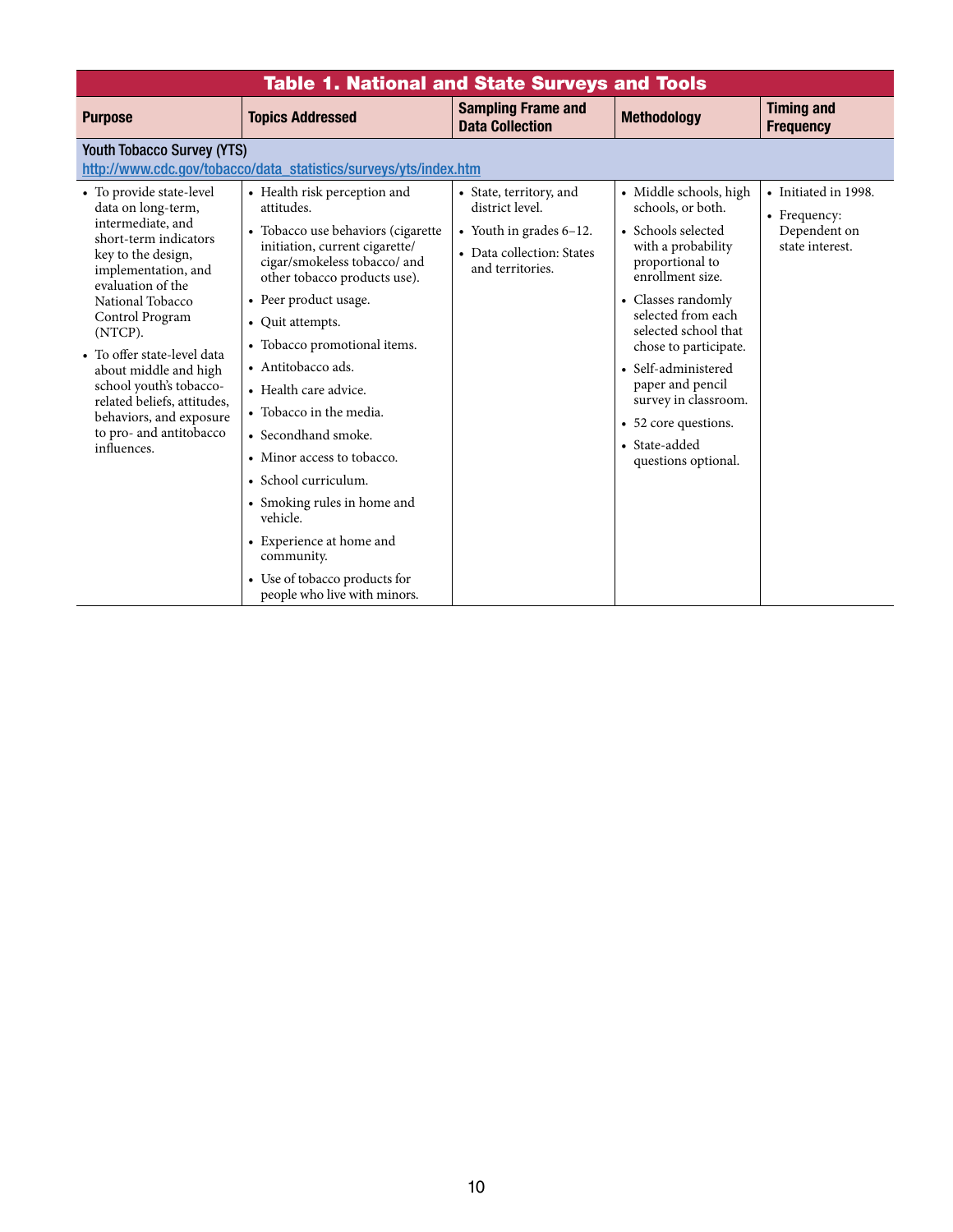<span id="page-14-0"></span>

|                                                                                                                            | <b>Table 2. Registries and Vital Statistics</b>                                                                                                                                              |                                                                                                                                                                              |                                                                                                                                                                                                                                                                                                                                                                                                   |                                        |  |
|----------------------------------------------------------------------------------------------------------------------------|----------------------------------------------------------------------------------------------------------------------------------------------------------------------------------------------|------------------------------------------------------------------------------------------------------------------------------------------------------------------------------|---------------------------------------------------------------------------------------------------------------------------------------------------------------------------------------------------------------------------------------------------------------------------------------------------------------------------------------------------------------------------------------------------|----------------------------------------|--|
| <b>Purpose</b>                                                                                                             | <b>Topics Addressed</b>                                                                                                                                                                      | <b>Sampling Frame and</b><br><b>Data Collection</b>                                                                                                                          | <b>Methodology</b>                                                                                                                                                                                                                                                                                                                                                                                | <b>Timing and</b><br><b>Frequency</b>  |  |
| http://www.cdc.gov/cancer/npcr/about.htm                                                                                   | <b>National Program of Cancer Registries (NPCR)</b>                                                                                                                                          |                                                                                                                                                                              |                                                                                                                                                                                                                                                                                                                                                                                                   |                                        |  |
| • To collect, manage,<br>and analyze data<br>about cancer cases<br>and cancer deaths.                                      | • Incidence data on<br>smoking-related cancers.<br>• Comprehensive, timely,<br>and accurate data about<br>cancer incidence, stage at<br>diagnosis, first course of<br>treatment, and deaths. | • State level.<br>• Adults and children.<br>• Data collection: States.                                                                                                       | • In each state, medical facilities<br>(including hospitals, physicians'<br>offices, therapeutic radiation<br>facilities, freestanding surgical<br>centers, and pathology<br>laboratories) report these data to<br>a central cancer registry.<br>• NPCR supports central cancer<br>registries in 45 states, the District<br>of Columbia, Puerto Rico, and the<br>US Pacific Island jurisdictions. | • Frequency:<br>Dependent on<br>state. |  |
| <b>National Vital Statistics System (NVSS)</b>                                                                             | http://www.cdc.gov/nchs/nvss/about_nvss.htm                                                                                                                                                  |                                                                                                                                                                              |                                                                                                                                                                                                                                                                                                                                                                                                   |                                        |  |
| • To provide birth<br>certificate data on<br>» Tobacco use by<br>pregnant women.<br>» Contribution of<br>tobacco to death. | • Indicators vary by state.<br>• International<br><b>Classification of Disease</b><br>codes.<br>• Smoking 3 months before<br>and during pregnancy.<br>• Tobacco use status.                  | • State level.<br>• Women who recently<br>gave birth.<br>• Deceased adults and<br>children.<br>• Data collection: States,<br>several territories, and<br>a few large cities. | • Data collected through contracts<br>by NCHS with vital records<br>systems operating in the various<br>jurisdictions.<br>• May be used at the sub-state level<br>(i.e., counties, health districts).                                                                                                                                                                                             | • Frequency:<br>Annually.              |  |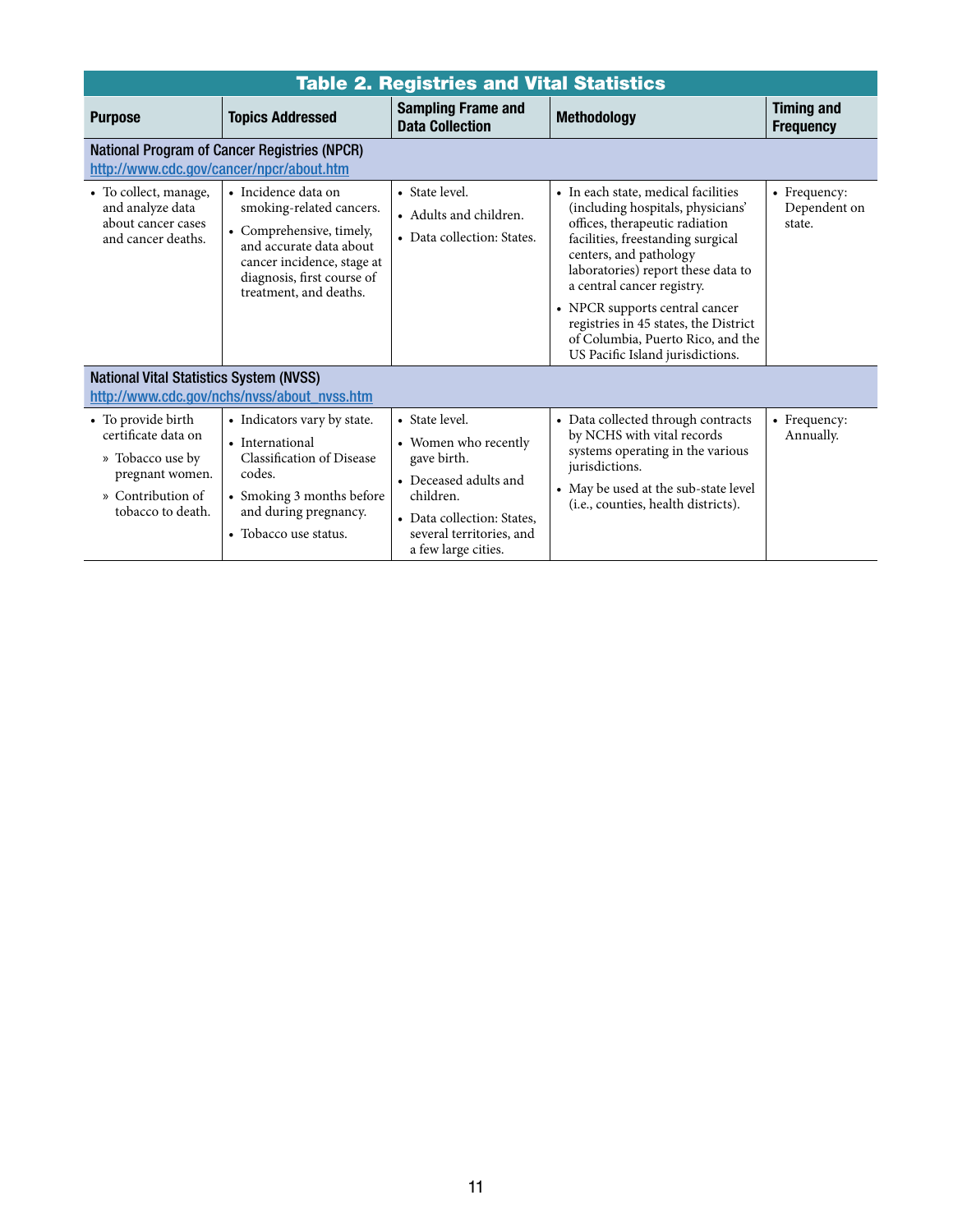<span id="page-15-0"></span>

|                                                                                                                                                                                                                                                                                                       | <b>Table 3. Topic-Specific Tools: Health Systems and Clinical Settings</b>                                                                                                                                                                         |                                                                                                                                                                                                                                                 |                                                                                                                                                                                                                                                                                                                                                                                                      |                                                                                            |
|-------------------------------------------------------------------------------------------------------------------------------------------------------------------------------------------------------------------------------------------------------------------------------------------------------|----------------------------------------------------------------------------------------------------------------------------------------------------------------------------------------------------------------------------------------------------|-------------------------------------------------------------------------------------------------------------------------------------------------------------------------------------------------------------------------------------------------|------------------------------------------------------------------------------------------------------------------------------------------------------------------------------------------------------------------------------------------------------------------------------------------------------------------------------------------------------------------------------------------------------|--------------------------------------------------------------------------------------------|
| <b>Purpose</b>                                                                                                                                                                                                                                                                                        | <b>Topics Addressed</b>                                                                                                                                                                                                                            | <b>Sampling Frame and Data</b><br><b>Collection</b>                                                                                                                                                                                             | <b>Methodology</b>                                                                                                                                                                                                                                                                                                                                                                                   | <b>Timing and</b><br><b>Frequency</b>                                                      |
|                                                                                                                                                                                                                                                                                                       | Healthcare Effectiveness Data and Information Set (HEDIS)                                                                                                                                                                                          |                                                                                                                                                                                                                                                 |                                                                                                                                                                                                                                                                                                                                                                                                      |                                                                                            |
|                                                                                                                                                                                                                                                                                                       | http://www.ncqa.org/HEDISQualityMeasurement/HEDISMeasures.aspx                                                                                                                                                                                     |                                                                                                                                                                                                                                                 |                                                                                                                                                                                                                                                                                                                                                                                                      |                                                                                            |
| • To provide a set<br>of standardized<br>performance<br>measures designed<br>to give purchasers<br>and consumers the<br>information they<br>need to compare<br>managed health care<br>plans.<br>• To measure<br>performance of the<br>health care providers<br>who advise smokers<br>to quit smoking. | • Cessation counseling.                                                                                                                                                                                                                            | • National level.<br>• Commercial health plan<br>members, Medicaid<br>recipients, and Medicare<br>recipients.<br>• Data collection: National<br>Committee for Quality<br>Assurance.                                                             | • Commercial health plan<br>members, Medicaid<br>recipients, and Medicare<br>recipients are surveyed.                                                                                                                                                                                                                                                                                                | • The most recent<br>data set is 2013.<br>• Frequency:<br>Measurement<br>developed yearly. |
| <b>Hospital Discharge Data</b><br>State health departments' Web sites.                                                                                                                                                                                                                                |                                                                                                                                                                                                                                                    |                                                                                                                                                                                                                                                 |                                                                                                                                                                                                                                                                                                                                                                                                      |                                                                                            |
| • To provide<br>background<br>information on<br>patients and<br>morbidity through<br>discharge diagnoses,<br>number of days of<br>hospitalization, and<br>treatment.                                                                                                                                  | • Health effects.<br>• Length of stay.                                                                                                                                                                                                             | • Hospital records.<br>• Data collection: States.                                                                                                                                                                                               | • Hospital records.                                                                                                                                                                                                                                                                                                                                                                                  | • Frequency:<br>Varies.                                                                    |
|                                                                                                                                                                                                                                                                                                       | <b>National Ambulatory Medical Care Survey (NAMCS)</b>                                                                                                                                                                                             |                                                                                                                                                                                                                                                 |                                                                                                                                                                                                                                                                                                                                                                                                      |                                                                                            |
|                                                                                                                                                                                                                                                                                                       | http://www.cdc.gov/nchs/ahcd/about ahcd.htm#NAMCS                                                                                                                                                                                                  |                                                                                                                                                                                                                                                 |                                                                                                                                                                                                                                                                                                                                                                                                      |                                                                                            |
| • To provide national<br>data on the use of<br>ambulatory medical<br>care services in the<br>United States.                                                                                                                                                                                           | • Patients' symptoms.<br>• Expected sources of<br>payment.<br>• Physicians' diagnoses.<br>• Diagnostic and<br>screening services.<br>• Health education.<br>• Medications ordered or<br>provided.<br>• Tobacco screening.<br>• Tobacco counseling. | • National.<br>• Patient records.<br>• Nonfederal employed<br>office-based physicians<br>who are primarily engaged<br>in direct patient care.<br>• Starting in 2012 some<br>state-based estimates are<br>available.<br>• Data collection: NCHS. | • NAMCS uses a<br>multistage probability<br>design with samples of<br>primary sampling units<br>(PSU), physicians within<br>PSUs, and patient visits<br>within practices.<br>• Physician randomly<br>assigned to a 1-week<br>reporting period.<br>• Data for a systematic<br>random sample of visits<br>are recorded by the<br>physician, physician's<br>office staff, or US Census<br>Bureau staff. | • Initiated in 1973.<br>Frequency:<br>٠<br>Annually.                                       |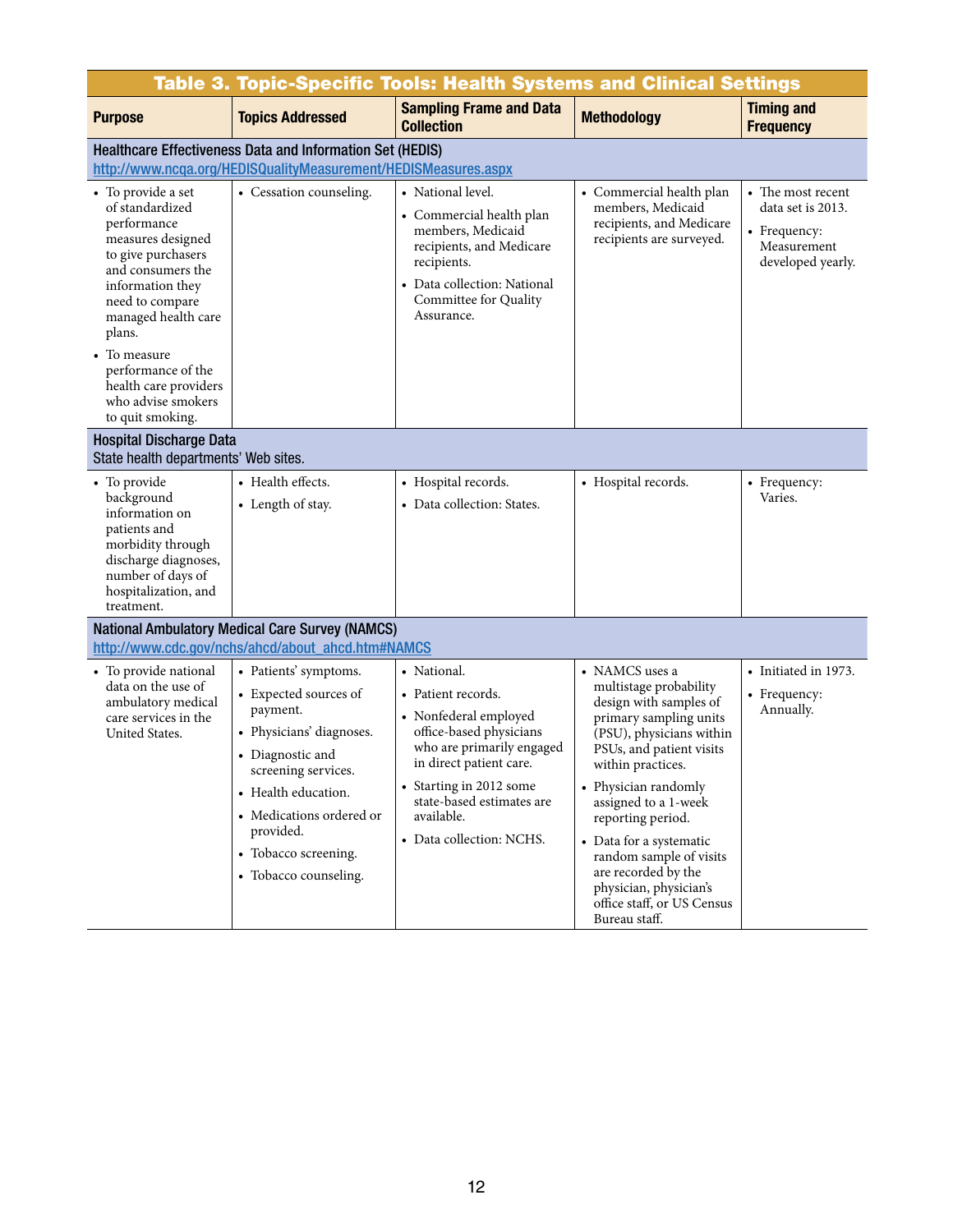| <b>Table 3. Topic-Specific Tools: Health Systems and Clinical Settings</b>                                                                                                                                                                    |                                                                                                                                                                                                                                                                                                                                                                                                                                                                                                                                                                                                                                                                                                                                                     |                                                                                                                                                                                                                                                                                                                                                                                                                                                                                                                                       |                                                                                                                                                                                                                                                                                                                                                                                                                                                                                                                                       |                                                 |
|-----------------------------------------------------------------------------------------------------------------------------------------------------------------------------------------------------------------------------------------------|-----------------------------------------------------------------------------------------------------------------------------------------------------------------------------------------------------------------------------------------------------------------------------------------------------------------------------------------------------------------------------------------------------------------------------------------------------------------------------------------------------------------------------------------------------------------------------------------------------------------------------------------------------------------------------------------------------------------------------------------------------|---------------------------------------------------------------------------------------------------------------------------------------------------------------------------------------------------------------------------------------------------------------------------------------------------------------------------------------------------------------------------------------------------------------------------------------------------------------------------------------------------------------------------------------|---------------------------------------------------------------------------------------------------------------------------------------------------------------------------------------------------------------------------------------------------------------------------------------------------------------------------------------------------------------------------------------------------------------------------------------------------------------------------------------------------------------------------------------|-------------------------------------------------|
| <b>Purpose</b>                                                                                                                                                                                                                                | <b>Topics Addressed</b>                                                                                                                                                                                                                                                                                                                                                                                                                                                                                                                                                                                                                                                                                                                             | <b>Sampling Frame and Data</b><br><b>Collection</b>                                                                                                                                                                                                                                                                                                                                                                                                                                                                                   | <b>Methodology</b>                                                                                                                                                                                                                                                                                                                                                                                                                                                                                                                    | <b>Timing and</b><br><b>Frequency</b>           |
|                                                                                                                                                                                                                                               | <b>National Hospital Ambulatory Medical Care Survey (NHAMCS)</b><br>http://www.cdc.gov/nchs/ahcd/about ahcd.htm#NAMCS                                                                                                                                                                                                                                                                                                                                                                                                                                                                                                                                                                                                                               |                                                                                                                                                                                                                                                                                                                                                                                                                                                                                                                                       |                                                                                                                                                                                                                                                                                                                                                                                                                                                                                                                                       |                                                 |
| • To provide national<br>data on the use<br>and provision<br>of ambulatory<br>care services in<br>hospital emergency<br>and outpatient<br>departments and in<br>ambulatory surgery<br>centers.                                                | • Expected sources of<br>payment.<br>• Patients' complaints.<br>• Diagnoses.<br>• Diagnostic/screening<br>services.<br>• Procedures.<br>• Medication therapy.<br>• Disposition.<br>• Types of providers seen.<br>• Causes of injury<br>(emergency<br>departments and<br>ambulatory surgery<br>centers only).<br>• Tobacco screening<br>during hospital<br>outpatient visits.<br>• Tobacco counseling<br>during hospital<br>outpatient visits.                                                                                                                                                                                                                                                                                                       | • National.<br>• Emergency department,<br>outpatient departments,<br>and ambulatory surgery<br>locations in nonfederal,<br>short stay, and general<br>hospitals in the United<br>States; and free-standing<br>ambulatory surgery<br>centers.<br>• Patient records.<br>• Data collection: NCHS.                                                                                                                                                                                                                                        | • NHAMCS uses a<br>four-stage probability<br>design with samples of<br>primary sampling units<br>(PSU), hospitals within<br>PSUs, clinics/emergency<br>service areas within<br>outpatient/emergency<br>departments, and patient<br>visits within clinics/<br>emergency service areas.<br>• Systematic random<br>sample of patient visits<br>during a randomly<br>assigned 4-week<br>reporting period.                                                                                                                                 | • Initiated in 1992.<br>Frequency:<br>Annually. |
|                                                                                                                                                                                                                                               | <b>National Mental Health Services Survey (N-MHSS)</b><br>http://findtreatment.samhsa.gov/MHTreatmentLocator/faces/about.jspx                                                                                                                                                                                                                                                                                                                                                                                                                                                                                                                                                                                                                       |                                                                                                                                                                                                                                                                                                                                                                                                                                                                                                                                       |                                                                                                                                                                                                                                                                                                                                                                                                                                                                                                                                       |                                                 |
| • To collect<br>information from all<br>public and private<br>specialty mental<br>health facilities that<br>provide services.<br>• To describe<br>characteristics and<br>composition of<br>the mental health<br>treatment delivery<br>system. | • Facility type, operation,<br>and primary treatment<br>focus.<br>• Facility treatment<br>characteristics such<br>as settings of care,<br>mental health treatment<br>approaches, supportive<br>services and practices,<br>special programs,<br>crisis intervention<br>team availability, and<br>seclusion and restraint<br>practices.<br>• Facility operating<br>characteristics such as<br>age groups accepted,<br>services provided in<br>non-English languages,<br>and smoking policy.<br>• Facility management<br>characteristics such as<br>computer functionality;<br>licensure, certification,<br>and accreditation;<br>standard operating<br>procedures; and sources<br>of payment and funding.<br>• Client demographic<br>characteristics. | • National and state level.<br>• Types of mental health<br>treatment facilities<br>surveyed in the 2010<br>N-MHSS include<br>» Psychiatric hospitals.<br>» Nonfederal general<br>hospitals with a separate<br>psychiatric unit.<br>» VA medical centers.<br>» Outpatient, day<br>treatment, or partial<br>hospitalization mental<br>health facilities.<br>» Residential treatment<br>centers for children and<br>adults.<br>» Multi-setting multi-<br>service, nonhospital<br>mental health facilities.<br>• Data collection: SAMHSA. | • N-MHSS is a point-<br>prevalence survey. It<br>provides information<br>on the mental health<br>treatment system and<br>its clients as of a pre-<br>selected reference date.<br>• Provides a "snapshot" of<br>mental health treatment<br>facilities and clients on<br>an average day or month.<br>• Collects data about<br>facilities, not individual<br>clients.<br>• Three data collection<br>modes: A secure Web-<br>based questionnaire, a<br>questionnaire sent by<br>mail, and a computer-<br>assisted telephone<br>interview. | • Starting in 2014,<br>biennially.              |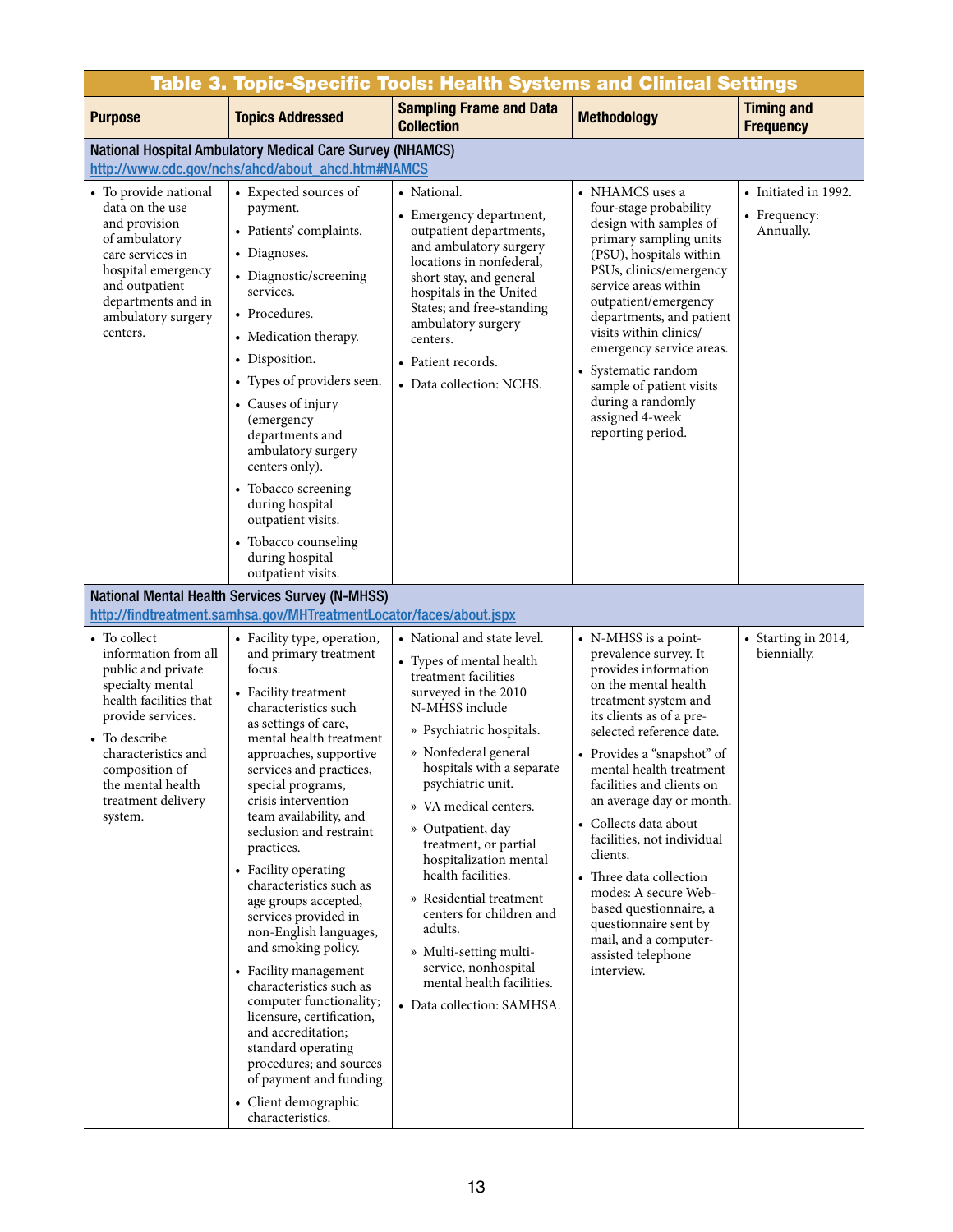| Table 3. Topic-Specific Tools: Health Systems and Clinical Settings                                                                                                                                                                                                                                                                      |                                                                                                                                                                                                                                                                                                                                                                                                                                                                                                                            |                                                                                                                                                                                                                                |                                                                                                                                                                                                                                                                                                                                                                                                                                                                        |                                                                           |
|------------------------------------------------------------------------------------------------------------------------------------------------------------------------------------------------------------------------------------------------------------------------------------------------------------------------------------------|----------------------------------------------------------------------------------------------------------------------------------------------------------------------------------------------------------------------------------------------------------------------------------------------------------------------------------------------------------------------------------------------------------------------------------------------------------------------------------------------------------------------------|--------------------------------------------------------------------------------------------------------------------------------------------------------------------------------------------------------------------------------|------------------------------------------------------------------------------------------------------------------------------------------------------------------------------------------------------------------------------------------------------------------------------------------------------------------------------------------------------------------------------------------------------------------------------------------------------------------------|---------------------------------------------------------------------------|
| <b>Purpose</b>                                                                                                                                                                                                                                                                                                                           | <b>Topics Addressed</b>                                                                                                                                                                                                                                                                                                                                                                                                                                                                                                    | <b>Sampling Frame and Data</b><br><b>Collection</b>                                                                                                                                                                            | <b>Methodology</b>                                                                                                                                                                                                                                                                                                                                                                                                                                                     | <b>Timing and</b><br><b>Frequency</b>                                     |
| <b>National Quitline Data Warehouse (NQDW)</b>                                                                                                                                                                                                                                                                                           |                                                                                                                                                                                                                                                                                                                                                                                                                                                                                                                            | Look for quitline data under topics at http://apps.nccd.cdc.gov/statesystem/Default/Default.aspx                                                                                                                               |                                                                                                                                                                                                                                                                                                                                                                                                                                                                        |                                                                           |
| • To assist in<br>evaluating quitline<br>activities.<br>$\bullet$ To serve as a<br>continuing national<br>resource for data<br>on the use, success,<br>and services of state<br>quitlines.                                                                                                                                               | • Number of callers to<br>quitline.<br>• Quitting success.<br>• Services provided by<br>their quitlines.                                                                                                                                                                                                                                                                                                                                                                                                                   | • State level.<br>• Data collection: CDC and<br>states.                                                                                                                                                                        | • The NQDW collects<br>standardized state and<br>territory quitline data<br>using the following tools:<br>» The NQDW Quitline<br>Services Online<br>Survey.<br>» The NQDW Intake<br>Ouestionnaire.<br>» The NQDW<br>7-Month Follow-Up<br>Questionnaire.                                                                                                                                                                                                                | • Initiated in 2010.<br>• Frequency:<br>Ongoing.                          |
|                                                                                                                                                                                                                                                                                                                                          | National Survey of Substance Abuse Treatment Services (N-SSATS)<br>http://wwwdasis.samhsa.gov/dasis2/nssats.htm                                                                                                                                                                                                                                                                                                                                                                                                            |                                                                                                                                                                                                                                |                                                                                                                                                                                                                                                                                                                                                                                                                                                                        |                                                                           |
| • To collect<br>information from all<br>public and private<br>facilities that provide<br>substance abuse<br>treatment.<br>To assist with<br>assessment of<br>services provided<br>in state-supported<br>and other substance<br>abuse treatment<br>facilities.<br>• To forecast<br>substance abuse<br>treatment resource<br>requirements. | • Alcohol and drug abuse<br>treatment facilities and<br>services.<br>• Assessment and<br>pre-treatment<br>services, counseling,<br>pharmacotherapies,<br>testing, transitional<br>services, and ancillary<br>services.<br>• Screening for substance<br>abuse.<br>• Screening for mental<br>health disorders.<br>• Screening for tobacco<br>use.<br>• Smoking cessation<br>counseling, including<br>pharmacotherapies such<br>as nicotine replacement,<br>bupropion, and<br>varenicline.<br>• Facility's smoking<br>policy. | • All public and private<br>facilities in the 50 states,<br>the District of Columbia,<br>and other US jurisdictions<br>that provide substance<br>abuse treatment.<br>• National and state level.<br>• Data collection: SAMHSA. | • Three data collection<br>modes: A secure Web-<br>based questionnaire, a<br>questionnaire sent by<br>mail, and a telephone<br>interview.<br>• For the 2011 survey, the<br>field period was March<br>31-October 24.<br>• N-SSATS is a point-<br>prevalence survey. It<br>provides information<br>on the substance abuse<br>treatment system and<br>its clients as of a pre-<br>selected reference date.<br>• Number of questions<br>may vary. 41 questions<br>in 2011. | $\bullet$ Before 2014.<br>annually.<br>• Starting in 2014,<br>biennially. |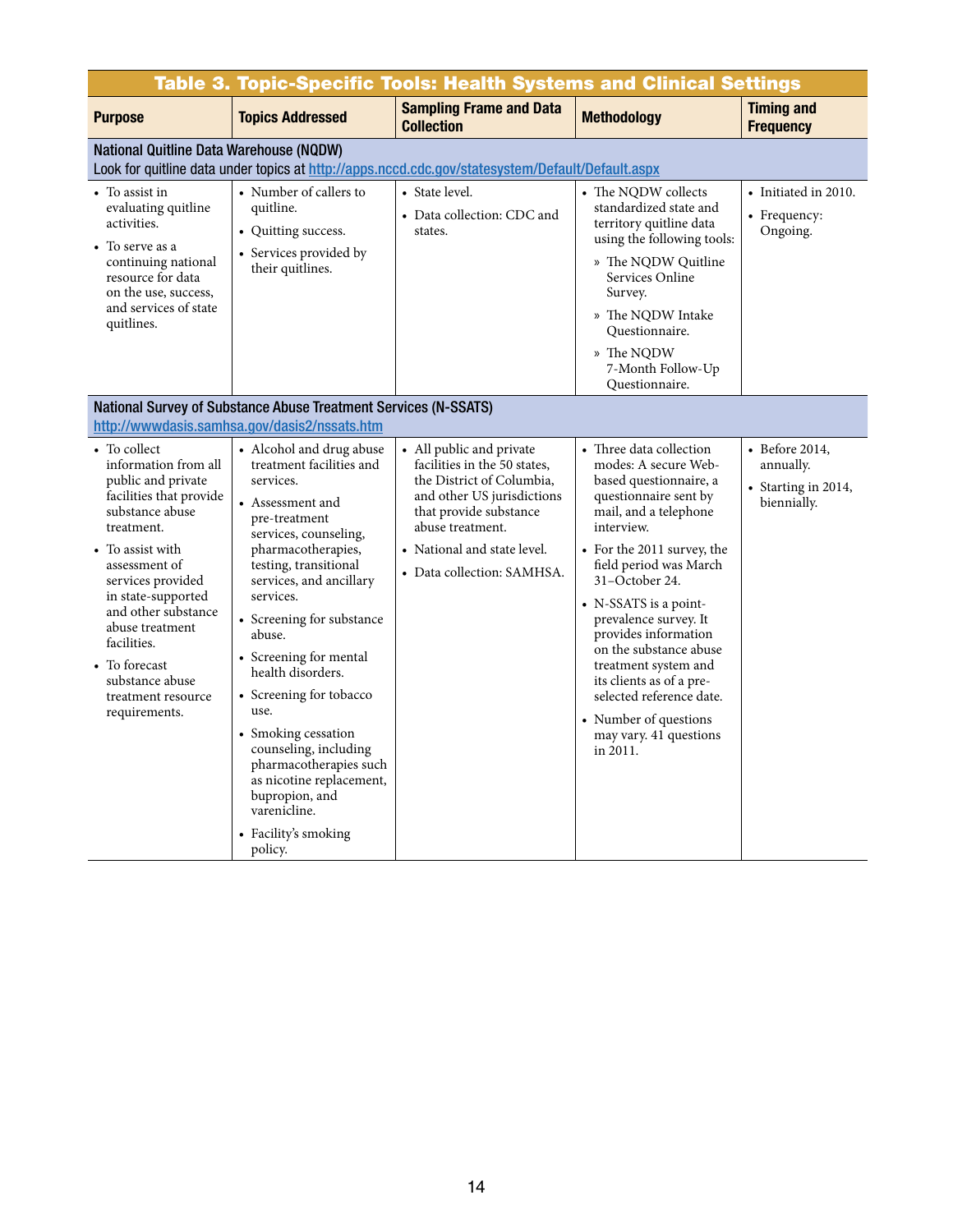<span id="page-18-0"></span>

| Table 4. Topic-Specific Tools: Sales Data                                                                                                                             |                                                                                                                                                                                                                                                  |                                                                  |                                                                                                                                 |                                                       |
|-----------------------------------------------------------------------------------------------------------------------------------------------------------------------|--------------------------------------------------------------------------------------------------------------------------------------------------------------------------------------------------------------------------------------------------|------------------------------------------------------------------|---------------------------------------------------------------------------------------------------------------------------------|-------------------------------------------------------|
| <b>Purpose</b>                                                                                                                                                        | <b>Topics Addressed</b>                                                                                                                                                                                                                          | <b>Sampling Frame and</b><br><b>Data Collection</b>              | <b>Methodology</b>                                                                                                              | <b>Timing and</b><br><b>Frequency</b>                 |
| <b>Food and Drug Administration (FDA)</b><br>Compliance checks:                                                                                                       | http://www.accessdata.fda.gov/scripts/oce/inspections/oce_insp_searching.cfm                                                                                                                                                                     |                                                                  |                                                                                                                                 |                                                       |
| • To provide data on retailers<br>that complied with the<br>prohibition of the sale of<br>tobacco products to minors.                                                 | • Ability of minors to<br>purchase tobacco products.                                                                                                                                                                                             | • National and state<br>levels.<br>• Local tobacco<br>retailers. | • Random, unannounced<br>visits by state or local<br>officials authorized by<br>the FDA.<br>• Methodology may vary<br>by state. | • May vary by<br>state.<br>• Frequency:<br>Ongoing.   |
| Information Resources, Inc. (IRI), formerly SymphonyIRI Group, Inc.<br>http://www.iriworldwide.com/                                                                   |                                                                                                                                                                                                                                                  |                                                                  |                                                                                                                                 |                                                       |
| • To provide consumer,<br>shopper, and retail market<br>intelligence and analysis<br>focused on the consumer<br>packaged goods industry.                              | • Retail tracking data,<br>convenience store tracking<br>data, and consumer panel-<br>based data.<br>• Predictive analytics.<br>• Offers Infoscan tracking<br>service and Allscan<br>convenience store tracking.<br>• Available in 58 countries. | • National level.<br>• Data collection:<br>User.                 | • Proprietary.<br>• User dependent.                                                                                             | • User dependent.                                     |
| <b>Scanner Data</b><br>For example:<br>http://nielsen.com/us/en.html                                                                                                  |                                                                                                                                                                                                                                                  |                                                                  |                                                                                                                                 |                                                       |
| • To provide market data<br>on tobacco sales using<br>Universal Product Code<br>(UPC) numbers.                                                                        | • Dollar sales.<br>• Unit sales.<br>• Volume sales.<br>• Sales share.<br>• Average selling price.<br>• Average promoted price.<br>• Average list price.<br>• Percentage of stores selling<br>each product.                                       | • State or local level.                                          | • Retailers using UPC<br>scanners.                                                                                              | • Varies, but<br>typically<br>available<br>quarterly. |
| Substance Abuse and Mental Health Services Administration (SAMHSA)<br>Compliance checks:<br>ttp://www.fda.gov/downloads/TobaccoProducts/NewsEvents/UCM284343.pdf      |                                                                                                                                                                                                                                                  |                                                                  |                                                                                                                                 |                                                       |
| • To provide data on tobacco<br>sales to minors through<br>unannounced, annual<br>inspections (includes<br>location of establishments).<br>• This monitoring research | • Ability of minors to<br>purchase tobacco products.                                                                                                                                                                                             | • State and local<br>levels.<br>• Tobacco retailers.             | • Random design.<br>Unannounced visits.<br>• Methodology may vary<br>by state.                                                  | • Frequency:<br>Varies.                               |
| was authorized through the<br>Synar Legislation, which<br>mandated the reduction of<br>tobacco sales to minors.                                                       |                                                                                                                                                                                                                                                  |                                                                  |                                                                                                                                 |                                                       |
| <b>Tax Revenue Data</b><br>State departments of revenue.                                                                                                              |                                                                                                                                                                                                                                                  |                                                                  |                                                                                                                                 |                                                       |
| • To provide sales information<br>on tobacco products.                                                                                                                | • Sales (number of cigarette<br>packs, cartons, and pounds<br>of tobacco) per capita for<br>cigarettes and smokeless<br>tobacco.                                                                                                                 | • State level.<br>• Wholesalers and<br>distributors.             | • Receipts collected<br>monthly.<br>• Usually begins the first<br>year a state collects<br>tobacco excise tax.                  | • Frequency:<br>Varies.                               |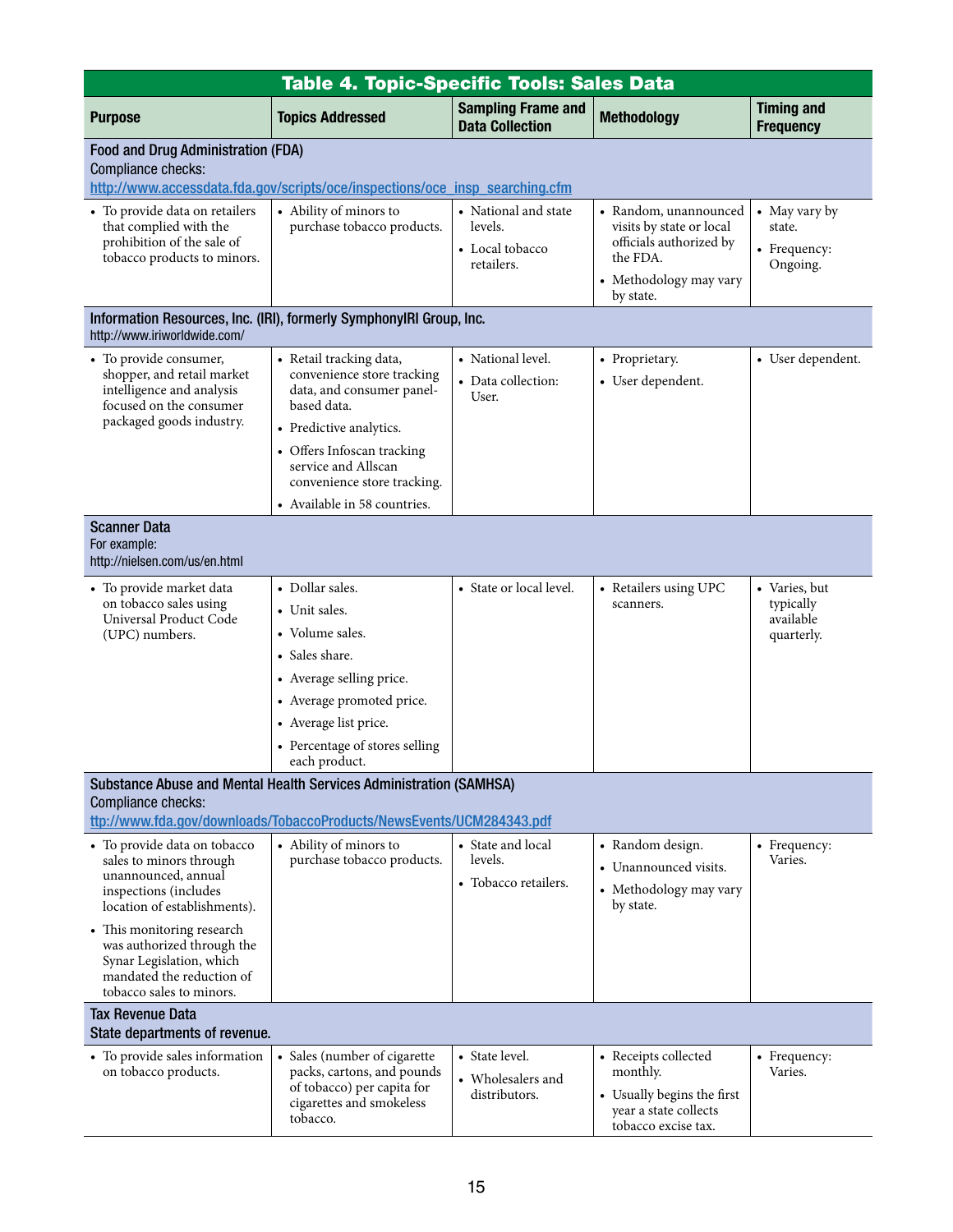<span id="page-19-0"></span>

| Table 5. Topic-Specific Tools: National, State, and Local Policy Tracking                                                                                                                                                                                                                                                                                                                                       |                                                                                                                                                                                                                                                 |                                                                                                         |                                                                                                             |                                                   |
|-----------------------------------------------------------------------------------------------------------------------------------------------------------------------------------------------------------------------------------------------------------------------------------------------------------------------------------------------------------------------------------------------------------------|-------------------------------------------------------------------------------------------------------------------------------------------------------------------------------------------------------------------------------------------------|---------------------------------------------------------------------------------------------------------|-------------------------------------------------------------------------------------------------------------|---------------------------------------------------|
| <b>Purpose</b>                                                                                                                                                                                                                                                                                                                                                                                                  | <b>Topics Addressed</b>                                                                                                                                                                                                                         | <b>Sampling Frame and</b><br><b>Data Collection</b>                                                     | <b>Methodology</b>                                                                                          | <b>Timing and</b><br><b>Frequency</b>             |
| <b>ACTIVE Life Tobacco Free Worksite Survey</b><br>Worksite sample survey available at:                                                                                                                                                                                                                                                                                                                         | http://www.activelifehq.org/workplace-tobacco-cessation<br>http://www.activelifehq.org/sites/default/files/Sample%20Tobacco%20Free%20Worksite%20Survey.pdf                                                                                      |                                                                                                         |                                                                                                             |                                                   |
| • To gauge employee<br>behaviors, attitudes,<br>and opinions related to<br>tobacco-free workplace<br>policies.                                                                                                                                                                                                                                                                                                  | • Employee use of tobacco<br>products.<br>• Employee support for<br>worksite tobacco policy.<br>• Employee tobacco quitting<br>behavior.                                                                                                        | • User dependent.<br>• Data collection: User.                                                           | • Census of worksite<br>employees.<br>• Self-administered.<br>• 13 questions.                               | • User dependent.                                 |
| http://www.acha-ncha.org/overview.html                                                                                                                                                                                                                                                                                                                                                                          | American College Health Association (ACHA) College Campus Tobacco Cessation and Prevention Survey                                                                                                                                               |                                                                                                         |                                                                                                             |                                                   |
| • To track changes in<br>health issues and trends<br>among college students<br>in order to<br>» Address their health<br>concerns.<br>» Adequately<br>identify factors<br>affecting academic<br>performance.<br>» Respond to questions<br>and concerns about<br>the health of the<br>nation's students.<br>» Improve the health<br>and welfare of those<br>students.<br><b>American Lung Association's (ALA)</b> | • Students' health habits,<br>behaviors, and perceptions<br>in relation to<br>» Alcohol, tobacco, and<br>other drug use.<br>» Sexual health.<br>» Weight, nutrition, and<br>exercise.<br>» Mental health.<br>» Personal safety and<br>violence. | • College students.<br>• Data collection: User.                                                         | • Randomly selected<br>class rooms or students.<br>• Self-administered<br>questionnaire.<br>• 66 questions. | • Initiated in 2000.<br>• Frequency:<br>Annually. |
| <b>State Legislated Actions on Tobacco Issues (SLATI)</b><br>http://www.lungusa2.org/slati/                                                                                                                                                                                                                                                                                                                     |                                                                                                                                                                                                                                                 |                                                                                                         |                                                                                                             |                                                   |
| • To provide<br>comprehensive and<br>up-to-date information<br>on state tobacco control<br>laws and policies.                                                                                                                                                                                                                                                                                                   | • Restrictions on smoking<br>in public places and<br>workplaces.<br>• Smoke-free laws and<br>policies.<br>• Tobacco taxes.<br>• Tobacco control laws.<br>• Tobacco cessation and<br>prevention program<br>funding.                              | • All 50 states and the<br>District of Columbia.<br>• Data collection: ALA,<br>made available publicly. | • All 50 states.                                                                                            | • Frequency:<br>Ongoing.                          |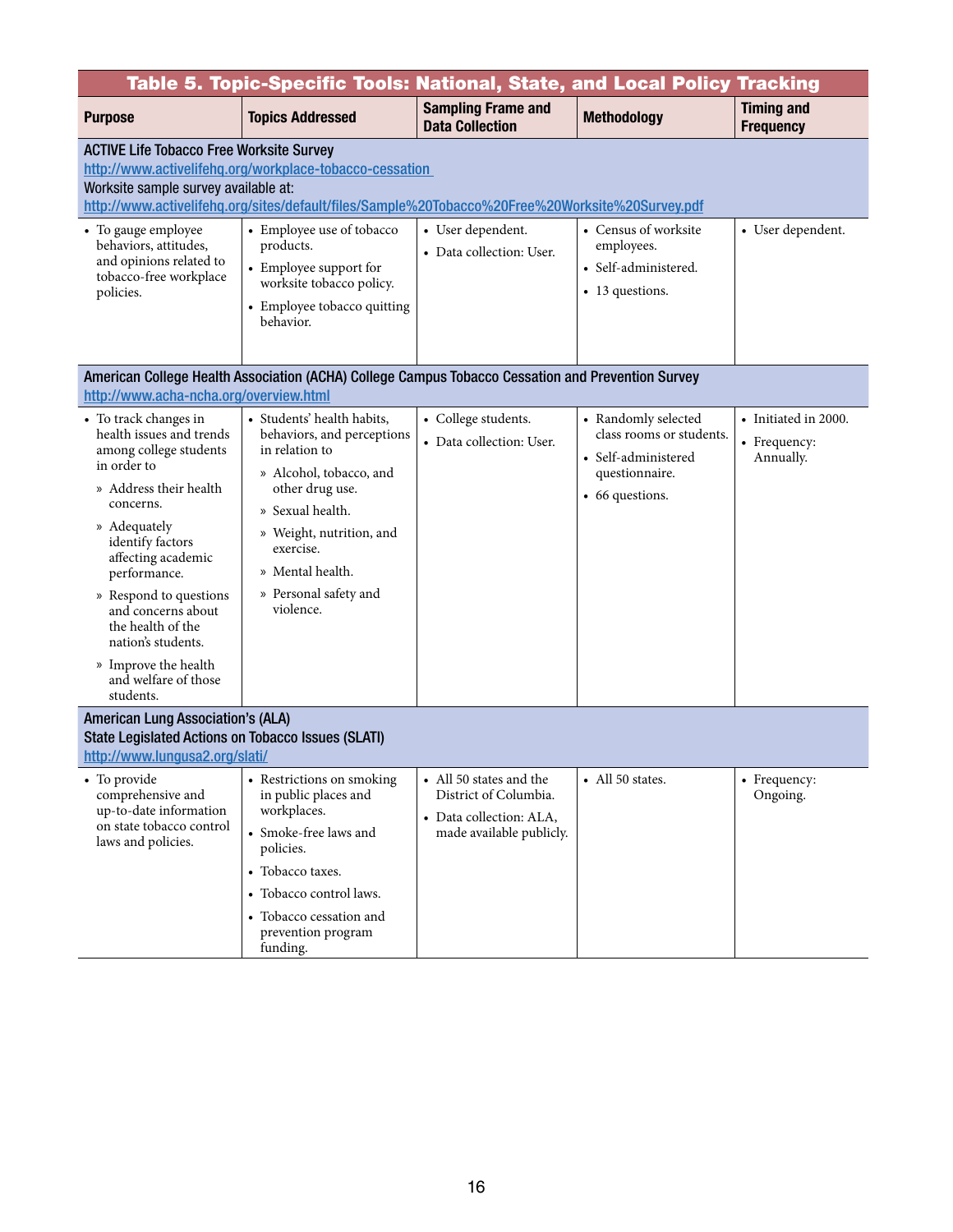|                                                                          | Table 5. Topic-Specific Tools: National, State, and Local Policy Tracking                                                                                                                                                                    |                                                                                                                                                                                                      |                                                                                                                                                                                                                                |                                                     |  |
|--------------------------------------------------------------------------|----------------------------------------------------------------------------------------------------------------------------------------------------------------------------------------------------------------------------------------------|------------------------------------------------------------------------------------------------------------------------------------------------------------------------------------------------------|--------------------------------------------------------------------------------------------------------------------------------------------------------------------------------------------------------------------------------|-----------------------------------------------------|--|
| <b>Purpose</b>                                                           | <b>Topics Addressed</b>                                                                                                                                                                                                                      | <b>Sampling Frame and</b><br><b>Data Collection</b>                                                                                                                                                  | <b>Methodology</b>                                                                                                                                                                                                             | <b>Timing and</b><br><b>Frequency</b>               |  |
|                                                                          | American Nonsmokers' Rights (ANR ) Foundation: US Tobacco Control Laws Database                                                                                                                                                              |                                                                                                                                                                                                      |                                                                                                                                                                                                                                |                                                     |  |
|                                                                          | http://www.no-smoke.org/goingsmokefree.php?id=519                                                                                                                                                                                            |                                                                                                                                                                                                      |                                                                                                                                                                                                                                |                                                     |  |
| • To provide a                                                           | • Smoke-free laws.                                                                                                                                                                                                                           | • All 50 states, District                                                                                                                                                                            | • All 50 states, District                                                                                                                                                                                                      | • Frequency:                                        |  |
| comprehensive<br>collection of state and<br>local laws.                  | • Restrictions on youth<br>access to tobacco.                                                                                                                                                                                                | of Columbia, and US<br>territories.                                                                                                                                                                  | of Columbia, and US<br>territories.                                                                                                                                                                                            | Updated quarterly.                                  |  |
|                                                                          | • Tobacco advertising and<br>promotion restrictions.                                                                                                                                                                                         | • Data collection: ANR<br>Foundation, and made<br>available publicly.                                                                                                                                | • Mail solicitations;<br>monitoring news<br>services; advocates,                                                                                                                                                               |                                                     |  |
|                                                                          | • Tobacco excise taxes.                                                                                                                                                                                                                      |                                                                                                                                                                                                      | colleagues, and elected                                                                                                                                                                                                        |                                                     |  |
|                                                                          | • Conditional use permits.                                                                                                                                                                                                                   |                                                                                                                                                                                                      | officials: members.                                                                                                                                                                                                            |                                                     |  |
|                                                                          | <b>California Student Tobacco Survey (CSTS)</b>                                                                                                                                                                                              |                                                                                                                                                                                                      |                                                                                                                                                                                                                                |                                                     |  |
|                                                                          | http://www.cdph.ca.gov/programs/tobacco/Pages/CTCPEvaluationResources.aspx                                                                                                                                                                   |                                                                                                                                                                                                      |                                                                                                                                                                                                                                |                                                     |  |
| • To survey students<br>about health-related<br>behaviors and attitudes. | • Large-scale, in-school<br>student survey of tobacco<br>use among middle-<br>(grades 6-8) and high-<br>school (grades 9-12)<br>students.<br>California Tobacco Use Prevention Education Evaluation: Teacher Survey                          | • California middle- and<br>high-school students.<br>• Data collection:<br>California Department<br>of Public Health.                                                                                | • Stratification by 12<br>regions in California,<br>with sample sizes<br>that allow for the<br>calculation of regional<br>and some individual<br>county estimates.<br>• Self-administered<br>questionnaire.<br>• 99 questions. | • Initiated in 2007.<br>• Frequency:<br>Biennially. |  |
|                                                                          | http://www.cdph.ca.gov/programs/tobacco/Documents/CTCPTupeReport05-06.pdf                                                                                                                                                                    |                                                                                                                                                                                                      |                                                                                                                                                                                                                                |                                                     |  |
| • To assess school-based<br>tobacco use prevention<br>activities.        | • Teachers' attitudes,<br>beliefs, and knowledge<br>about tobacco education<br>program implementation<br>and prevention efforts and<br>policies at their schools,<br>and about their personal<br>tobacco-related attitudes<br>and behaviors. | • 191 randomly<br>sampled California<br>middle schools, plus<br>57 high schools that<br>participated in the<br>2003-2004 survey.<br>• Data collection:<br>California Department<br>of Public Health. | • Stratification by 12<br>regions in California,<br>with sample sizes<br>that allow for the<br>calculation of regional<br>and some individual<br>county estimates.<br>• Self-administered<br>questionnaire.<br>• 57 questions. | • Initiated in 1995.<br>• Frequency:<br>Biennially. |  |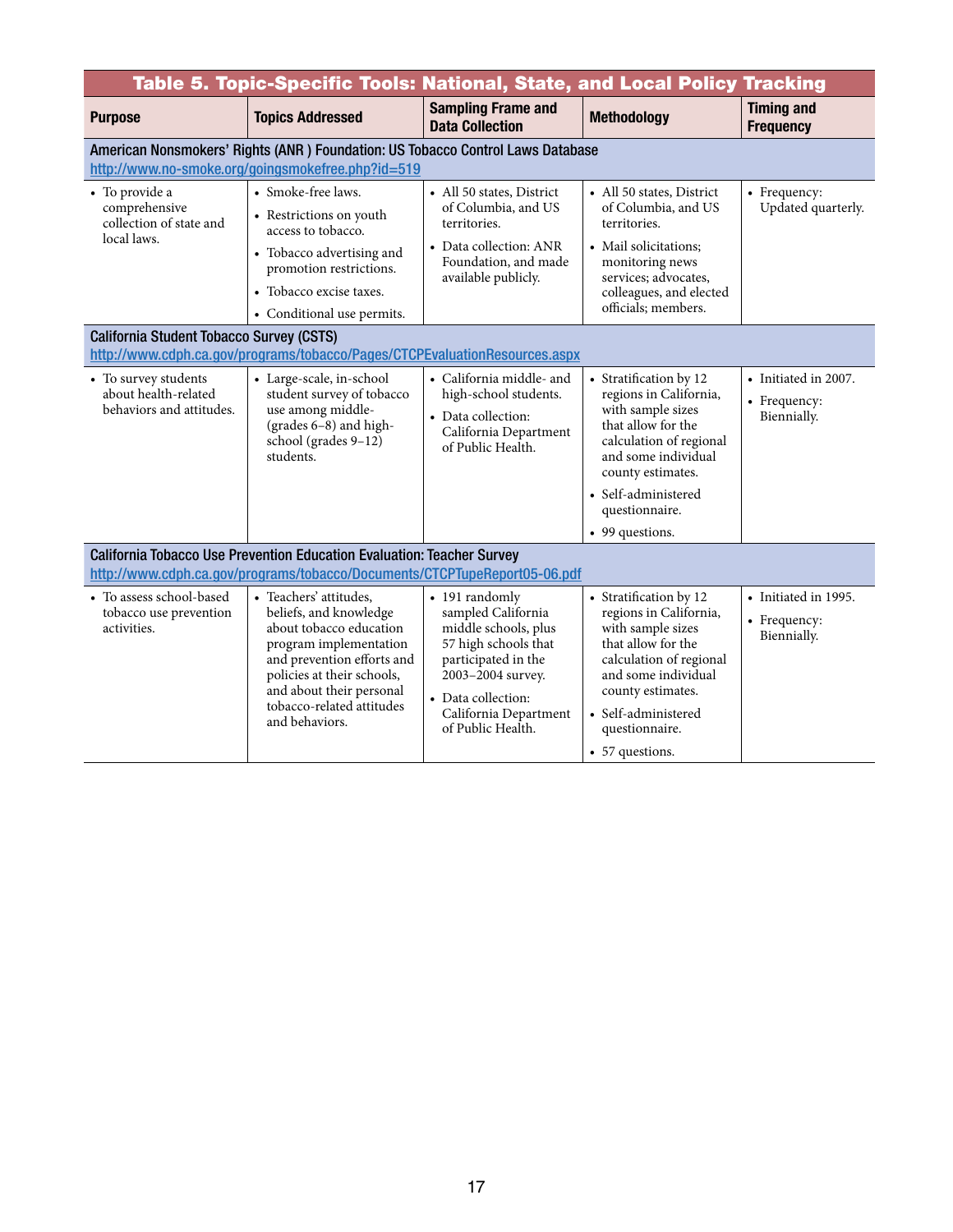|                                                                                                                                                                                 | Table 5. Topic-Specific Tools: National, State, and Local Policy Tracking                                                                                                                                                                                                                                                                                 |                                                                                                                       |                                                                                                                                                                                                                                                                                                  |                                                         |
|---------------------------------------------------------------------------------------------------------------------------------------------------------------------------------|-----------------------------------------------------------------------------------------------------------------------------------------------------------------------------------------------------------------------------------------------------------------------------------------------------------------------------------------------------------|-----------------------------------------------------------------------------------------------------------------------|--------------------------------------------------------------------------------------------------------------------------------------------------------------------------------------------------------------------------------------------------------------------------------------------------|---------------------------------------------------------|
| <b>Purpose</b>                                                                                                                                                                  | <b>Topics Addressed</b>                                                                                                                                                                                                                                                                                                                                   | <b>Sampling Frame and</b><br><b>Data Collection</b>                                                                   | <b>Methodology</b>                                                                                                                                                                                                                                                                               | <b>Timing and</b><br><b>Frequency</b>                   |
| <b>CDC School Health Profiles (Profiles)</b><br>http://www.cdc.gov/healthyyouth/profiles/index.htm                                                                              |                                                                                                                                                                                                                                                                                                                                                           |                                                                                                                       |                                                                                                                                                                                                                                                                                                  |                                                         |
| • To provide a system of<br>surveys assessing school<br>health policies and<br>practices in states, large<br>urban school districts,<br>territories, and tribal<br>governments. | • Monitors the status of<br>» School health education<br>requirements and<br>content.<br>» Physical education<br>requirements.<br>» School health<br>policies related to<br>HIV infection/AIDS,<br>tobacco-use prevention,<br>and nutrition.<br>» Asthma management<br>activities.<br>» Family and community<br>involvement in school<br>health programs. | • Middle- and high-<br>school principals and<br>lead health education<br>teachers.<br>• Data collection: CDC.         | • Random sample of<br>secondary schools in<br>a state, large urban<br>school district.<br>territory, or tribal<br>government.<br>• Self-administered<br>questionnaire.<br>• Principals'<br>questionnaire: 51<br>questions; lead health<br>education teachers'<br>questionnaire: 24<br>questions. | • Initiated in 1996.<br>• Frequency:<br>Biennially.     |
|                                                                                                                                                                                 | Worksite and Restaurant Smoking Policy Questionnaires and Guide                                                                                                                                                                                                                                                                                           |                                                                                                                       |                                                                                                                                                                                                                                                                                                  |                                                         |
|                                                                                                                                                                                 | http://www.uwex.edu/ces/tobaccoeval/restaurantsurveys.html                                                                                                                                                                                                                                                                                                |                                                                                                                       |                                                                                                                                                                                                                                                                                                  |                                                         |
| • To provide guidance<br>and sample worksite<br>and restaurant policy<br>questionnaires.                                                                                        | • Institution characteristics.<br>• Presence of and<br>compliance with policy.<br>• Employee attitudes<br>towards secondhand<br>smoke.                                                                                                                                                                                                                    | • State, regional, or<br>community restaurants<br>or worksites.<br>• Data collection: State,<br>region, or community. | • Either sampling or<br>census depending on<br>availability of resources<br>and purpose of data<br>collection.<br>• Telephone or mail<br>survey.<br>• Restaurant survey: 26<br>questions.<br>• Worksite survey: 32<br>questions.                                                                 | • Dependent on<br>state, region, or<br>community needs. |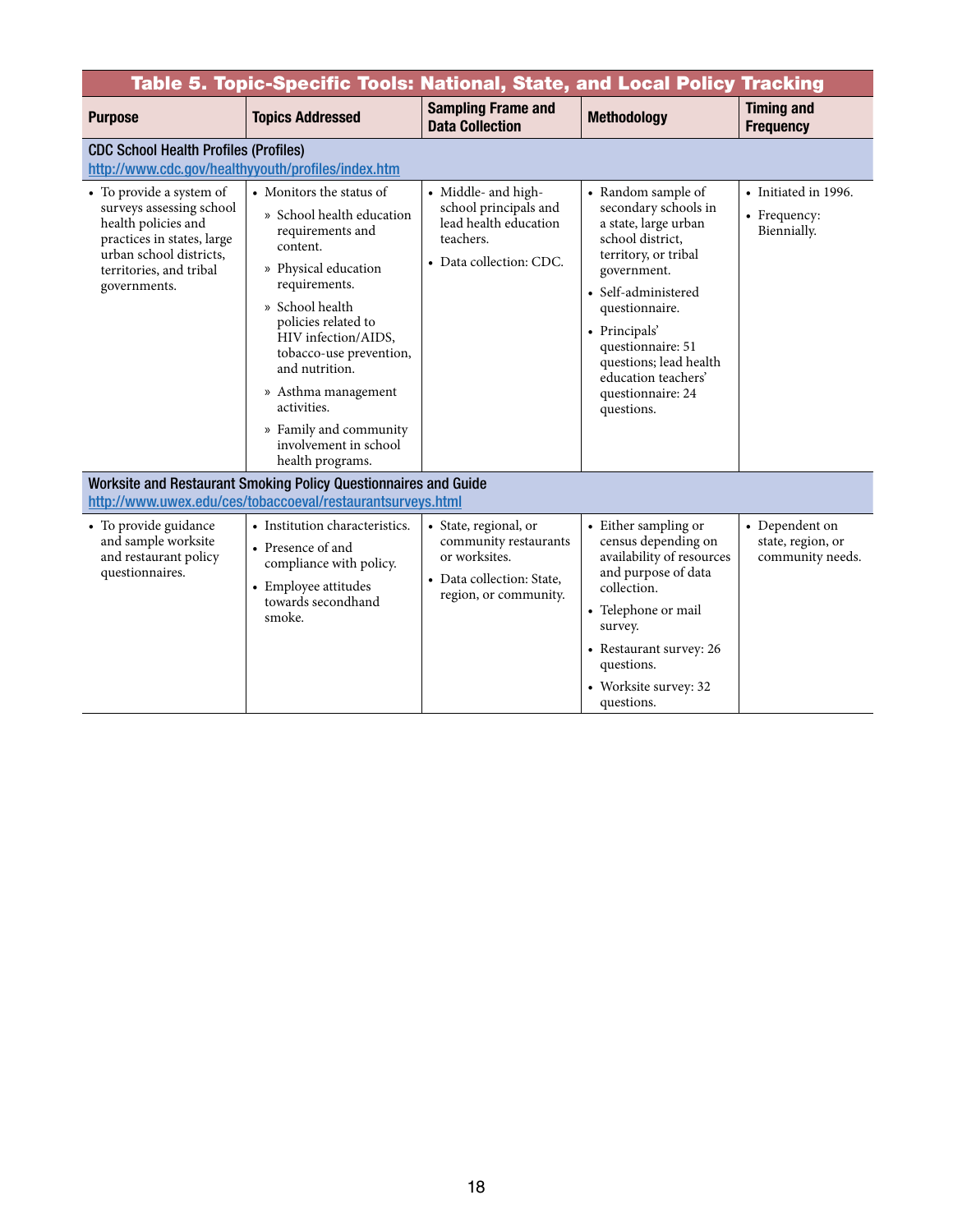<span id="page-22-0"></span>

| Table 6. Topic Specific Tools: Media Tracking                                                                                                                                             |                                                                                                                                                                                                                                                                                                                                                                  |                                                                                                  |                                                                                                              |                                                                                                                                                                                |
|-------------------------------------------------------------------------------------------------------------------------------------------------------------------------------------------|------------------------------------------------------------------------------------------------------------------------------------------------------------------------------------------------------------------------------------------------------------------------------------------------------------------------------------------------------------------|--------------------------------------------------------------------------------------------------|--------------------------------------------------------------------------------------------------------------|--------------------------------------------------------------------------------------------------------------------------------------------------------------------------------|
| <b>Purpose</b>                                                                                                                                                                            | <b>Topics Addressed</b>                                                                                                                                                                                                                                                                                                                                          | <b>Sampling Frame and</b><br><b>Data Collection</b>                                              | <b>Methodology</b>                                                                                           | <b>Timing and</b><br><b>Frequency</b>                                                                                                                                          |
|                                                                                                                                                                                           | Adobe SiteCatalyst (previously known as Omniture)                                                                                                                                                                                                                                                                                                                |                                                                                                  |                                                                                                              |                                                                                                                                                                                |
| • To provide<br>actionable, real-time<br>Web analytics.                                                                                                                                   | • Identify the most profitable<br>paths through a Web site.<br>• Segment traffic to spot<br>high-value Web visitors.<br>• Determine where visitors<br>are navigating away from<br>the site.<br>• Identify critical success<br>metrics for online<br>marketing campaigns.                                                                                         | • Web sites.<br>• Data collection:<br>User.                                                      | • Collects data on all user<br>YouTube video viewers.<br>• Processes information<br>collected automatically. | • User dependent.                                                                                                                                                              |
| <b>Arbitron</b>                                                                                                                                                                           |                                                                                                                                                                                                                                                                                                                                                                  |                                                                                                  |                                                                                                              |                                                                                                                                                                                |
| • To provide data on<br>which radio stations<br>have the largest<br>reach for a target<br>population.<br>• If requested, to target<br>media campaign<br>activities and<br>estimate reach. | • Time of day.<br>• Amount of time listened.<br>• Specific geographical<br>locations.<br>• Listener demographics.                                                                                                                                                                                                                                                | • Based on county-<br>level metropolitan<br>markets.<br>• Data collection:<br>User.              | • Has random design.<br>• Uses mail diary.                                                                   | • Ongoing since 1950s.<br>• Frequency:<br>» The biggest<br>metropolitan<br>markets are<br>surveyed four<br>times a year.<br>» Smaller markets<br>are surveyed twice<br>a year. |
| <b>Cision</b>                                                                                                                                                                             |                                                                                                                                                                                                                                                                                                                                                                  |                                                                                                  |                                                                                                              |                                                                                                                                                                                |
| • To provide media<br>monitoring and<br>analytics for TV,<br>radio, social, and<br>online media.                                                                                          | • Measures collected depend<br>on user needs.                                                                                                                                                                                                                                                                                                                    | • Audiences for user's<br>TV, radio, social,<br>and online media.<br>• Data collection:<br>User. | • Collects data on all user<br>media audiences.<br>• Processes information<br>collected automatically.       | • User dependent.                                                                                                                                                              |
| <b>Clicktracks Optimizer</b>                                                                                                                                                              |                                                                                                                                                                                                                                                                                                                                                                  |                                                                                                  |                                                                                                              |                                                                                                                                                                                |
| • To provide Web site<br>analytics.                                                                                                                                                       | • The Robot Report provides<br>insights into Robot and<br>Spider behavior on user's<br>Web site.<br>• Provides integrated e-mail<br>tracking to track e-mail<br>campaigns from the click-<br>through to the checkout.<br>• Generates and exports<br>targeted mailing lists based<br>on label criteria, then<br>imports them into the<br>e-mail marketing system. | • User Web site.<br>• Data collection:<br>User.                                                  | • Collects data on all user<br>Web site visitors.<br>• Information is collected<br>automaticallv.            | • User dependent.                                                                                                                                                              |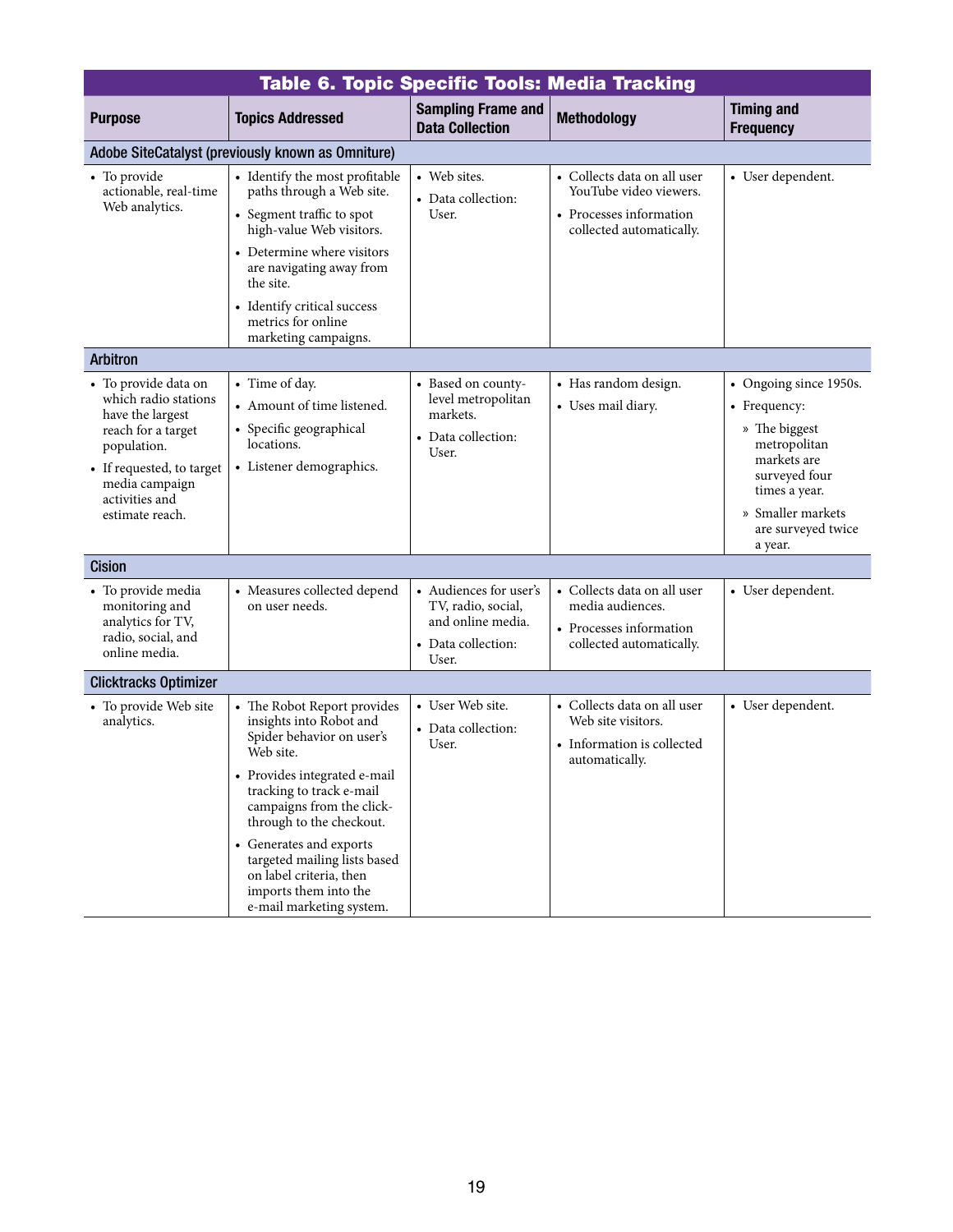|                                                                                                                                                                                                                 | Table 6. Topic Specific Tools: Media Tracking |                                                                 |                                                                                                                                                                                                                                                                                                                                                                                                                                                                                                |                                       |  |
|-----------------------------------------------------------------------------------------------------------------------------------------------------------------------------------------------------------------|-----------------------------------------------|-----------------------------------------------------------------|------------------------------------------------------------------------------------------------------------------------------------------------------------------------------------------------------------------------------------------------------------------------------------------------------------------------------------------------------------------------------------------------------------------------------------------------------------------------------------------------|---------------------------------------|--|
| <b>Purpose</b>                                                                                                                                                                                                  | <b>Topics Addressed</b>                       | <b>Sampling Frame and</b><br><b>Data Collection</b>             | <b>Methodology</b>                                                                                                                                                                                                                                                                                                                                                                                                                                                                             | <b>Timing and</b><br><b>Frequency</b> |  |
| <b>DataSift</b>                                                                                                                                                                                                 |                                               |                                                                 |                                                                                                                                                                                                                                                                                                                                                                                                                                                                                                |                                       |  |
| • To help organizations<br>improve their<br>understanding and<br>use of social media.<br>• Focused on<br>producing state-of-<br>the-art data-filtering<br>technology and<br>driving innovation in<br>big data.  | • User dependent.                             | • Data collection:<br>User.                                     | • Filters, sorts, and reports<br>data from Facebook,<br>Google+ Business, Twitter,<br>YouTube, Instagram,<br>bitly, NewsCred, Amazon,<br>reddit, Flickr, Wikipedia,<br>DailyMotion, topix,<br>IMDb, Japanese textboard<br>2channel, videos, and a<br>wide variety of blogs and<br>message boards.<br>• Provides trends from<br>2+ years of Twitter<br>history, gender, Klout<br>score, sentiment<br>analysis, language<br>detection, salience topics,<br>entity analysis, and<br>demographics. | • User dependent.                     |  |
| <b>Facebook Insights</b>                                                                                                                                                                                        |                                               |                                                                 |                                                                                                                                                                                                                                                                                                                                                                                                                                                                                                |                                       |  |
| • To provide Facebook<br>platform developers<br>and Facebook page<br>owners with metrics<br>(user growth and<br>demographics,<br>consumption of<br>content, and creation<br>of content) about<br>their content. | • User dependent.                             | • User Facebook page<br>viewers.<br>• Data collection:<br>User. | • Collects data on all<br>visitors to user Facebook<br>page.<br>• Processes information<br>collected automatically<br>from Web site.                                                                                                                                                                                                                                                                                                                                                           | • User dependent.                     |  |
| Gnip                                                                                                                                                                                                            |                                               |                                                                 |                                                                                                                                                                                                                                                                                                                                                                                                                                                                                                |                                       |  |
| • To provide access<br>to raw social media<br>data using both<br>firehose and filtered<br>streams from dozens<br>of sources.                                                                                    | • User dependent.                             | • Data collection:<br>User.                                     | • Collects data on<br>keyword, username, and<br>firehose streams (when<br>available) from the<br>following sources: bitly,<br>DailyMotion, Delicious,<br>Disqus, Facebook, Flickr,<br>Google+, identi.ca,<br>Instagram, IntenseDebate,<br>Metacafe, NewsGator,<br>Panoramio, Photobucket,<br>Plurk, reddit, Stack<br>Overflow, StockTwits,<br>Tumblr, Twitter, vimeo,<br>WordPress, and YouTube.                                                                                               | • User dependent.                     |  |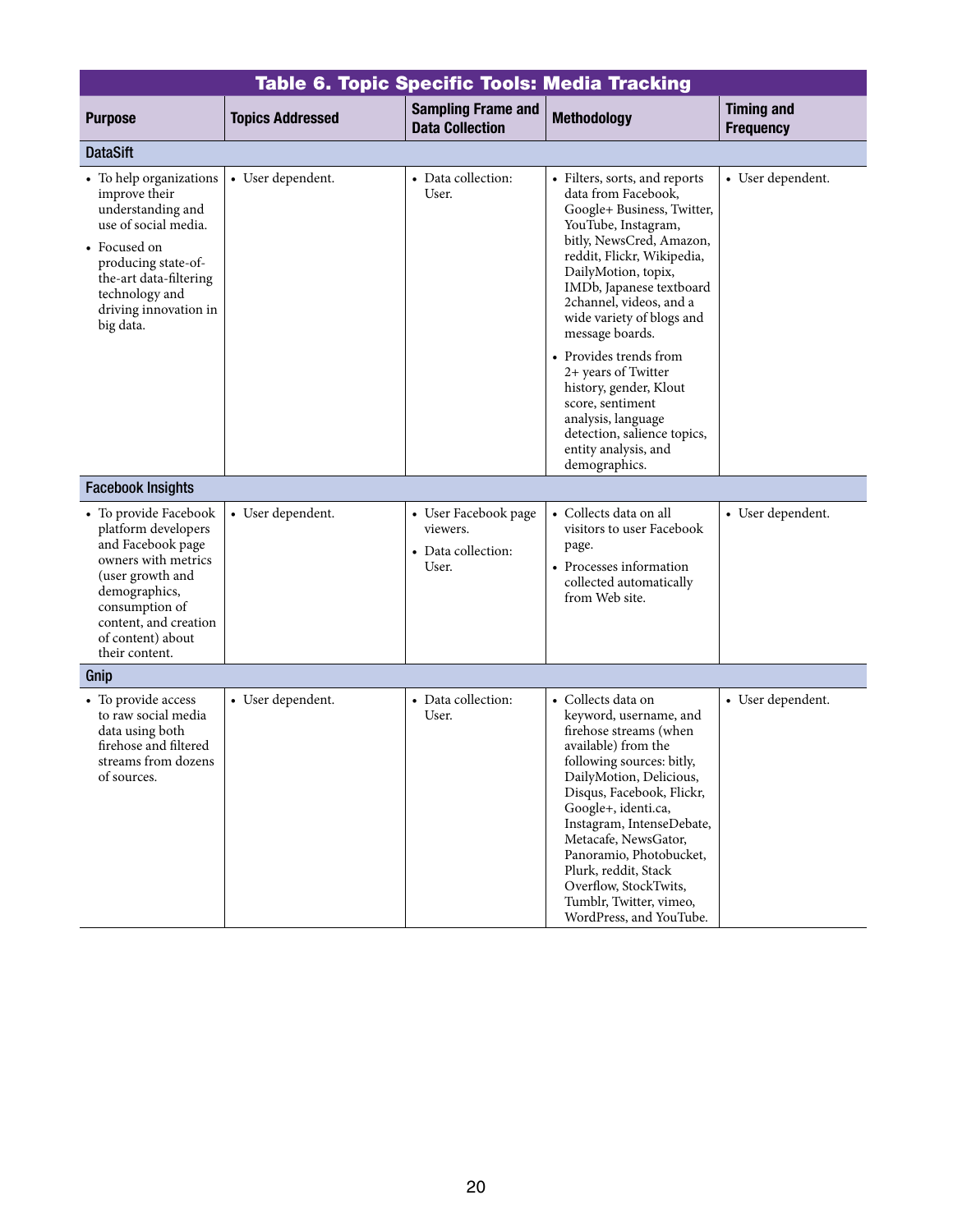| Table 6. Topic Specific Tools: Media Tracking                                                                                                                                                                                   |                                                                                                                                                                                                                                                                                                              |                                                                                                                                                                                                                                                                                  |                                                                                                                                                                                                                                                                                                              |                                                                                              |
|---------------------------------------------------------------------------------------------------------------------------------------------------------------------------------------------------------------------------------|--------------------------------------------------------------------------------------------------------------------------------------------------------------------------------------------------------------------------------------------------------------------------------------------------------------|----------------------------------------------------------------------------------------------------------------------------------------------------------------------------------------------------------------------------------------------------------------------------------|--------------------------------------------------------------------------------------------------------------------------------------------------------------------------------------------------------------------------------------------------------------------------------------------------------------|----------------------------------------------------------------------------------------------|
| <b>Purpose</b>                                                                                                                                                                                                                  | <b>Topics Addressed</b>                                                                                                                                                                                                                                                                                      | <b>Sampling Frame and</b><br><b>Data Collection</b>                                                                                                                                                                                                                              | <b>Methodology</b>                                                                                                                                                                                                                                                                                           | <b>Timing and</b><br><b>Frequency</b>                                                        |
| <b>Google Analytics</b>                                                                                                                                                                                                         |                                                                                                                                                                                                                                                                                                              |                                                                                                                                                                                                                                                                                  |                                                                                                                                                                                                                                                                                                              |                                                                                              |
| • To collect data on<br>the behavior of the<br>visitors to a Web site.                                                                                                                                                          | • Number of Web site<br>visitors.<br>• Number of repeat visitors<br>to a Web site.<br>• Referring traffic sources.<br>• Pages viewed.<br>• Geographic location of<br>visitors.<br>• Option to customize<br>reporting.                                                                                        | • User Web site.<br>• Data collection:<br>User.                                                                                                                                                                                                                                  | • Collects data on all<br>visitors to user's Web site.<br>• Processes information<br>collected automatically<br>from Web site.                                                                                                                                                                               | • User dependent.                                                                            |
| <b>HootSuite</b>                                                                                                                                                                                                                |                                                                                                                                                                                                                                                                                                              |                                                                                                                                                                                                                                                                                  |                                                                                                                                                                                                                                                                                                              |                                                                                              |
| • To provide social<br>media management<br>using analytic tools<br>and customizable<br>reports.<br>• To communicate the<br>volume, visibility,<br>and perception of<br>social initiatives.                                      | • User dependent.                                                                                                                                                                                                                                                                                            | • Data collection:<br>User.                                                                                                                                                                                                                                                      | • Collects comprehensive<br>data using Facebook<br>insights, Google analytics,<br>Twitter profile stats,<br>Ow.ly click stats, Google+<br>pages analytics, and<br>organization analytics.                                                                                                                    | • User dependent.                                                                            |
| http://staging.legacyforhealth.org/2141.aspx                                                                                                                                                                                    | Legacy Media Tracking Survey (LMTS) and Legacy Media Tracking Online (LMTO)                                                                                                                                                                                                                                  |                                                                                                                                                                                                                                                                                  |                                                                                                                                                                                                                                                                                                              |                                                                                              |
| • To guide the<br>American Legacy<br>Foundation<br>campaign's<br>evolution and<br>provide important<br>information<br>about the media<br>environment in<br>which truth <sup>®</sup> and<br>other Legacy<br>initiatives operate. | • Levels of youth awareness<br>of other antitobacco<br>ads, campaigns, and<br>organizations.<br>• Awareness of pro-tobacco<br>advertising and other pro-<br>tobacco influences.<br>• General levels of exposure<br>to broadcast media.<br>• Youth's tobacco-related<br>beliefs, attitudes, and<br>behaviors. | • Nationally<br>representative<br>samples of youth<br>aged $12-17$ and<br>young adults aged<br>$18 - 24.$<br>• Data collection:<br>American Legacy<br>Foundation.                                                                                                                | • Sampling varies by survey<br>execution. For the 9th<br>data collection, about<br>50% of respondents were<br>drawn from listed samples<br>while the remaining<br>50% were drawn from<br>a random-digit-dialed<br>telephone sample.<br>• Starting in 2005, an online<br>survey was used.<br>• 239 questions. | • Fall 1999 and selected<br>dates through 2004.<br>• Frequency:<br>Biennually<br>since 2005. |
| <b>LexisNexis</b>                                                                                                                                                                                                               |                                                                                                                                                                                                                                                                                                              |                                                                                                                                                                                                                                                                                  |                                                                                                                                                                                                                                                                                                              |                                                                                              |
| • To track media<br>coverage on brand,<br>issues, news stories,<br>politics, and political<br>candidates.                                                                                                                       | • User centered.                                                                                                                                                                                                                                                                                             | • Available media.<br>• Track media<br>coverage on brand,<br>issues, news stories,<br>politics, and<br>political candidates.<br>• Analyze media<br>datasets with easy-<br>to-read graphs and<br>charts based on<br>criteria important<br>to user.<br>• Data collection:<br>User. | • All user media audiences.<br>• Process information<br>collected automatically.                                                                                                                                                                                                                             | • User dependent.                                                                            |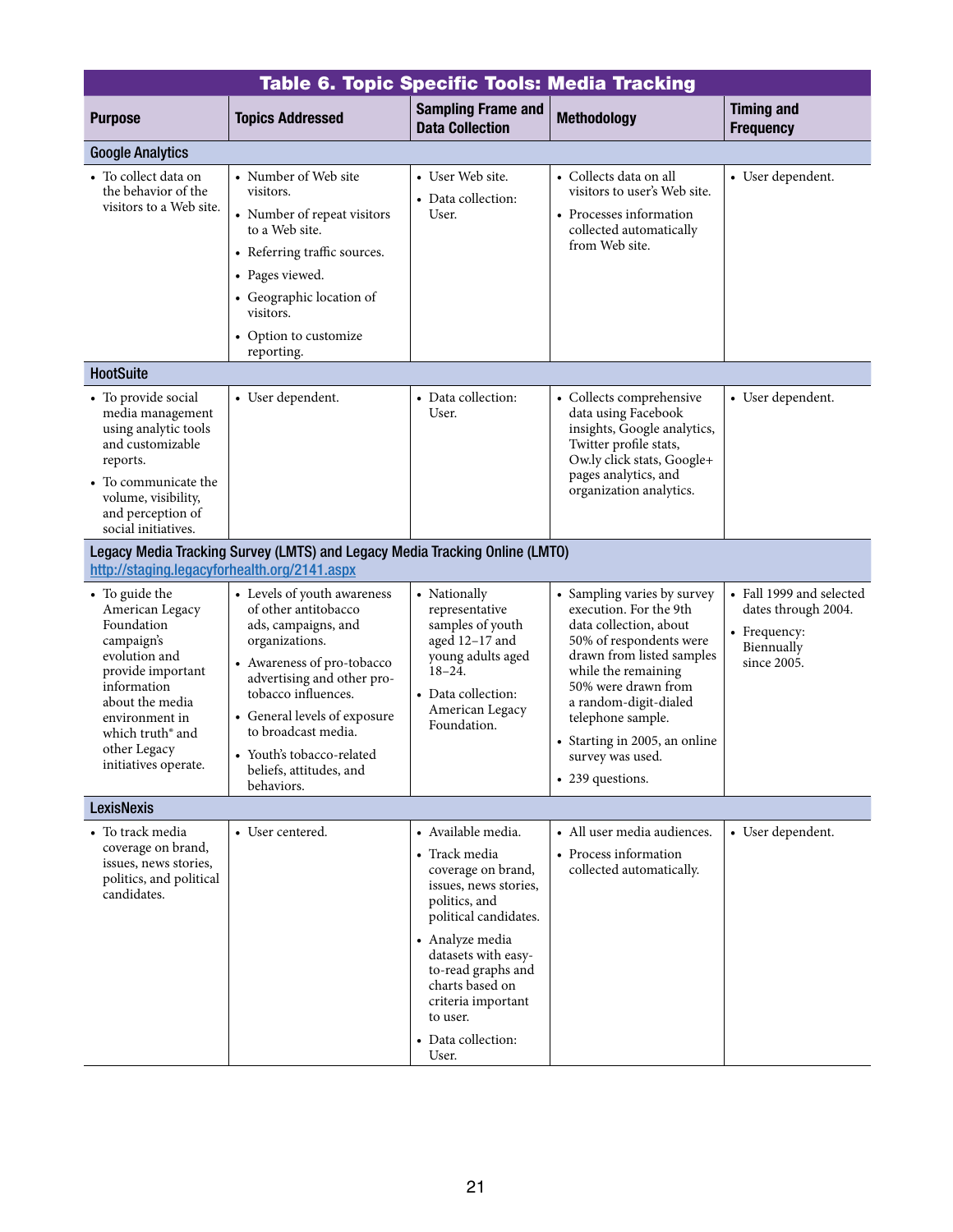|                                                                                                                                                                                   | Table 6. Topic Specific Tools: Media Tracking                                                                                                                            |                                                                                             |                                                                                                                                                                                                                                              |                                                            |  |
|-----------------------------------------------------------------------------------------------------------------------------------------------------------------------------------|--------------------------------------------------------------------------------------------------------------------------------------------------------------------------|---------------------------------------------------------------------------------------------|----------------------------------------------------------------------------------------------------------------------------------------------------------------------------------------------------------------------------------------------|------------------------------------------------------------|--|
| <b>Purpose</b>                                                                                                                                                                    | <b>Topics Addressed</b>                                                                                                                                                  | <b>Sampling Frame and</b><br><b>Data Collection</b>                                         | <b>Methodology</b>                                                                                                                                                                                                                           | <b>Timing and</b><br><b>Frequency</b>                      |  |
| <b>Nielsen</b>                                                                                                                                                                    |                                                                                                                                                                          |                                                                                             |                                                                                                                                                                                                                                              |                                                            |  |
| • To collect and report<br>on purchasing<br>and media use<br>information.<br>• To study consumers<br>in more than 100<br>countries and<br>provide trends and<br>habits worldwide. | • Purchasing and media<br>exposure data.                                                                                                                                 | • Panelists selected<br>according to<br>company standards.<br>• Data collection:<br>User.   | • Subjects for specific<br>inquiries are dependent<br>on user needs.<br>• Survey delivery generally<br>through online media.<br>• Number of questions<br>dependent on panel.                                                                 | • Doing various types<br>of market research<br>since 1923. |  |
| <b>Pinterest</b>                                                                                                                                                                  |                                                                                                                                                                          |                                                                                             |                                                                                                                                                                                                                                              |                                                            |  |
| • To provide data on<br>what people are<br>pinning from user's<br>Web site and how<br>many people are<br>pinning, seeing, and<br>clicking on it.                                  | • Number of people pinning<br>from user Web site.<br>• Number of people seeing<br>user pins.<br>• Number of people clicking<br>on user content.<br>• Specific timeframe. | • User Web site.<br>• Data collection:<br>User.                                             | • Collects data on all<br>visitors to user Web site.<br>• Processes information<br>collected automatically<br>from Web site.                                                                                                                 | • User dependent.                                          |  |
| Radian6                                                                                                                                                                           |                                                                                                                                                                          |                                                                                             |                                                                                                                                                                                                                                              |                                                            |  |
| • To deploy and<br>monitor content on<br>social networks, Web<br>sites, and mobile<br>devices.                                                                                    | • Measures everything from<br>campaigns to conversions.<br>• Gains insight into all social<br>ad campaign metrics.                                                       | • User social<br>networks, Web sites,<br>and mobile devices.<br>• Data collection:<br>User. | • Collects data on all<br>visitors to user social<br>networks, Web sites, and<br>mobile devices.<br>• Processes information<br>collected automatically<br>from Web site.                                                                     | • User dependent.                                          |  |
| <b>Sysomos</b>                                                                                                                                                                    |                                                                                                                                                                          |                                                                                             |                                                                                                                                                                                                                                              |                                                            |  |
| • To provide social<br>media monitoring<br>and analytics.                                                                                                                         | • Measures collected are user<br>dependent.                                                                                                                              | • Consumers of user's<br>social media.<br>• Data collection:<br>User.                       | • Collects data on all user<br>social media users.<br>• Processes information<br>collected automatically.                                                                                                                                    | • User dependent.                                          |  |
| <b>Topsy</b>                                                                                                                                                                      |                                                                                                                                                                          |                                                                                             |                                                                                                                                                                                                                                              |                                                            |  |
| • To provide instant<br>social insight.<br>• To count, index, and<br>enrich Twitter and<br>social Web data in<br>real time.                                                       | • User dependent.                                                                                                                                                        | Data collection:<br>User.                                                                   | With an index of the<br>public social web,<br>instantly analyzes any<br>topic, term, hashtag,<br>or @-name in real<br>time or across years of<br>conversations.<br>• Provides social media<br>reach, sentiment scores,<br>and geo-locations. | • User dependent.                                          |  |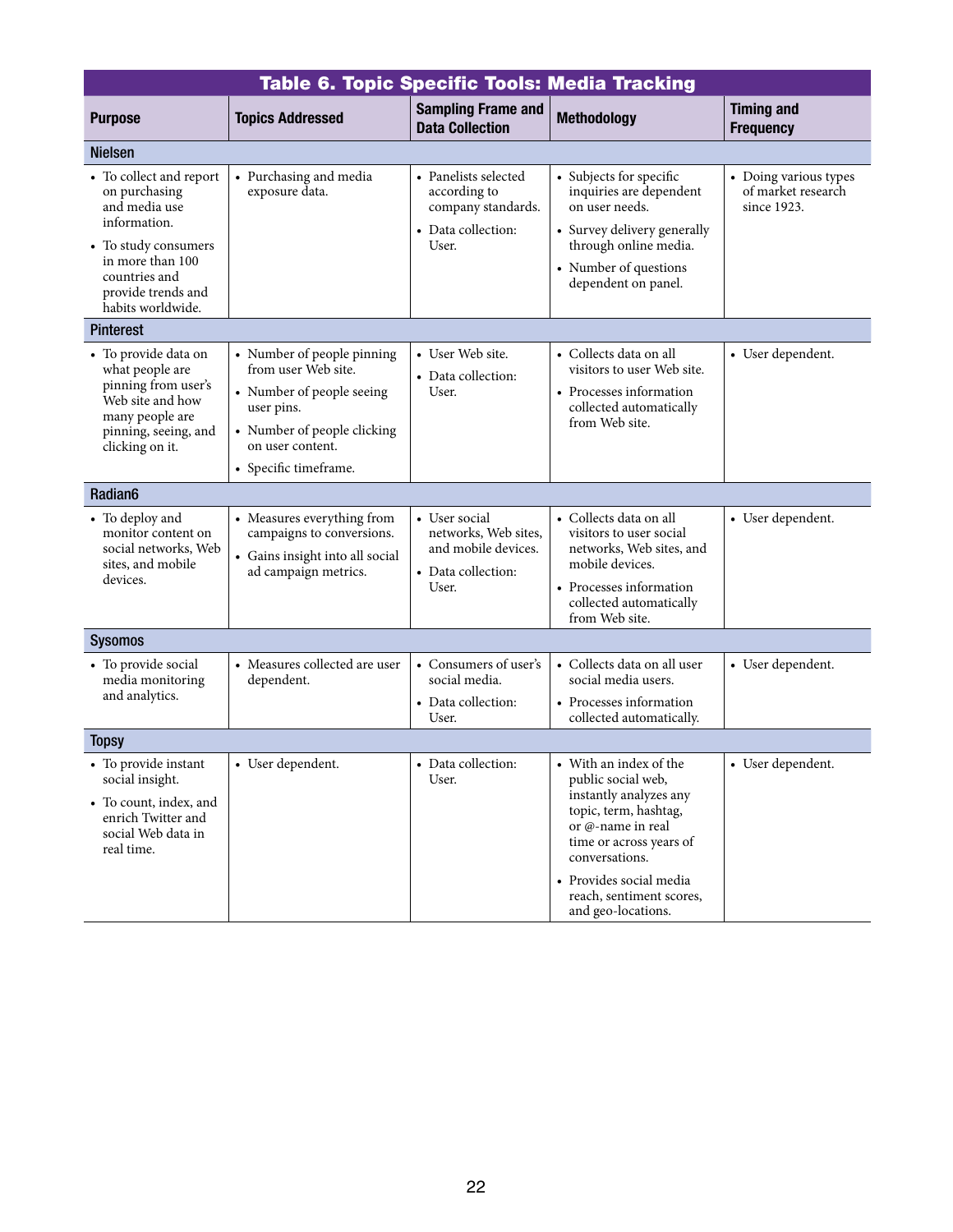| <b>Table 6. Topic Specific Tools: Media Tracking</b>                                                   |                                                                                                                                                                                                        |                                                                 |                                                                                                                                       |                                       |
|--------------------------------------------------------------------------------------------------------|--------------------------------------------------------------------------------------------------------------------------------------------------------------------------------------------------------|-----------------------------------------------------------------|---------------------------------------------------------------------------------------------------------------------------------------|---------------------------------------|
| <b>Purpose</b>                                                                                         | <b>Topics Addressed</b>                                                                                                                                                                                | <b>Sampling Frame and</b><br><b>Data Collection</b>             | <b>Methodology</b>                                                                                                                    | <b>Timing and</b><br><b>Frequency</b> |
| Webalyzer                                                                                              |                                                                                                                                                                                                        |                                                                 |                                                                                                                                       |                                       |
| • To produce software<br>that generates a Web<br>log analysis report.                                  | • Analyzes Web site traffic,<br>including hits, visits, visitor,<br>users' IP addresses, URL<br>paths, processing times,<br>user agents, and referrers,<br>and groups them to<br>produce HTML reports. | • User Web site.<br>• Data collection:<br>User.                 | • Collects data on all user<br>Web site visitors.<br>• Collects information<br>automatically.                                         | • User dependent.                     |
| <b>YouTube Analytics</b>                                                                               |                                                                                                                                                                                                        |                                                                 |                                                                                                                                       |                                       |
| • To produce a self-<br>service tool that<br>provides detailed<br>statistics on videos<br>and viewers. | • Viewership.<br>• Subscribers.<br>• Watch-time or time<br>watched.<br>• Audience retention.<br>• Traffic sources.<br>• Annotations.<br>• Community actions.<br>• Demographics and<br>geographics.     | • User YouTube video<br>viewers.<br>• Data collection:<br>User. | • Collects data on all<br>visitors to user YouTube<br>videos.<br>• Processes information<br>collected automatically<br>from Web site. | • User dependent.                     |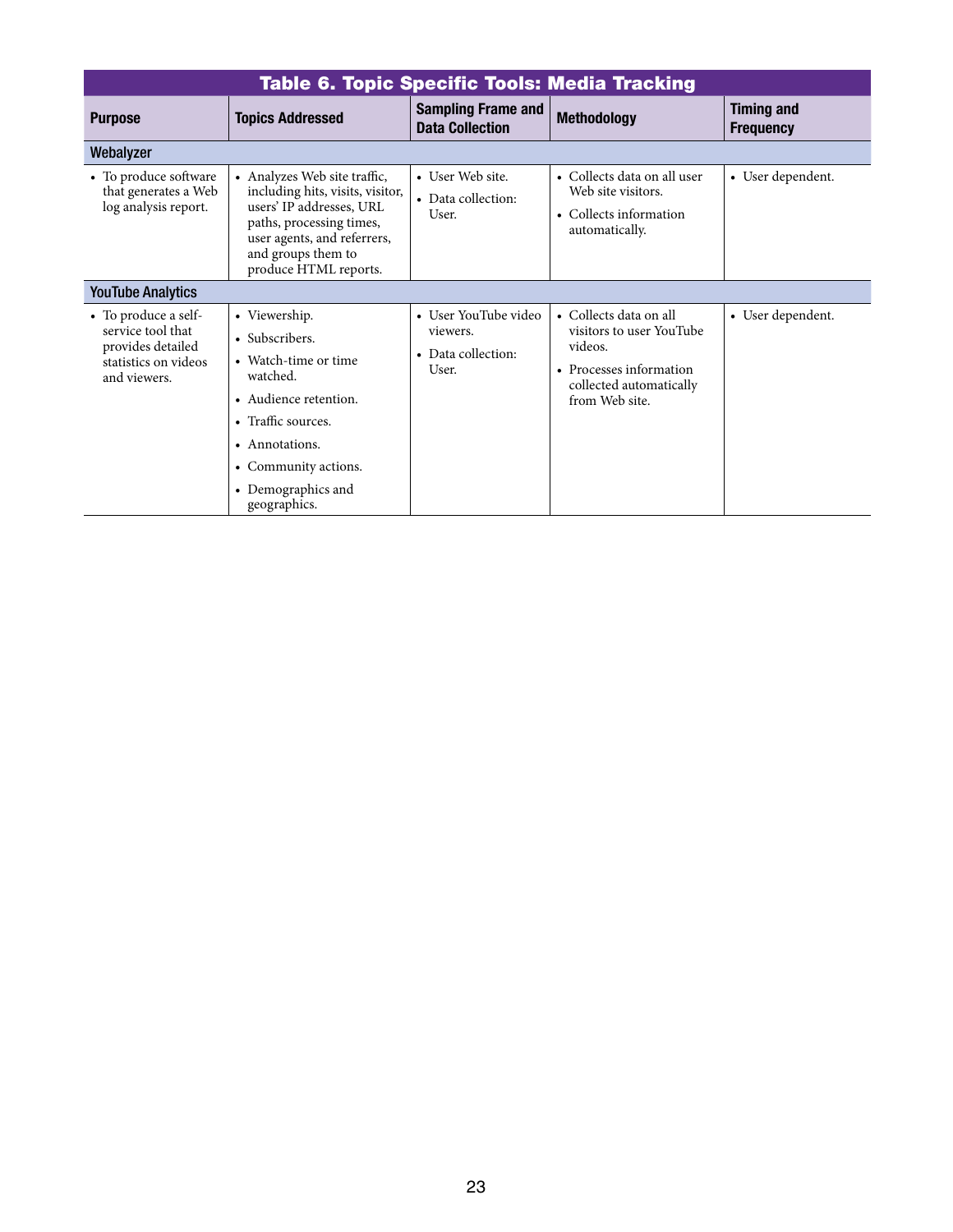<span id="page-27-0"></span>

| <b>Table 7. Topic-Specific Tools: Tobacco Industry Monitoring</b>                                                                                                                                      |                                                                                                                                                                                                                                                                                          |                                                                                                      |                                                                                                                                                                       |                                                      |
|--------------------------------------------------------------------------------------------------------------------------------------------------------------------------------------------------------|------------------------------------------------------------------------------------------------------------------------------------------------------------------------------------------------------------------------------------------------------------------------------------------|------------------------------------------------------------------------------------------------------|-----------------------------------------------------------------------------------------------------------------------------------------------------------------------|------------------------------------------------------|
| <b>Purpose</b>                                                                                                                                                                                         | <b>Topics Addressed</b>                                                                                                                                                                                                                                                                  | <b>Sampling Frame and</b><br><b>Data Collection</b>                                                  | <b>Methodology</b>                                                                                                                                                    | <b>Timing and</b><br><b>Frequency</b>                |
| New Product Watch,<br>funded by Tobacco Surveillance, Epidemiology, and Evaluation Network of the National Cancer Institute (NCI)<br>Site is restricted to participants in New Product Watch.          |                                                                                                                                                                                                                                                                                          |                                                                                                      |                                                                                                                                                                       |                                                      |
| • To monitor the<br>availability of new oral<br>tobacco products, and<br>the marketing strategies<br>being used by the tobacco<br>industry to advertise,<br>promote, and market<br>these new products. | • The availability of new oral<br>tobacco products.<br>• The marketing strategies<br>used by the tobacco<br>industry to advertise,<br>promote, and market new<br>products.                                                                                                               | • National sample.<br>• Data collection: NCI<br>and made available<br>publically.                    | • Convenience sample<br>selected by volunteer<br>participants.<br>• Web-based network.                                                                                | • Initiated in<br>2004.<br>• Frequency:<br>Ongoing.  |
|                                                                                                                                                                                                        | Project SMART Money of the California Department of Public Health<br>Contact the California Tobacco Control Program for further information at (916) 449-5500.                                                                                                                           |                                                                                                      |                                                                                                                                                                       |                                                      |
| • To provide data on events<br>sponsored by tobacco<br>companies.                                                                                                                                      | • Tobacco company<br>sponsorship.                                                                                                                                                                                                                                                        | • California state<br>sample.<br>• Data collection:<br>California<br>Department of<br>Public Health. | • Data collection<br>instruments and protocols<br>are available.                                                                                                      | • No longer<br>active.                               |
| <b>Retail Advertising Tobacco Survey (RATS)</b>                                                                                                                                                        | http://www.health.ny.gov/prevention/tobacco_control/reports_brochures_fact-sheets.htm                                                                                                                                                                                                    |                                                                                                      |                                                                                                                                                                       |                                                      |
| • To describe the extent of<br>tobacco advertising and<br>promotion activities in<br>New York state.                                                                                                   | • Level of tobacco advertising<br>and promotional activities<br>in licensed tobacco retail<br>stores.                                                                                                                                                                                    | • New York state-<br>licensed tobacco<br>retail stores.<br>• Data collection:<br>New York state.     | • Stratified random sample.<br>• On-site audit.<br>• Trained data collectors<br>record the number and<br>placement of tobacco<br>advertising and price<br>promotions. | • Initiated in<br>2004.<br>• Frequency:<br>Annually. |
| University of California at San Francisco (UCSF) Tobacco Control Archives<br>http://www.library.ucsf.edu/tobacco                                                                                       |                                                                                                                                                                                                                                                                                          |                                                                                                      |                                                                                                                                                                       |                                                      |
| • To provide an archive<br>of historical tobacco<br>documents.                                                                                                                                         | • Collections, including<br>Legacy Tobacco Documents<br>Library, paper and media<br>collections, tobacco<br>litigation documents.<br>• Resources, including<br>research into tobacco<br>industry activity, tobacco<br>documents bibliography,<br>and history of smoking<br>bibliography. | • Data collection:<br><b>UCSF Library</b><br>and Center for<br>Knowledge<br>Management.              | • Not applicable.                                                                                                                                                     | • Not applicable.                                    |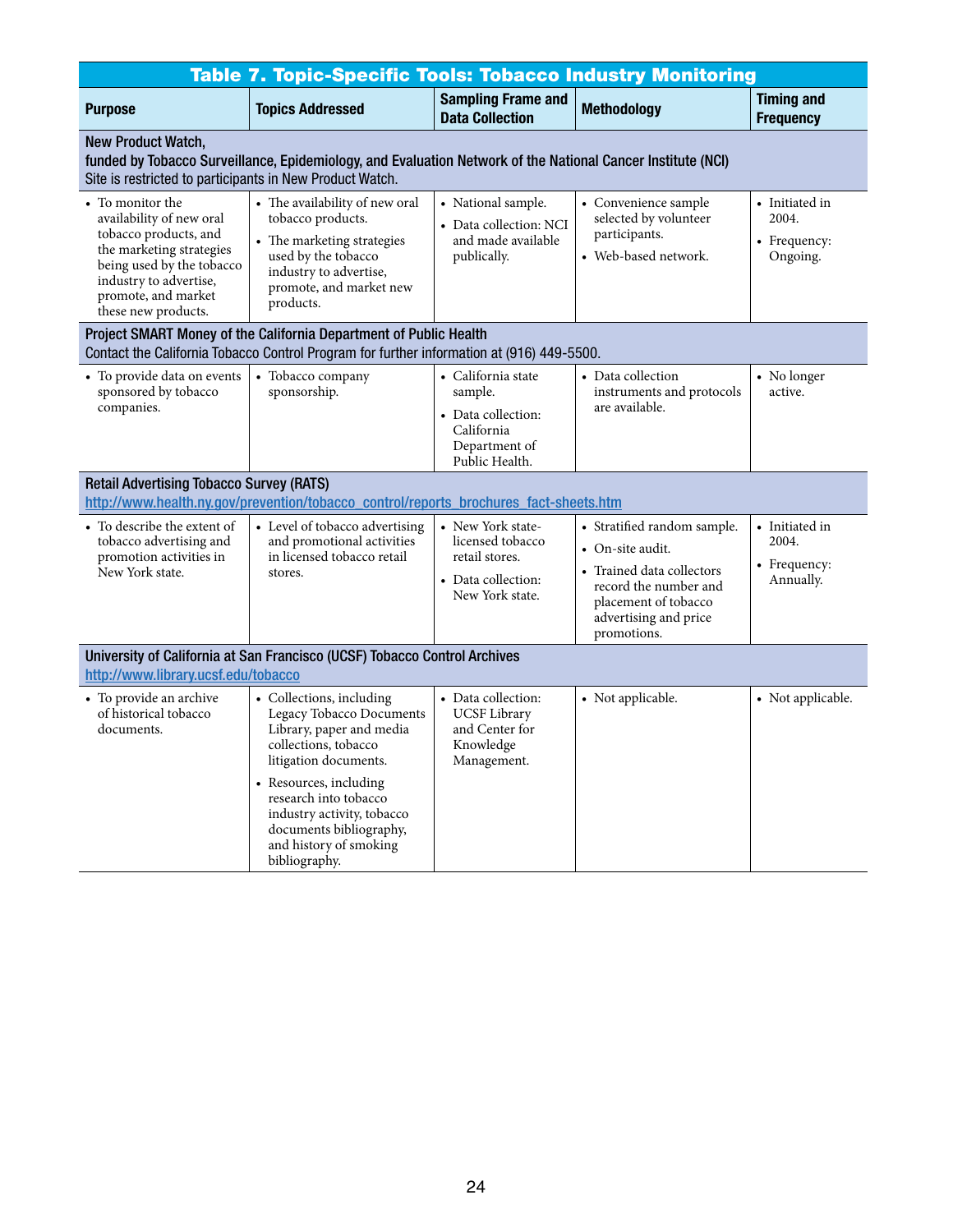<span id="page-28-0"></span>

| <b>Table 8. Global Surveys and Tools</b>                                                                                                                                                                                                                                                                                                                                                     |                                                                                                                                                             |                                                                                                                                                                                                 |                                                                                                                                                                                                                                                                                                                                                                                                                                    |                                                                                                                                                                       |  |  |
|----------------------------------------------------------------------------------------------------------------------------------------------------------------------------------------------------------------------------------------------------------------------------------------------------------------------------------------------------------------------------------------------|-------------------------------------------------------------------------------------------------------------------------------------------------------------|-------------------------------------------------------------------------------------------------------------------------------------------------------------------------------------------------|------------------------------------------------------------------------------------------------------------------------------------------------------------------------------------------------------------------------------------------------------------------------------------------------------------------------------------------------------------------------------------------------------------------------------------|-----------------------------------------------------------------------------------------------------------------------------------------------------------------------|--|--|
| <b>Purpose</b>                                                                                                                                                                                                                                                                                                                                                                               | <b>Topics Addressed</b>                                                                                                                                     | <b>Sampling Frame</b><br>and Data Collection                                                                                                                                                    | <b>Methodology</b>                                                                                                                                                                                                                                                                                                                                                                                                                 | <b>Timing and</b><br><b>Frequency</b>                                                                                                                                 |  |  |
| <b>Global Adult Tobacco Survey (GATS)</b><br>http://www.cdc.gov/tobacco/global/index.htm                                                                                                                                                                                                                                                                                                     |                                                                                                                                                             |                                                                                                                                                                                                 |                                                                                                                                                                                                                                                                                                                                                                                                                                    |                                                                                                                                                                       |  |  |
| • To systematically<br>monitor adult tobacco<br>use and track key<br>tobacco control<br>indicators.<br>• To enhance countries'<br>capacities to design,<br>implement, and<br>evaluate tobacco control<br>interventions.<br>• To generate comparable<br>data within and across<br>countries.<br>• To track WHO<br>Framework Convention<br>on Tobacco Control<br>and WHO MPOWER<br>strategies. | • Tobacco use (smoking and<br>smokeless).<br>• Cessation.<br>• Secondhand smoke.<br>• Economics.<br>• Media.<br>• Knowledge, attitudes, and<br>perceptions. | • Subjects: Adults<br>aged 15 years or<br>older.<br>• Nationally<br>representative<br>household survey.<br>• Conducted in 33<br>countries.<br>• Data collection:<br>Country.                    | • Multistage, geographically<br>clustered sample.<br>• One individual aged 15<br>years or older randomly<br>selected from each<br>participating household.<br>• Survey information<br>collected electronically<br>using handheld devices in<br>a face-to-face interview.<br>• 88 core questions.                                                                                                                                   | • Initiated in 2007.<br>• Frequency:<br>Countries are<br>encouraged to<br>repeat the survey<br>every 4-5 years.                                                       |  |  |
| <b>Global School Personnel Survey (GSPS)</b><br>http://www.cdc.gov/tobacco/global/index.htm                                                                                                                                                                                                                                                                                                  |                                                                                                                                                             |                                                                                                                                                                                                 |                                                                                                                                                                                                                                                                                                                                                                                                                                    |                                                                                                                                                                       |  |  |
| • To collect information on<br>tobacco use, knowledge,<br>and attitudes of school<br>personnel toward<br>tobacco, existence and<br>effectiveness of tobacco<br>control policies in<br>schools, and training and<br>materials available for<br>implementing tobacco<br>prevention and control<br>interventions.                                                                               | • Tobacco use.<br>• Knowledge and attitudes.<br>• School policy and<br>curriculum.<br>• School curriculum.                                                  | • Subjects: All<br>school personnel<br>in schools selected<br>for Global Youth<br>Tobacco Survey.<br>• Conducted in 103<br>countries.<br>• Data collection:<br>Country.                         | • All schools selected for<br>Global Youth Tobacco<br>Survey; participation is<br>voluntary.<br>• All school personnel<br>in selected schools are<br>eligible to participate.<br>• Confidential, self-<br>administered<br>questionnaire.<br>• 45 core questions.                                                                                                                                                                   | • Initiated in 2000.<br>• Implemented<br>from 2000-2011<br>(discontinued).<br>• Frequency:<br>Countries are<br>encouraged to<br>repeat the survey<br>every 4-5 years. |  |  |
| <b>Global Health Professions Student Survey (GHPSS)</b>                                                                                                                                                                                                                                                                                                                                      |                                                                                                                                                             |                                                                                                                                                                                                 |                                                                                                                                                                                                                                                                                                                                                                                                                                    |                                                                                                                                                                       |  |  |
| http://www.cdc.gov/tobacco/global/index.htm                                                                                                                                                                                                                                                                                                                                                  |                                                                                                                                                             |                                                                                                                                                                                                 |                                                                                                                                                                                                                                                                                                                                                                                                                                    |                                                                                                                                                                       |  |  |
| • To collect data on<br>tobacco use and<br>cessation counseling<br>among health<br>professional students.                                                                                                                                                                                                                                                                                    | • Tobacco use.<br>• Exposure to secondhand<br>smoke.<br>• Attitudes.<br>• Behavior/cessation.<br>• Curriculum/training.                                     | • Subjects: Third-<br>year students<br>pursuing<br>advanced degrees<br>in dentistry,<br>medicine, nursing,<br>or pharmacy.<br>• Conducted in 94<br>countries.<br>• Data collection:<br>Country. | • Multistage sample design:<br>Schools selected with<br>probability proportional to<br>enrollment size.<br>• Classrooms chosen<br>randomly within selected<br>schools.<br>• Or, census of schools and<br>students in countries with<br>few health professional<br>schools.<br>• All students in selected<br>classes eligible to<br>participate.<br>• Confidential, self-<br>administered<br>questionnaire.<br>• 42 core questions. | • Initiated in 2005.<br>• Implemented<br>from 2005-2011<br>(discontinued).<br>• Frequency:<br>Countries are<br>encouraged to<br>repeat the survey<br>every 4-5 years. |  |  |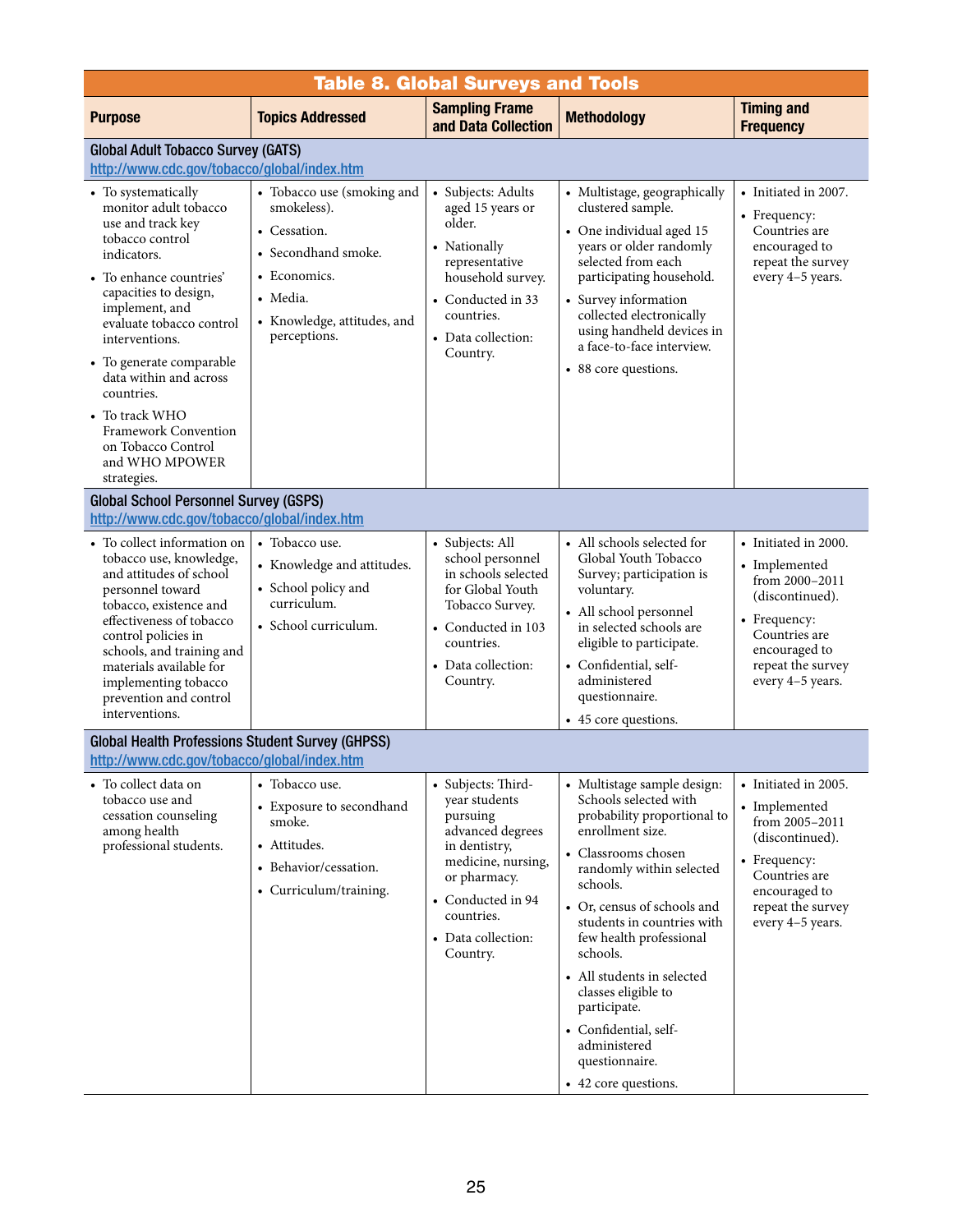| <b>Table 8. Global Surveys and Tools</b>                                                                                                                                                                                                                                                                                                                                                                                                                                         |                                                                                                                                                                                                                              |                                                                                                                                                                                                                                                                  |                                                                                                                                                                                                                                                                                                                                   |                                                                                                                 |  |
|----------------------------------------------------------------------------------------------------------------------------------------------------------------------------------------------------------------------------------------------------------------------------------------------------------------------------------------------------------------------------------------------------------------------------------------------------------------------------------|------------------------------------------------------------------------------------------------------------------------------------------------------------------------------------------------------------------------------|------------------------------------------------------------------------------------------------------------------------------------------------------------------------------------------------------------------------------------------------------------------|-----------------------------------------------------------------------------------------------------------------------------------------------------------------------------------------------------------------------------------------------------------------------------------------------------------------------------------|-----------------------------------------------------------------------------------------------------------------|--|
| <b>Purpose</b>                                                                                                                                                                                                                                                                                                                                                                                                                                                                   | <b>Topics Addressed</b>                                                                                                                                                                                                      | <b>Sampling Frame</b><br>and Data Collection                                                                                                                                                                                                                     | <b>Methodology</b>                                                                                                                                                                                                                                                                                                                | <b>Timing and</b><br><b>Frequency</b>                                                                           |  |
| Global School-Based Student Health Survey (GSHS)<br>http://www.cdc.gov/gshs/                                                                                                                                                                                                                                                                                                                                                                                                     |                                                                                                                                                                                                                              |                                                                                                                                                                                                                                                                  |                                                                                                                                                                                                                                                                                                                                   |                                                                                                                 |  |
| • To help countries<br>develop priorities,<br>establish programs, and<br>advocate for resources<br>to aid school health and<br>youth health programs<br>and policies.<br>• To allow for comparisons<br>across countries<br>regarding the prevalence<br>of health behaviors and<br>protective factors.<br>• To establish trends<br>in the prevalence of<br>health behaviors and<br>protective factors for use<br>in evaluation of school<br>health and youth health<br>promotion. | • Alcohol use.<br>• Dietary behaviors.<br>• Drug use.<br>• Hygiene.<br>• Mental health.<br>• Physical activity.<br>• Protective factors.<br>• Sexual behaviors.<br>• Tobacco use.<br>• Violence and<br>unintentional injury. | • Subjects: Students<br>aged 13-17 years.<br>• Conducted in 86<br>countries.<br>• Data collection:<br>Country.                                                                                                                                                   | • Multistage sample design:<br>Schools selected with<br>probability proportional to<br>enrollment size.<br>• Classrooms chosen<br>randomly within selected<br>schools.<br>• All students in selected<br>classes eligible for<br>participation.<br>• Confidential, self-<br>administered<br>questionnaire.<br>• 58 core questions. | • Initiated in 2003.<br>• Frequency:<br>Countries are<br>encouraged to<br>repeat the survey<br>every 4-5 years. |  |
| <b>Global Youth Tobacco Survey (GYTS)</b><br>http://www.cdc.gov/tobacco/global/index.htm                                                                                                                                                                                                                                                                                                                                                                                         |                                                                                                                                                                                                                              |                                                                                                                                                                                                                                                                  |                                                                                                                                                                                                                                                                                                                                   |                                                                                                                 |  |
| • To systematically<br>monitor youth<br>tobacco use and track<br>key tobacco control<br>indicators.<br>• To enhance countries'<br>capacities to design,<br>implement, and<br>evaluate tobacco control<br>interventions.<br>• To generate comparable<br>data within and across<br>countries.<br>• To track WHO<br><b>Framework Convention</b><br>on Tobacco Control<br>and WHO MPOWER<br>strategies.                                                                              | • Tobacco use.<br>• Cessation.<br>• Secondhand smoke.<br>• Economics.<br>• Media.<br>• Knowledge, attitudes, and<br>perceptions.                                                                                             | • Subjects: Students<br>aged 13-15 years.<br>• Nationally<br>representative<br>school-based<br>survey.<br>• Conducted in over<br>180 countries.<br>• 76 countries<br>implementing<br>revised GYTS<br>protocol in<br>2012-2014.<br>• Data collection:<br>Country. | • Multistage sample design:<br>Schools selected with<br>probability proportional to<br>enrollment size.<br>• Classrooms chosen<br>randomly within selected<br>schools.<br>• All students in selected<br>classes eligible for<br>participation.<br>• Confidential, self-<br>administered<br>questionnaire.<br>• 43 core questions. | • Initiated in 1999.<br>• Frequency:<br>Countries are<br>encouraged to<br>repeat the survey<br>every 4-5 years. |  |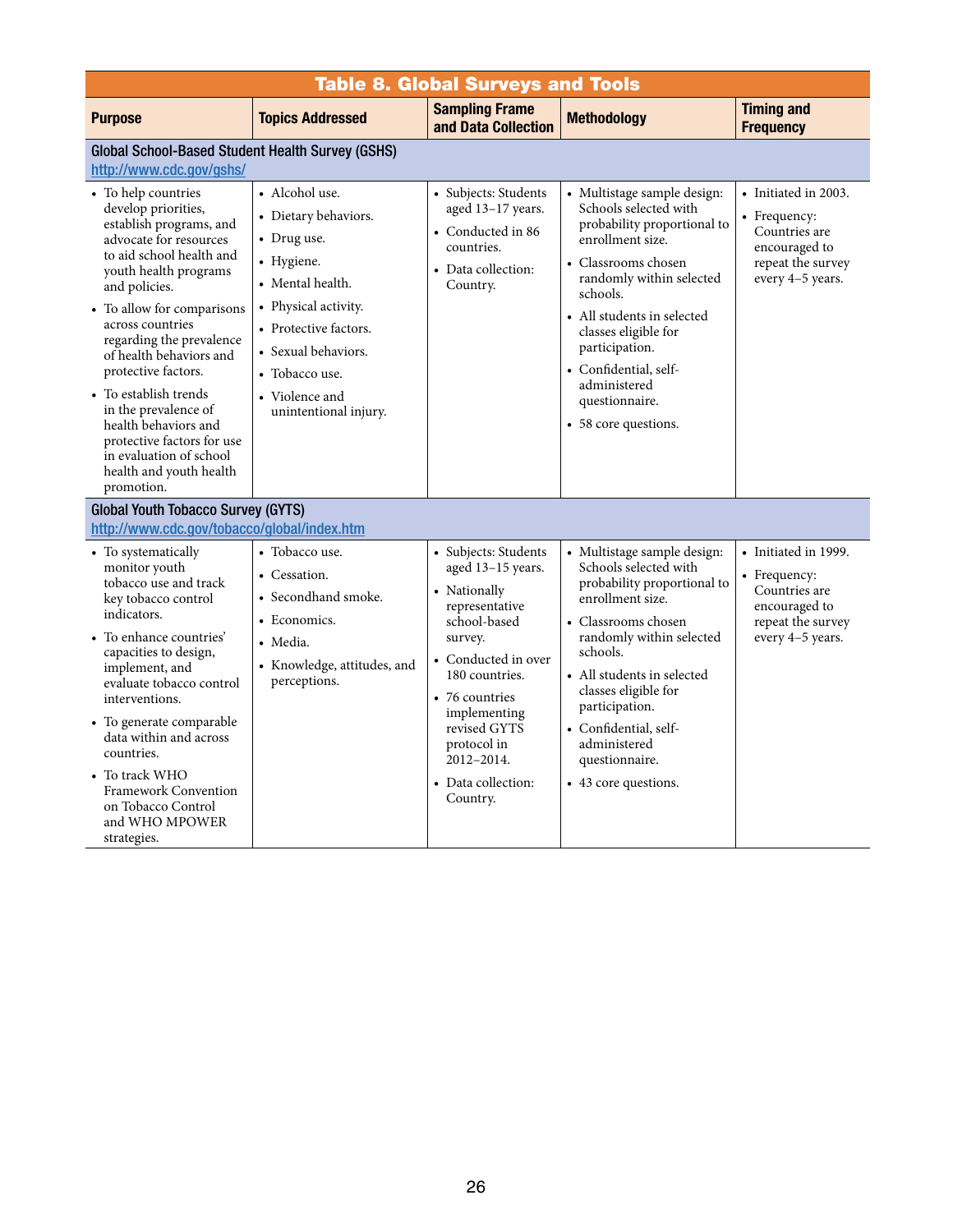### <span id="page-30-0"></span>Abbreviations

| <b>ACHA</b>       | American College Health Association                                                     |
|-------------------|-----------------------------------------------------------------------------------------|
| AI ATS            | American Indian Adult Tobacco Survey                                                    |
| <b>AN ATS</b>     | Alaska Native Adult Tobacco Survey                                                      |
| <b>ANRA</b>       | American Nonsmokers' Rights Foundation                                                  |
| <b>ATS</b>        | <b>Adult Tobacco Survey</b>                                                             |
| <b>BRFSS</b>      | Behavioral Risk Factor Surveillance System                                              |
| <b>CDC</b>        | <b>Centers for Disease Control and Prevention</b>                                       |
| <b>CSTS</b>       | California Student Tobacco Survey                                                       |
| <b>FDA</b>        | Food and Drug Administration                                                            |
| <b>GATS</b>       | Global Adult Tobacco Survey                                                             |
| <b>GHPSS</b>      | Global Health Professions Student Survey                                                |
| <b>GSHS</b>       | Global School-Based Student Health Survey                                               |
| <b>GSPS</b>       | <b>Global School Personnel Survey</b>                                                   |
| <b>GYTS</b>       | Global Youth Tobacco Survey                                                             |
| H/L ATS           | Hispanic/Latino Adult Tobacco Survey Guide                                              |
| <b>HEDIS</b>      | Healthcare Effectiveness Data and Information Set                                       |
| LMT <sub>0</sub>  | <b>Legacy Media Tracking Online</b>                                                     |
| <b>LMTS</b>       | <b>Legacy Media Tracking Survey</b>                                                     |
| <b>MCH SAMMEC</b> | Maternal and Child Health Smoking-Attributable Morbidity, Mortality, and Economic Costs |
| <b>MTF</b>        | Monitoring the Future                                                                   |
| <b>NAMCS</b>      | National Ambulatory Medical Care Survey                                                 |
| <b>NATS</b>       | National Adult Tobacco Survey                                                           |
| <b>NCHS</b>       | <b>National Center for Health Statistics</b>                                            |
| <b>NCI</b>        | <b>National Cancer Institute</b>                                                        |
| <b>NHAMCS</b>     | National Hospital Ambulatory Medical Care Survey                                        |
| <b>NHANES</b>     | National Health and Nutrition Examination Survey                                        |
| <b>NHIS</b>       | National Health Interview Survey                                                        |
| <b>NHSDA</b>      | National Household Survey on Drug Abuse                                                 |
| <b>N-SSATS</b>    | National Survey of Substance Abuse Treatment Services                                   |
| <b>NPCR</b>       | National Program of Cancer Registries                                                   |
| NQDW              | National Quitline Data Warehouse                                                        |
| <b>NSDUH</b>      | National Survey on Drug Use and Health                                                  |
| N-MHSS            | National Mental Health Services Survey                                                  |
| <b>NTCP</b>       | National Tobacco Control Program                                                        |
| <b>NVSS</b>       | National Vital Statistics System                                                        |
| <b>NYTS</b>       | National Youth Tobacco Survey                                                           |
| <b>PRAMS</b>      | Pregnancy Risk Assessment Monitoring System                                             |
| Profiles          | <b>CDC School Health Profiles</b>                                                       |
| <b>RATS</b>       | <b>Retail Advertising Tobacco Survey</b>                                                |
| <b>SAM</b>        | Smoking-Attributable Mortality                                                          |
| <b>SAMHSA</b>     | Substance Abuse and Mental Health Services Administration                               |
| <b>SAMMEC</b>     | Smoking-Attributable Morbidity, Mortality, and Economic Costs                           |
| <b>SHPPS</b>      | School Health Policies and Practices Study                                              |
| <b>SLATI</b>      | State Legislated Actions on Tobacco Issues                                              |
| <b>STATE</b>      | State Tobacco Activities Tracking and Evaluation (System)                               |
| <b>TSEEN</b>      | Tobacco Surveillance, Epidemiology, and Evaluation Network                              |
| <b>TUS-CPS</b>    | <b>Tobacco Use Supplement-Current Population Survey</b>                                 |
| <b>UCSF</b>       | University of California at San Francisco                                               |
| <b>YPLL</b>       | Years of potential life lost                                                            |
| <b>YRBSS</b>      | Youth Risk Behavior Surveillance System                                                 |
| <b>YTS</b>        | Youth Tobacco Survey                                                                    |